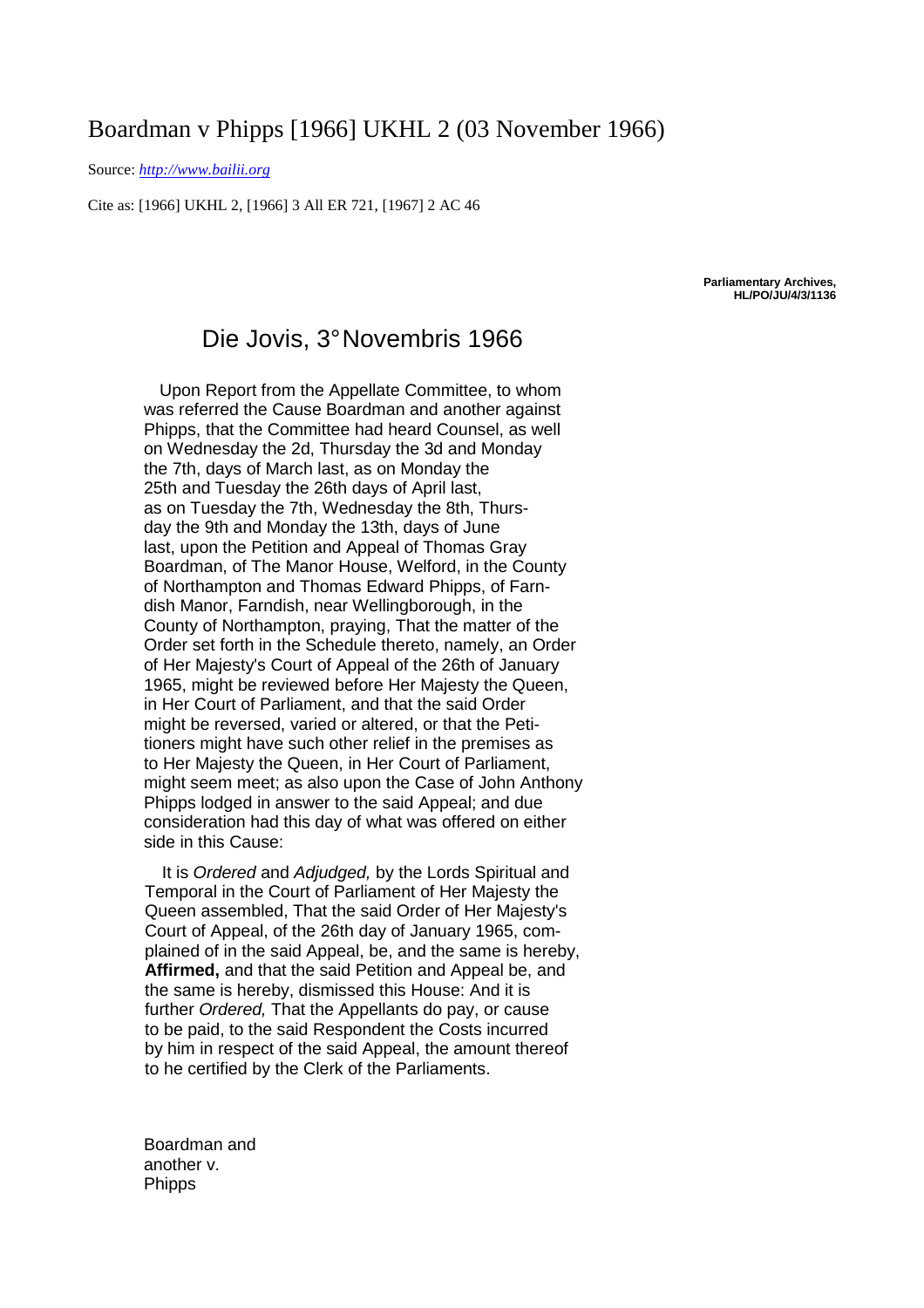# **HOUSE OF LORDS**

# BOARDMAN and Another

v.

PHIPPS

Viscount Dilhorne Lord Cohen Lord Hodson Lord Guest Lord Upjohn

**31334**

### **Viscount Dilhorne**

my lords.

On the 1st March, 1962, the Respondent John Anthony Phipps commenced an action against his younger brother, Thomas Edward Phipps and Mr. T. G. Boardman, a solicitor and partner in the firm of Messrs. Phipps & Troup. In that action he claimed a declaration that they held shares in a private company called Lester & Harris, Ltd. as constructive trustees for him, an account of the profits made by them and transfer to him of the shares held by them as constructive trustees for him and 5/18ths of the profits made by them.

The action was tried by Wilberforce, J., as he then was. He gave judgment for the Plaintiff. The Defendants appealed to the Court of Appeal (Lord Denning, M.R., Pearson and Russell, L.JJs). The appeal was dismissed and they now appeal to this House.

The estate of Mr. C. W. Phipps, the father of the Appellant Phipps and the Respondent, included 8,000 shares in Lester & Harris, Ltd. which was engaged in the textile business. Its issued capital was 30,000 £1 Ordinary shares. Mr. Phipps' estate also included a substantial holding in a family company, Phipps & Son, Ltd., also engaged in the textile business. The Appellant Phipps was Chairman of this company and Mr. Boardman was one of its directors.

By his Will dated the 23rd December, 1943, Mr. C. W. Phipps left an annuity to his widow and subject thereto 5/18ths of his estate to each of his sons and 3/18ths to his daughter, Mrs. Noble. In the event of a son not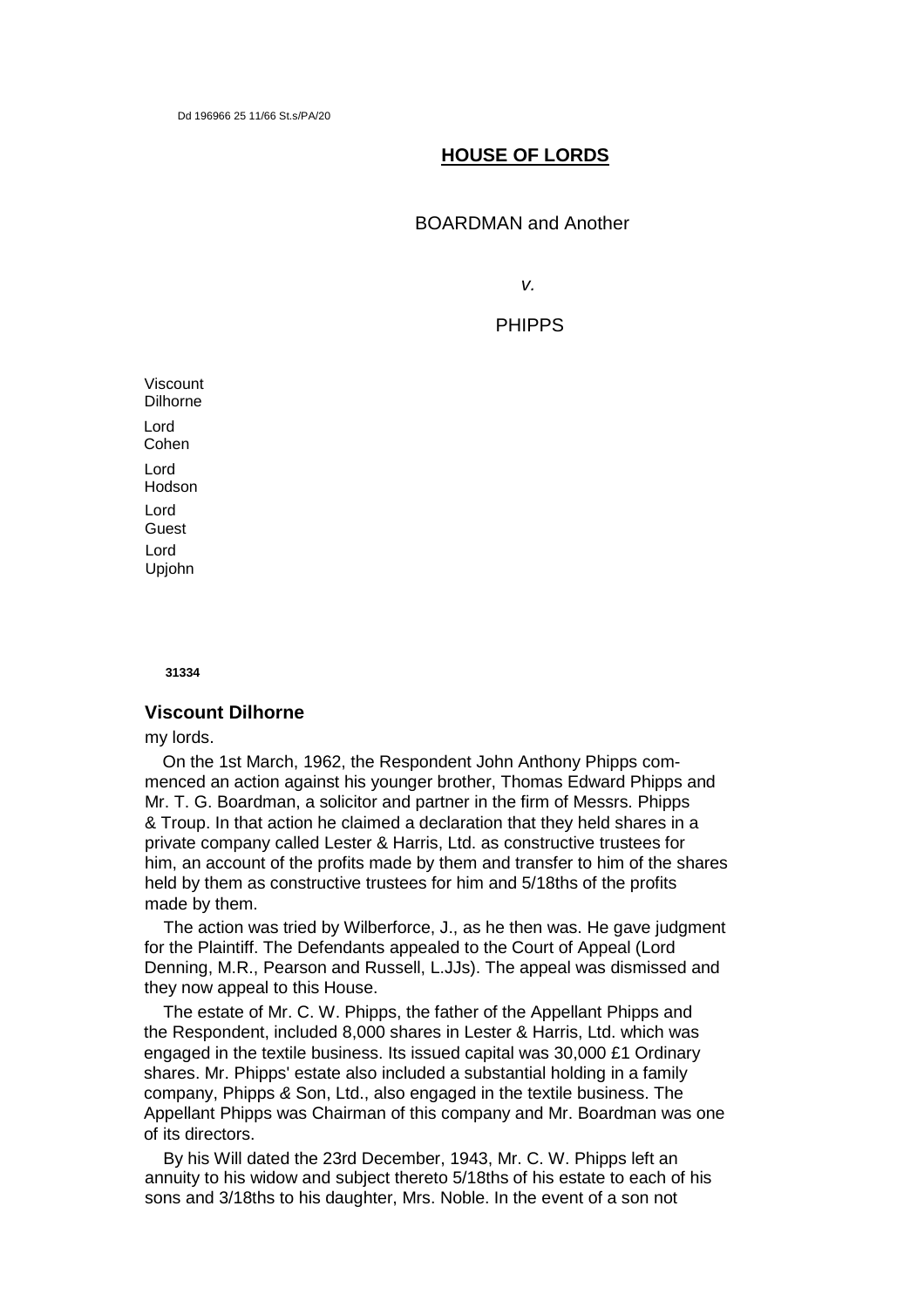surviving him, that son's 5/18ths was to go to the son's family. His eldest son did not survive him and so one 5/18ths went to his family.

At all relevant times until her death in November, 1958, Mr. C. W. Phipps' widow, Mrs. Ethel Phipps, was a trustee of his Will. She was, when the events which gave rise to this case occurred, over 80 years of age and suffering from senility. Consequently she did not take an active part in the affairs of the trust. The other trustees were Mrs. Noble and a Mr. Fox, an accountant.

In December, 1955, Mr. Boardman, who acted as solicitor to the trust and for several members of the Phipps family, received a letter asking whether the trustees were prepared to sell their holding in Lester & Harris, Ltd. He consulted Mr. Fox on this and as there had been some trade connection between Lester & Harris, Ltd. and Phipps & Son, Ltd., Mr. T. E. Phipps, the Appellant, was also consulted for it was thought that what was done with these shares might affect the Phipps' interests in Phipps & Son, Ltd.

Mr. Fox and Mr. Boardman looked at the accounts of Lester & Harris, Ltd. According to Mr. Boardman they showed that that company was going through a lean time and it was apparently decided to consider the Lester & Harris holding again when the accounts for the current year were published with a view to seeing whether anything could be done to improve the value of the trust's holding.

In his reply to the enquiry he had received, Mr. Boardman wrote on the 13th January, 1956, that he did not imagine that his clients would be prepared to sell except at a price approaching the asset value of the shares which he estimated at £10 a share on the basis of the 1954 Balance Sheet and that his clients were far from satisfied with the return that the shares had yielded during recent years.

On the 17th December, 1956, Mr. Boardman wrote to Mrs. Noble telling her that Mr. Fox had just received the accounts of Lester & Harris, Ltd., that they were very unsatisfactory and that " we all feel that something

# $\mathcal{L}$

"should be done to improve the position". He said that the Appellant Phipps had suggested that he and Boardman should attend the annual general meeting of Lester & Harris, Ltd., on the 28th December and he enclosed proxy forms to be signed by Mrs. Noble and her mother.

The Appellants attended the annual general meeting on the 28th December, 1956, representing the trust holding. Mr. Boardman expressed their dissatisfaction with the position of the company and sought without success to get Mr. Phipps elected a director. He also asked a number of questions. In his evidence at the trial he said that they got no information which was not in the published accounts. The Appellants thought that the attitude of the board of Lester & Harris, Ltd. was hostile.

On their return to Northampton they reported what had happened to Mr. Fox. In the course of their discussion Mr. Boardman suggested that the only way in which the matter could be resolved would be by the purchase of a controlling interest in Lester & Harris, Ltd. Mr. Boardman in his evidence said that Mr. Fox's reaction was to say that " he did not consider " that a take-over bid for shares in a private company was something that " he as a trustee or the trust should take any part in ". Mr. Fox when giving evidence was asked: -—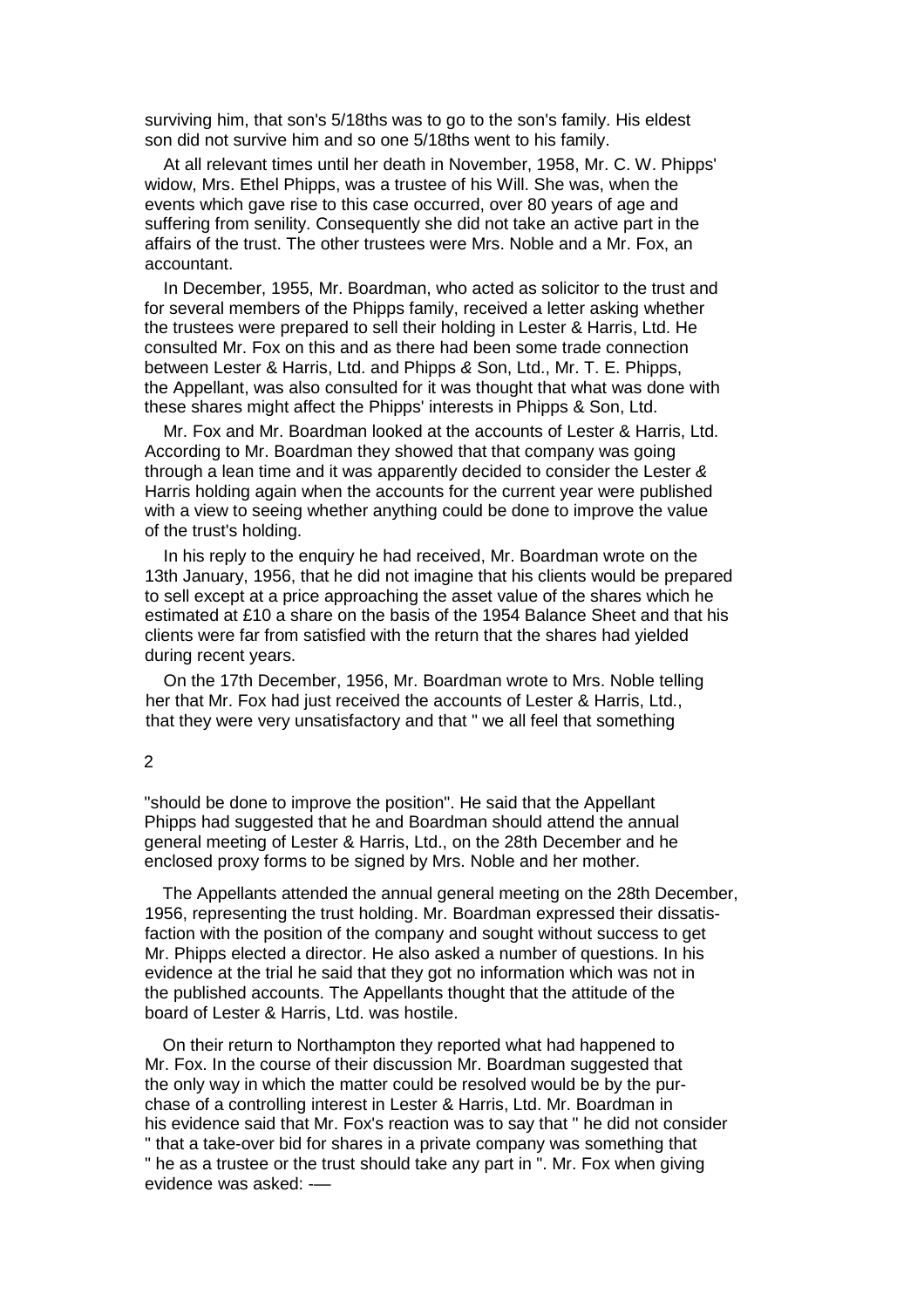" Was there ever any question, so far as you were concerned, of the " Trustees buying all the outstanding shares? "

His answer was: —

" I would not consider the Trustees buying those shares under any " circumstances."

He was then asked: " Did you consider the matter and reject it? " to which his reply was: " I considered the matter and rejected it."

When Mr. Fox made it clear that he was against the trustees buying the shares, Mr. Boardman suggested that the Appellant Phipps should try to buy them. Phipps refused to do so unless Boardman agreed to come in with him and Boardman agreed to do so. In cross-examination Mr. Fox was asked:

" When Mr. Boardman and Mr. Phipps decided to make an offer for

" the shares themselves, did they ask your consent on behalf of the

" Trust or anything like that? "

His answer was:

" I do not know that they asked my consent. I was only too glad.

" Here was I holding 8,000 shares a minority interest in a company

" where the directors were unfriendly, and, having had experience in

" other cases of the weakness of the Companies Act with regard to

" minority shareholders, as soon as I could see the prospect of getting

" friendly directors and friendly shareholders I was only too glad."

Later, as will be seen, Mr. Boardman entered into an agreement under which the Appellants purchased 14,567 shares in Lester & Harris, Ltd., and Mr. Fox was asked the following question:

" What would your reaction have been if Mr. Boardman and Mr.

- " Phipps, having concluded an agreement, had come to you and said
- " ' We have agreed to buy the whole of the issued capital of these shares,
- " ' and of course we were doing that as agents for the Trustees with

" ' whom you must now complete the agreement' ".

His answer was:

" They were not doing it for the trustees ; that was the whole point."

After the meeting at the end of 1956 Mr. Boardman wrote, on the 11th January, 1957, to Mr. Fox telling him that the Appellants' efforts to buy the shares privately had failed and that they proposed to make an offer to buy the shares personally by circular. He pointed out that this would not involve the trustees who would share in any advantage gained and he asked Mr. Fox to confirm that the circular was in order and that it was in order " with regard to Mr. Phipps and my position vis-à-vis the trust".

#### 3

Mr. Fox raised no objection to this, but suggested that Mr. Boardman should write to Mrs. Noble and tell her what was proposed. Mr. Boardman did so on the 17th January, 1957, and in his letter, said:

"We" (i.e. the Appellants) "both feel that the only real hope of " getting the true value of the shares is by acquiring a controlling holding

- " so that a large part of the assets can be liquidated and only those
- " parts of the business retained that are profitable. By so doing we

" should be able to put up the value of the shares and get some cash

" out. This involves making an offer for all the remaining shares and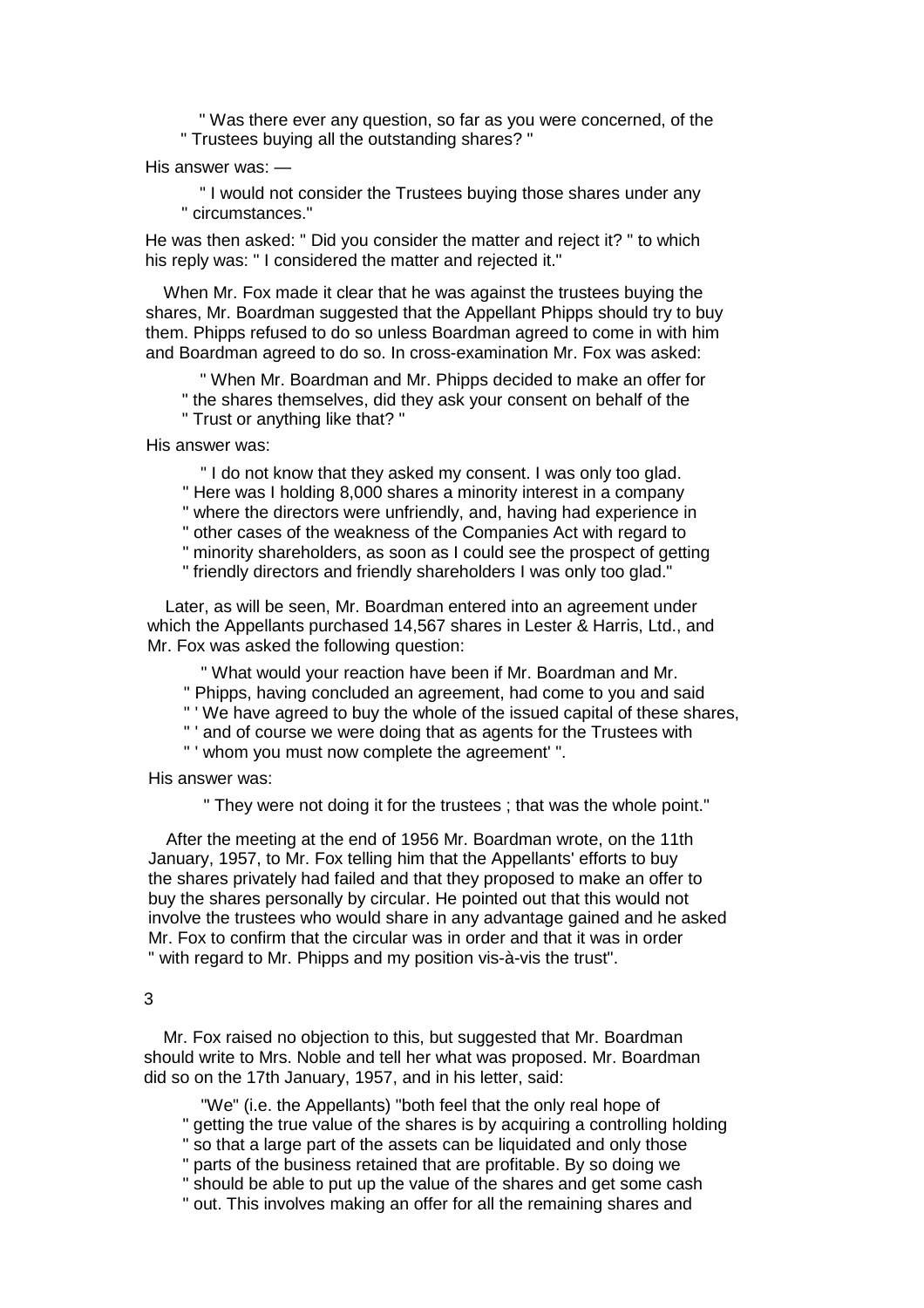" hoping that we will get sufficient acceptances to get control. The " making of an offer in this form is not a matter which Trustees should " properly do and Tom and I have, therefore, agreed to make an offer " personally. Our offer price is £2 5s. 0d. per share, which exceeds " the value of the shares on an earnings and dividend basis, but is " below their value on an asset basis. Although the offer is formally " made to the Trustees it is not intended, of course, that they should " accept, as we hope that they will join with us in putting the Company " in order and getting full value for their holding.

" Our intention is that if we acquire sufficient shares which, with the " Trusts holding, will give us control, to reorganise the Boards and see " to what extent a repayment of capital can be made. It will depend " upon the number of acceptances whether Phipps & Son are also asked " to support the offer, but initially the proposal is that it should be a " personal one. I have discussed this with Mr. Fox who is in agree-

" ment with the proposal, which as I have said does not involve the

" Trustees in any liability and will I hope be to their advantage."

In the same letter he said that the profits of the company had gone down in the last few years, that the dividend for the year to December, 1955, was 71/2 per cent, instead of a previous 10 per cent., that no dividend was paid for the six months to June, 1956, and that the company's assets on the balance sheet came out at a net surplus of £314,000.

Mrs. Noble replied on the 27th January and said that she thought that the line the Appellants were taking was the only possible one and asked where the money to pay for the shares was coming from. Boardman replied on the 28th saying that he did not think that the trustees could properly make an offer of this nature and for that reason he and Mr. T. E. Phipps were making it personally " with the object of taking such shares as we can and " the balance being taken by Phipps & Son Ltd."

Messrs. Phipps & Troup sent an advance copy of the circular letter to Lester & Harris, Ltd., with a letter which made it clear that the offer was by the Appellants. In the same letter they said that they were instructed to ask on behalf of the Executors of C. W. Phipps for a list of the members of the company and their addresses. This information was obviously wanted so that the circular might be sent to them.

The directors of Lester & Harris, Ltd., advised their shareholders not to sell. The Appellants then increased their offer to £3 per share. This offer was conditional upon acceptance by the holders of not less than 7,500 shares. It was accepted by the holders of 2,925 shares. It was not until June, 1959, that it was declared unconditional and the shares were then transferred to the Appellants.

In the course of his judgment Wilberforce J. (as he then was) expressed the opinion that Mrs. Noble accepted the Appellants' " action as a trust " action, and the transaction and proposed action as trust matters ". If by this he meant that Mrs. Noble thought that they were proposing to buy the shares on behalf of the trust, with the greatest respect I must venture to disagree with him. In his letter of the 17th January to which I have referred, Mr. Boardman clearly stated that the Appellants were going to make an offer for the shares personally and not for the Trust. Her answer of the 27th January shows that she did not appreciate this but Mr. Boardman's letter to her of the 28th January put the matter beyond all doubt.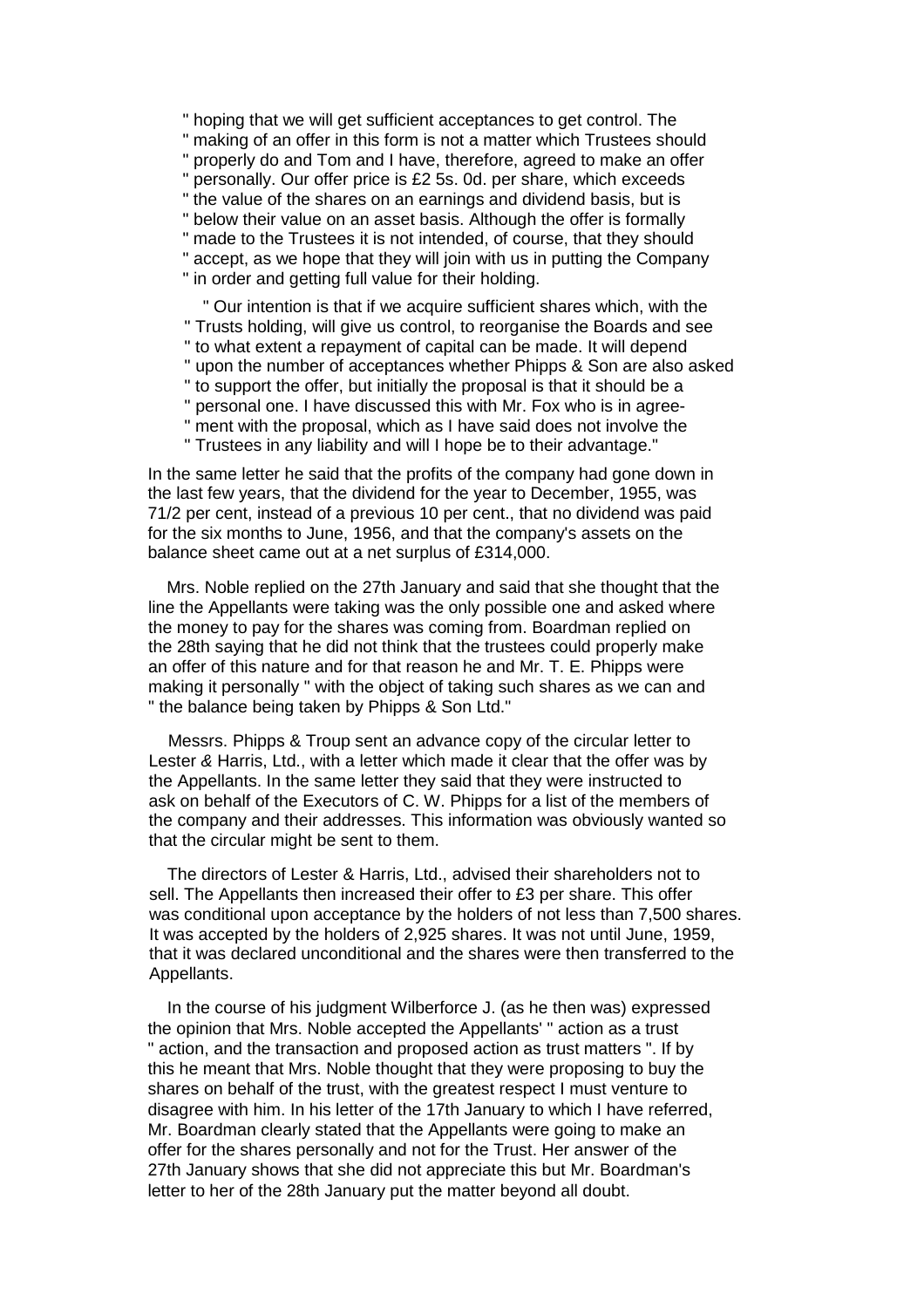Wilberforce, J. went on to say: " It seems to me that the true interpretation " of this initial phase is that the agency of Phipps and Boardman was con- " tinued, the nature of it being to use and exploit the trust holding and its " voting power to obtain information and, if possible, to strengthen the " management of the company by securing representation on the board of " the trust holding. Added to this was an intention that Boardman and Phipps " should acquire additional shares with a view to obtaining control. This " was no departure from the agency."

I regret that I do not agree with this conclusion. It is, I think, clear both from the correspondence and from the evidence to which I have referred that Mr. Fox would not agree to the trustees seeking to buy the shares and that, in seeking to do so, the Appellants were acting on their own behalf. Far from the proposed acquisition being no departure from the agency, it was, in my opinion, wholly outside the scope of any agency. As Mr. Fox said: " They were not doing it for the trustees: that was the whole point."

The trust could not in fact have bought the shares without the sanction of the Court and whether the Court would have sanctioned this speculation at a time when on the death of his widow, then in failing health, Mr. C. W. Phipps' estate would have become divisible among the beneficiaries of his Will and when the proposed investment was in a private company which was not doing well, and the trust had no money available for investment, may well be open to doubt.

In my opinion, the position was that from the time of the meeting in December, 1956, when Mr. Fox stated that he as trustee would not take any part in a take-over bid for the shares, the Appellants' efforts to acquire the shares were wholly outside the scope of their agency; and that Mr. Fox, as trustee, believing that it was in the interests of the trust that they should do so, gave them such assistance as he could. In one sense it was a joint operation for the benefit of the trust but there is no doubt that the efforts of the Appellants to buy the shares were made solely on their own behalf. If they succeeded in doing so, it must have been clear to Mr. Fox and Mrs. Noble that the Appellants would make a profit if the speculation was successful.

The failure to secure sufficient acceptances of their offer of £3 a share did not lead Mr. Boardman and Mr. Phipps to abandon their efforts. On the 26th April, 1957, Mr. Boardman wrote to Mr. Smith, the chairman of Lester & Harris Ltd., pointing out that Mr. Smith and his colleagues held just under 50 per cent, of the shares and that most of the other shares are " held by my " clients or on offer to them ". It is not clear to whom Mr. Boardman was referring. The Appellants held no shares at that time in Lester & Harris, Ltd.: though some were on offer to them. The Trustees held shares but none were on offer to them. Mr. Boardman suggested that to avoid difficulties in the future a possible solution might be to divide the Lester & Harris " group " so that " the Harris family and the directors own the whole " of one part, and the Phipps interests own the balance with suitable adjust- " ments, of course, for the few shareholders who may be ' in neither camp '."

This letter marks the commencement of the second phase of the negotiations that took place with the directors of Lester & Harris, Ltd.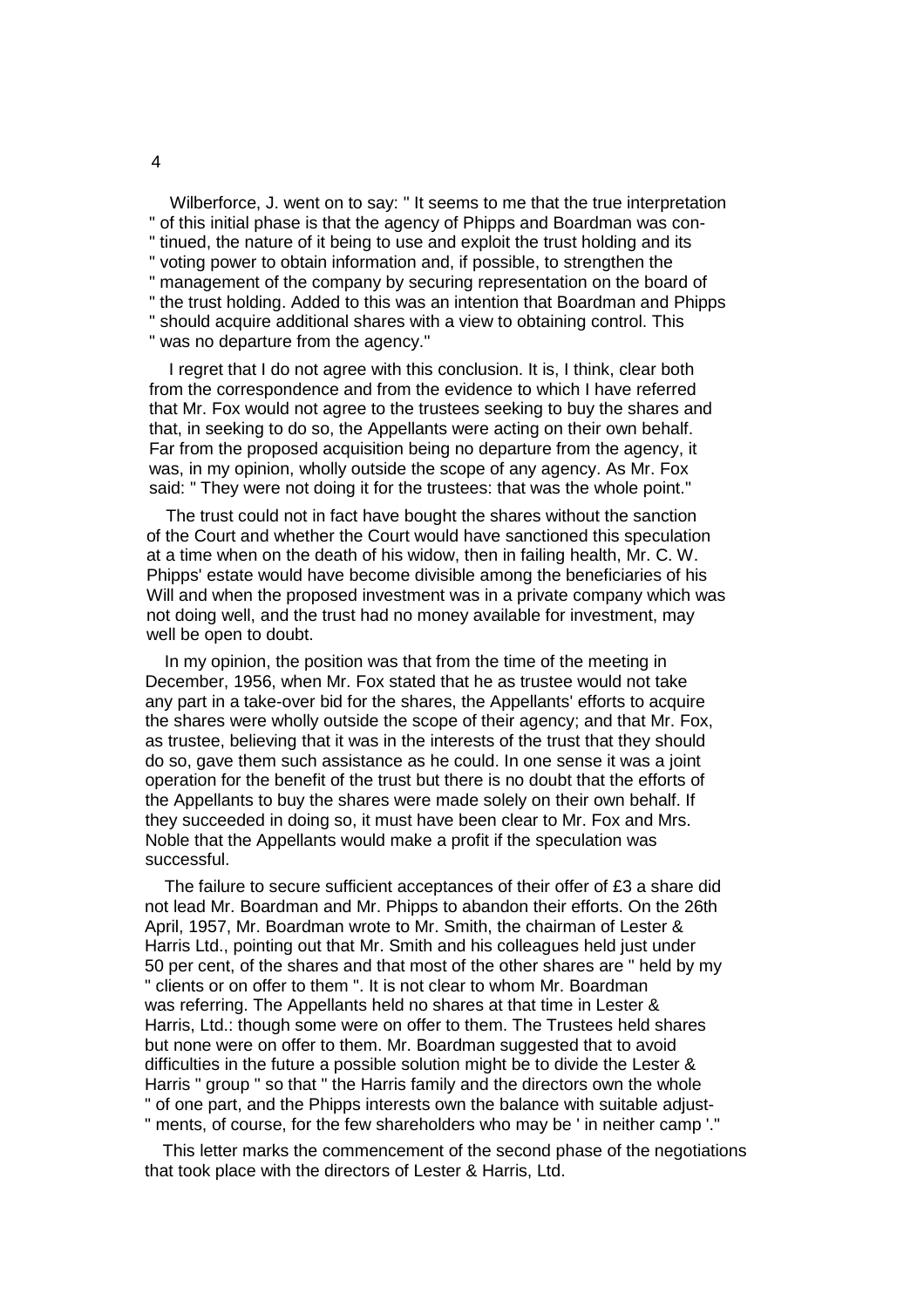Mr. Smith and his colleagues on the board of Lester & Harris did not reject this suggestion and from this time until October, 1958, negotiations were continued with a view to finding an acceptable basis for splitting up the business of Lester & Harris, Ltd. In the course of these negotiations the Appellants obtained information as to the property Lester & Harris owned in Australia and as to Lester & Harris's factory at Nuneaton and the nature of the business carried on at each place. They inspected the factory at Nuneaton and the Park Street premises of Lester & Harris. A valuation of their property was made by valuers employed by Lester & Harris, Ltd., and valuers employed by the Appellants were also allowed to make a valuation.

Lester & Harris, Ltd., also sent them a valuation of their property and fixed assets in Australia. Lester & Harris also had a factory at Coventry. The

#### 5

value placed on the factories at Coventry and Nuneaton by Lester & Harris's valuers was £215,675 whereas the Appellants' valuers valued them at £90,650. After further correspondence, on the 3rd October, 1958, Mr. Boardman wrote to Mr. Smith saying that the Appellants were " able to control about 12,000 shares. These, on the asset values submitted with your letter would require an allocation of assets valued at £126,000. Such proportion might be satisfied by either: —

- 1. the transfer to us of the Nuneaton factory and plant, at a value of £88,000 plus net current assets adjusted to produce £38,000; or
- 2. the transfer of the whole of the Australian company plus U.K. assets of the value of £26,000."

On the 13th October, 1958, Mr. Smith suggested that they should make an offer for the whole of the remaining share capital, and on the 17th October told Mr. Boardman that he would be prepared to recommend a figure of £5 a share.

On the 21st October Mr. Boardman wrote to Mr. Smith saying that he and Phipps would like to give further consideration to obtaining the whole share capital. He said that so far they had only seen the Balance Sheet and summarised accounts, and he asked to be supplied with copies of " the " detailed Trading and Profit and Loss Accounts for the last five years or " so, both for the English company and for the Australian company ". At first Mr. Smith refused to agree to this, but after a further letter from Mr. Boardman pointing out that although they had received " a good deal of " information as to the assets " the figures they had been given and the published accounts gave no real guidance to the " going concern " value of the business, Mr. Smith agreed that their accountants should meet. Mr. Fox was employed for this purpose by the Appellants and examined the trading accounts for five years. After receipt of his report, on the 5th January, 1959, Boardman made an offer of £4 5s. 0d. a share. A little later after a discussion with Mr. Smith, he agreed with Mr. Smith a price of £4 10s. 0d. a share, " subject to various safeguards and escape clauses ".

The making of this agreement may be taken to mark the conclusion of the second phase of the negotiations during which the Appellants were seeking to secure the division of the assets of Lester & Harris, Ltd. between the two groups of shareholders.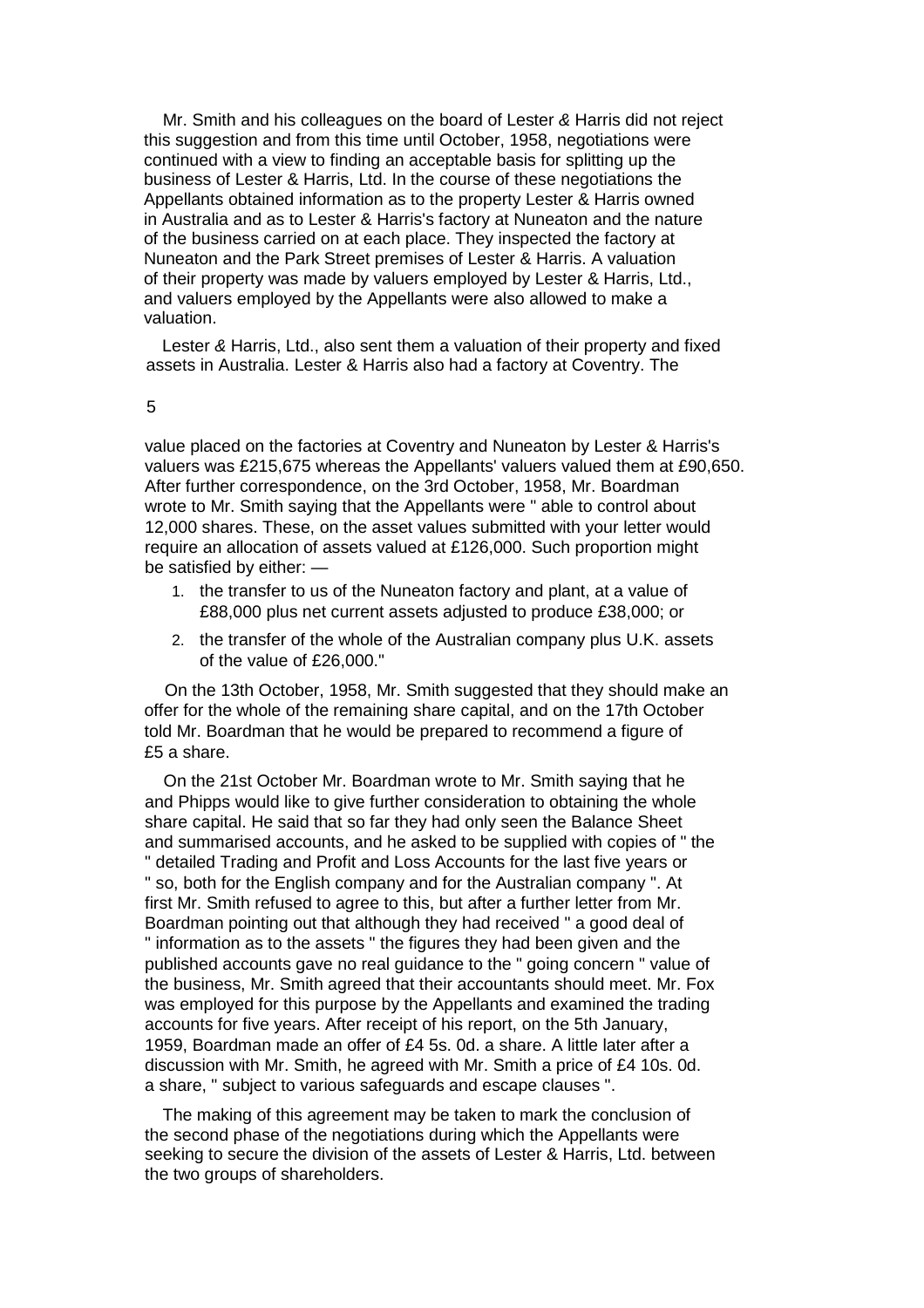During the whole of this time the Appellants kept open the possibility of acquiring the 2,295 shares by extending the period within which the offers might be made unconditional.

In what capacity was Mr. Boardman acting during this second phase? He was, no doubt, acting on behalf of the Appellant Phipps as well as for himself, and it is clear that he was not instructed to seek to secure a division of the assets by the trustees. Nevertheless, he clearly represented to Mr. Smith that he was acting on their behalf. In a letter dated the 30th April, 1958, he told Mr. Smith that the Appellants had " been required by the Trustees "to look after their interests in the company". On the 12th June, 1958, he wrote to Mr. Smith asking, if no progress in the negotiations could be made, that the Phipps interest should be represented on the board of Lester & Harris and saying that if they could not reach agreement " either as to " a division or as to representation " they would be forced to exercise their

legal remedies to protect the minority interest.

In his letter of the 19th June, 1958, to Mr. Smith, he stated: "Our " primary interest is, and always has been, to increase the value of our " investment by endeavouring to secure a greater profitability for the business, " and only if the directors were not prepared to accept our co-operation in " this, to have some form of division of the assets ".

In a letter to Mr. Fox on the 24th January, 1958, he thanked him for sending him the notice convening the annual general meeting of Lester & Harris, and said: " I shall be glad if I can receive any communications " from that company as soon as they arrive because, as you know, I am " involved in some rather delicate negotiations with them ". He went on to

#### 6

say that it would be helpful if the Appellants were registered as shareholders and suggested that one share should be transferred by the trustees into his name and that of the trustees and another into the names of Phipps and the trustees to ensure that notices were sent direct to them and that they would have the right to speak at any meeting. On the 11th February he wrote to Mrs. Noble telling her of the proposal that Lester & Harris should be divided and part of it allocated in satisfaction of the estate shares. " This " he wrote " should produce much more capital for those shares than they are ever likely " to realise as a minority holding . . ." He sent her transfers for two shares with the request that they should be executed by her and her mother so as to give the Appellants greater rights to enquire into the company's affairs than they had at that moment.

Mr. Fox, Mrs. Noble and her mother executed the transfers, but the directors of Lester & Harris refused to accept them. The Appellants attended the annual general meeting as holders of proxies signed by the three trustees. In so doing they acted as agents for the trustees but, as I have said, they were not authorised to act for them in seeking a division of the assets. The trustees were not asked to pay and did not pay for the valuation procured by the Appellants. The Appellants paid for that and they paid Mr. Fox for the work he had done at their request.

I do not doubt that the Appellants' primary interest was, as Mr. Boardman stated in his letter of the 19th June, 1958, to increase the value of the trust investment. The only profit that they would have made on a division of the assets among the shareholders would have been on the 2,295 shares offered to them if they had acquired those shares.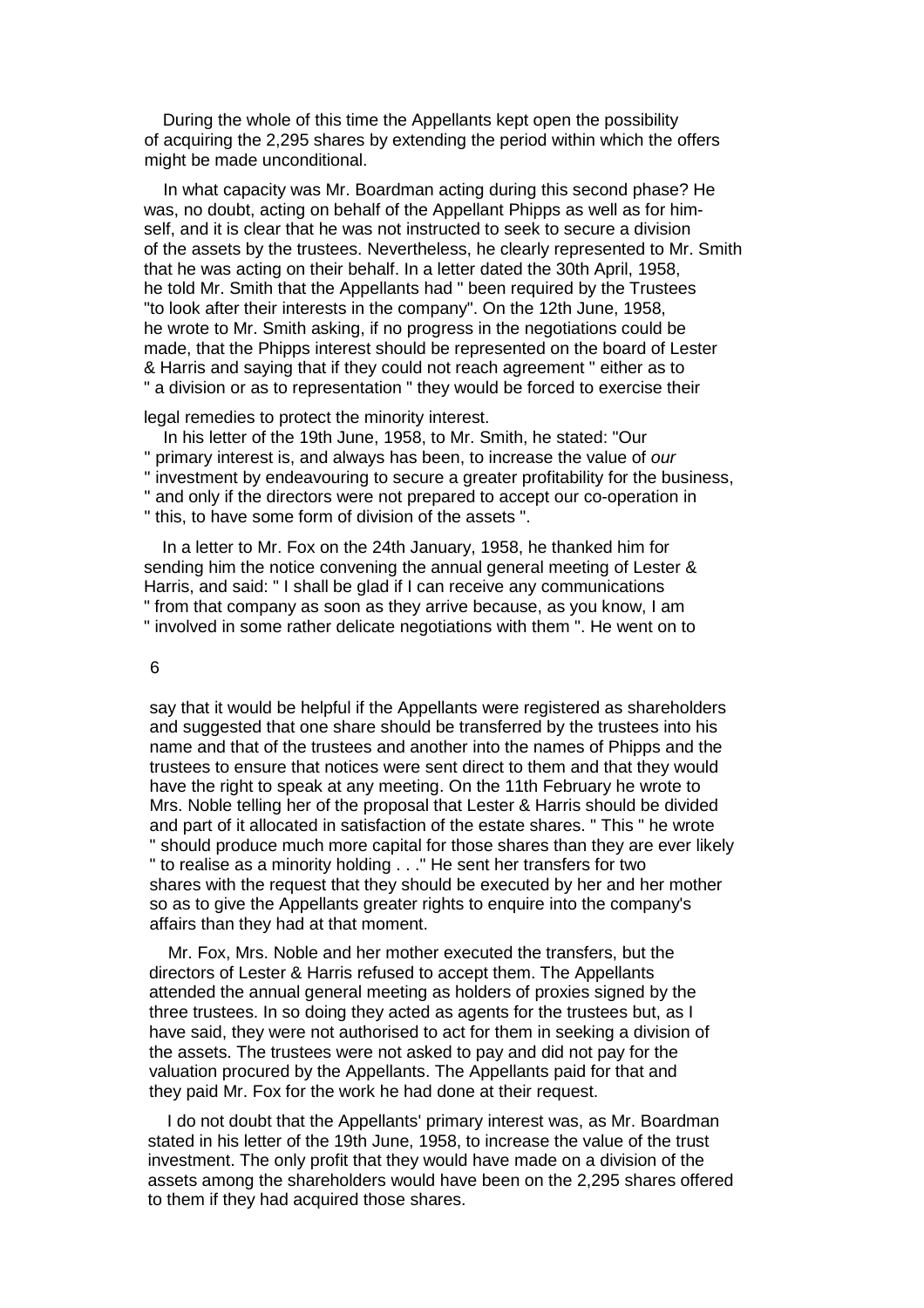I think that throughout this phase the Appellants were continuing to act in pursuance of the common design agreed with Mr. Fox at their meeting in December, 1956, on their return from Lester & Harris's annual general meeting and assented to by Mrs. Noble in January, 1957, namely, to seek to improve the value of the trust holding.

One question for consideration is whether, having got the information about Lester & Harris in the way they did, they were in breach of any duty they owed to the trustees in making use of it to increase their offer for the shares from £3 to £4 5s. 0d. a share and when agreeing to the price of £4 10s. 0d. per share. I shall revert to this question later.

On the 10th March, 1959, an agreement was made between Mr. Smith and the Appellants for the sale to them of 14,567 shares in Lester & Harris at £4 10s. 0d. a share. Completion was to be on the 30th May, 1959, but provision was made for the rescission of the agreement by the Appellants by notice given before a specified date. The Appellants also agreed to offer the other shareholders £4 10s. 0d. a share.

In April, 1959, the Appellants went to Australia at their own expense to get an assessment of the realisable value of the business there. In a letter dated the 5th March, 1959, Mr. Boardman said that Mr. Phipps took the view that neither party should be bound until after their return from Australia. " By that time" he wrote " we should have a much clearer picture as to what is involved and the risks and we hope also to know a little more about the prospects of a rapid sale of the English interests ".

The same day Mr. Boardman wrote to Mr. Phipps a letter which contained the following paragraph:

" I think we should have a meeting with your brother" (the Respondent) " and sister and Mrs. F. M. Phipps" (representing the estate of the dead brother) "as soon as possible after your return to " Northampton to inform them of the proposals and to get their views " on the family holding. They may wish to sell their shares, but if " they wish to retain them, we should like to know that they will vote " with us. I should also like to know that they have no objection to " my taking a personal interest in this despite the fact that my " knowledge of the company came through my professional connection " with the family trust."

# 7

Mrs. Ethel Phipps the widow of Mr. C. W. Phipps having died in November, 1958, the beneficiaries under his Will were entitled to their respective shares in Lester & Harris on the distribution of his estate. For reasons unconnected with this case, that distribution did not take place until April, 1960.

The suggested meeting did not take place, but on the 10th March, 1959, Mr. Boardman wrote to the Respondent, Mrs. Noble and Mrs. F. M. Phipps (representing the estate of the dead brother) letters in identical terms, telling them of the offer to sell the shares to Mr. Phipps and to him at £4 10s. 0d. per share " about twice the price at which they acquired them ", and saying:

" Whilst we consider this to be a high price, we feel that there is

" probably quite a lot of asset value in the company and that we may

" well be able, by better management or by liquidation, to make the

" shares worth a good deal more than this. We are proposing,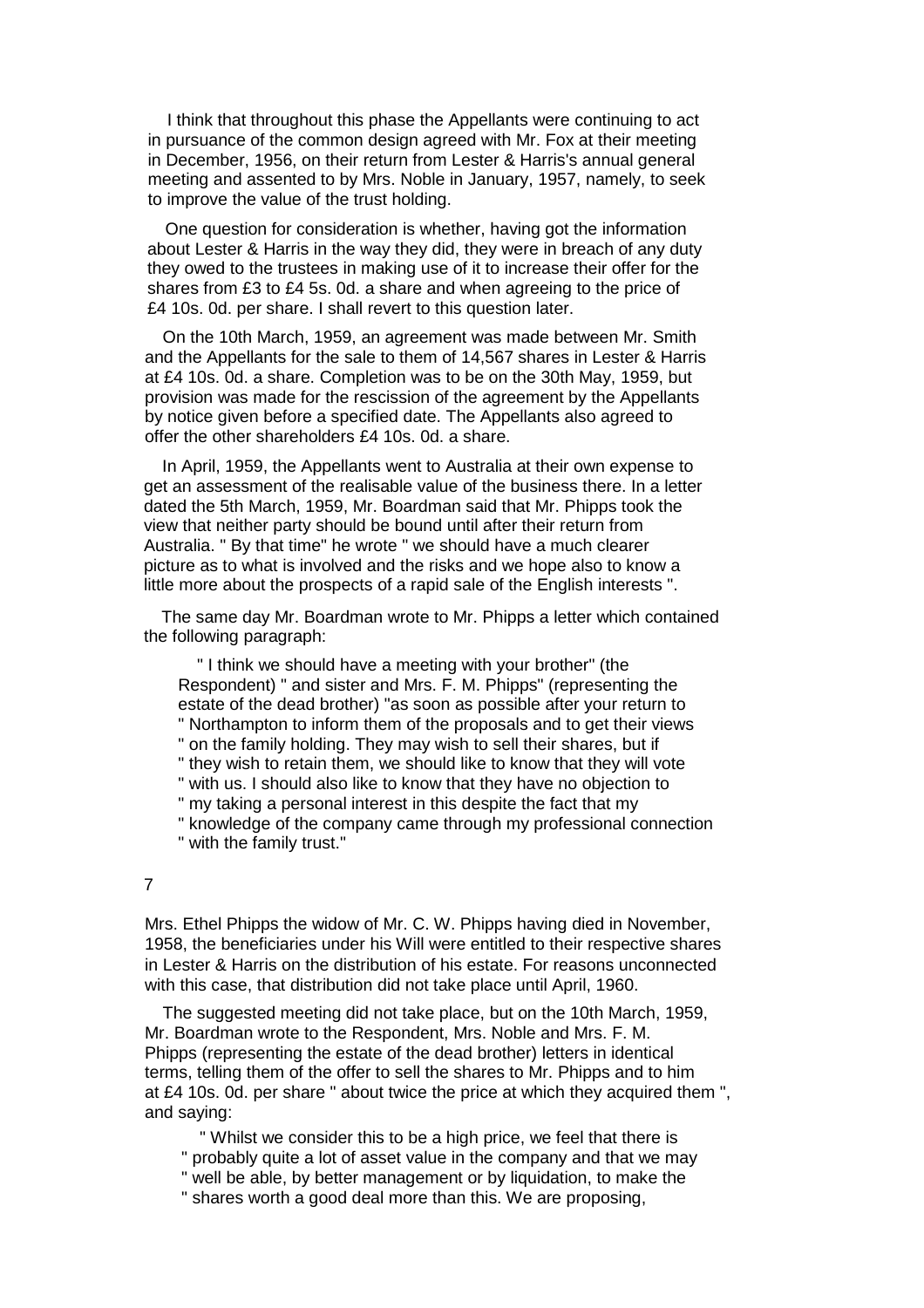" therefore, subject to this letter, to accept the conditional offer of " these shares and to see whether we can effect some sales of the " Australian interest, and possibly some of the English interest to yield " a profit above the price at which the shares are now offered. We " are proposing to go to Australia next month. . . . " If we are successful in making the shares worth more than

" £4 10s. 0d. the increased value will, of course, equally reflect upon " the shares which are held in the estate of the late C. W. Phipps, and " to that extent you will benefit by them. Both of us, however, would " like to be re-assured on two points:

" 1. The first point, which really concerns me, alone, is whether you " have any objection to my taking a personal interest in this purchase, " bearing in mind that my initial enquiry with regard to it was on " behalf of the C. W. Phipps estate. At that time the trustees did not " wish to purchase any shares themselves and expressed their agreement " to my taking a personal interest. However, as the shares will shortly " be distributed amongst each of you, I should like to have your " approval of the proposals. They do not, of course, involve you in " any liability and there is no conflict of interest, as it will of course " be in the interests of yourself as much as it will be for Tom and me, " that we should try to realise the maximum value possible for these " shares."

It must have been obvious to the recipients of this letter that approval of the proposals must involve, if their efforts were successful, the Appellants obtaining a profit for themselves. Mr. Boardman was not entirely accurate in saying that the trustees had expressed their agreement to his taking a personal interest, for Mrs. Ethel Phipps, the widow, had not been approached and had not, therefore, agreed though the other trustees, Mr. Fox and Mrs. Noble, had done so.

In an earlier letter on the 25th February, 1959, to a gentleman through whom he was seeking to obtain finance for the purchase of the shares, Mr. Boardman had stated that, on their valuer's valuation, the equity was worth approximately £250,000 and if the values put forward by Lester & Harris's valuers were obtained, the equity would be worth over £380,000. He went on to say: " At the agreed price of £4 10s, 0d, the equity is costing " us £135,000. . . . and I feel that there is a most attractive margin to go " for. It is of course true that the earnings do not support a figure as high " as the asset values, but I think that this is largely due to bad management." On the figure of Lester & Harris's valuers, this meant that each share was worth £12 6s. 8d. In his letter of the 13th January, 1956, Mr. Boardman had put their value, based on the 1954 Balance Sheet, at £10 a share.

Mr. Boardman's letter to the Respondent was followed by a meeting at which he, the Respondent and the Respondent's wife were present. Mr. Boardman's note of that meeting records that the Respondent agreed to the Appellants " undertaking the adventure on their own behalf ".

Then the Appellants went to Australia. On the 3rd June the purchase of the 14,567 shares was completed. By the 19th June the Appellants

8

had paid for 16,442 shares and were about to acquire a further 1,400 shares. Taking into account the trust holding of 8,000, this left a balance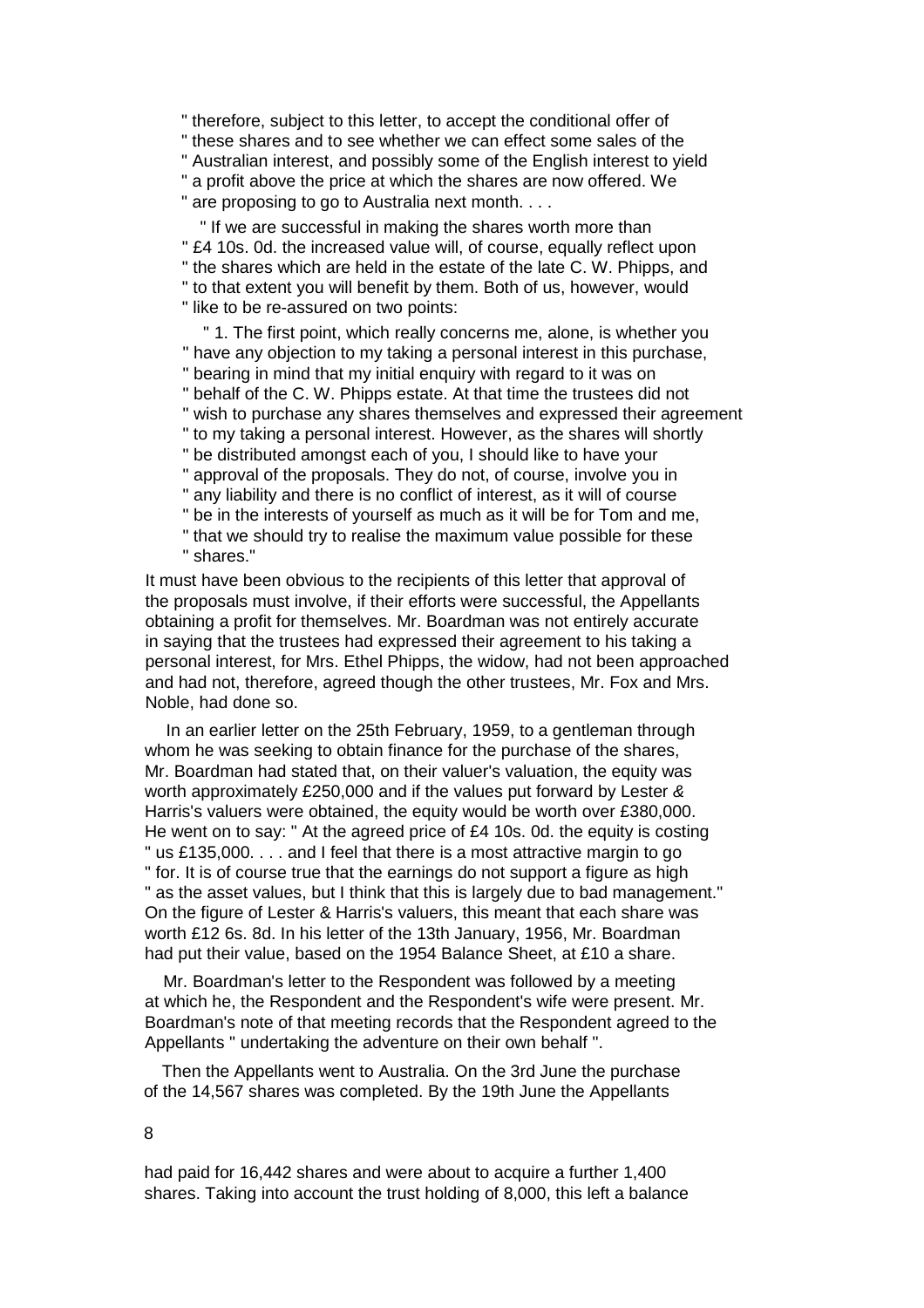of 4,158 shares to be acquired. They eventually made up their holding to 21,986 shares.

At the end of July Mr. Boardman made a further visit to Australia with a view to the sale of the Australian business.

On the 13th January, 1960, Mr. Boardman who had become chairman of Lester & Harris, Ltd., informed the shareholders of that company that the Australian business had been sold for £88,000 and announced the distribution of a capital bonus of £3 a share.

On the 20th January Mr. Boardman wrote a long letter to the Respondent telling him what the Appellants had done, of " the sale of the Australian " business " at twice the amount that " had at one time seemed obtainable ", that the Appellants were on the board of the English company and that they had had a very busy six months reorganising it, and that apart from the capital bonus of £3 a share which meant that C. W. Phipps' estate benefited to the extent of £24,000, his holdings remained unchanged and that they hoped that they could produce a level of profit which would make the shares worth considerably more than their previous value. To this the Respondent replied on the 24th January:

" This is indeed welcome news. You must be feeling very satisfied

- " that your hunch backed by much hard work and perspicacity has
- " turned out so well for all concerned."

In April, 1960, transfers for the shares in Lester & Harris, Ltd., to which the Respondent was entitled on the distribution of Mr. Phipps' estate were sent to him by Mr. Boardman, and shortly thereafter the Lester & Harris shares held by the estate were distributed. Mr. Boardman appears to have acted at this time professionally for the Respondent in connection with the transfer of some shares in Phipps & Son, Ltd. by the Respondent to his wife. The correspondence shows that Mr. Boardman and the Respondent were then on good terms.

Later in the year the Appellants sold the Coventry factory of Lester & Harris and secured a very substantial capital profit. They then made a further capital distribution of £2 17s. 6d. a share and so the Respondent received £5 17s. 6d. in respect of each share which came to him as against the original probate value of £2 7s. 6d. while retaining the shares which were still worth more than £2 a share.

Nearly two months after the receipt by the Respondent of this good news, Mr. Boardman received a letter from solicitors employed by the Respondent alleging that at all times he had been acting in a fiduciary capacity and was therefore accountable to the beneficiaries for any profit he had made. A similar letter was sent to the Appellant Phipps.

Mr. Boardman, on the 28th July, 1961, sent a long letter in reply, denying liability and pointing out " there was not at any stage any possible conflict " of duty and personal interest ". It included the following paragraph:

- " Although I am not aware of any duty or moral obligation requiring
- " me to do so, I did not contemplate taking any personal interest in
- " the affairs of Lester & Harris except with the full knowledge and
- " approval of the trustees and beneficiaries under the Will of C. W.
- " Phipps deceased (the trustees include a chartered accountant who had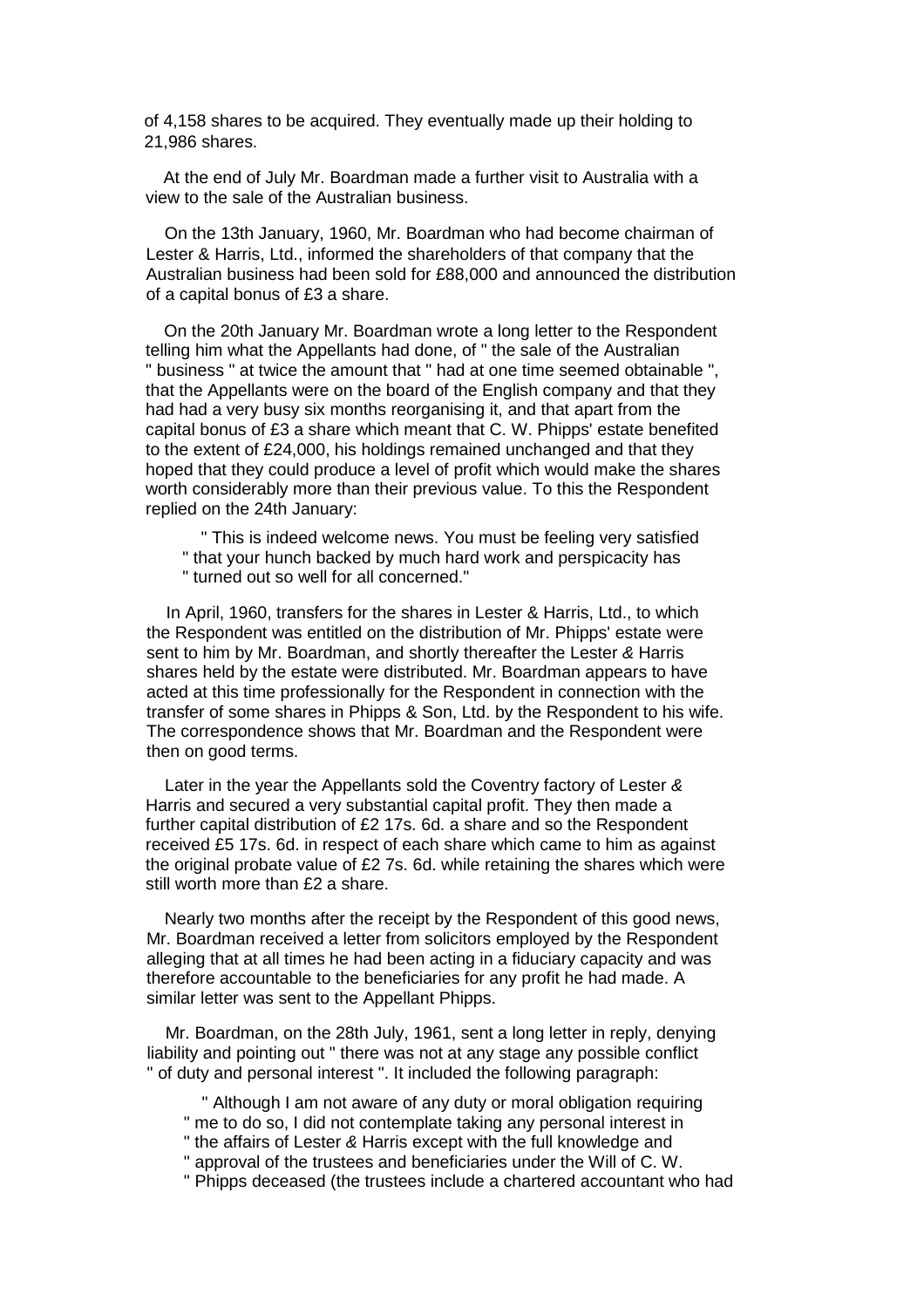" as full information as I had on the affairs of Lester & Harris Ltd.).

" Approval was obtained."

Mr. Boardman also pointed out that the vendors of the controlling holding, the then directors of Lester & Harris, were the then chairman, a solicitor in Coventry with wide commercial experience, the then managing director who had spent most of his life in the business, the son of the founder who had been in the business all his working life and a practising chartered accountant

9

who had detailed knowledge of all the affairs of the company and its underlying value. He then wrote:

" You may, therefore, think that these experienced men, who collec-

" tively held control, were not likely to sell at an undervaluation, that

- " they extracted from us the full worth of the shares at that time, and
- " that the substantial appreciation in value is due to the ability brought
- " into the Company by the new purchasers."

This did not satisfy the Respondent and after some further correspondence the writ in this action was issued on the 1st March, 1962.

Throughout this long history the Appellants acted with the object of securing an improvement in the value of the trust's holding in Lester & Harris, Ltd. Throughout they thought that they were acting with the approval of the active trustees, Mr. Fox and Mrs. Noble, and, in relation to the purchase of the shares at £4 10s. 0d. a share, with the approval of the beneficiaries under the Will of C. W. Phipps. At the outset they thought that if they could get control, they would be able to increase the value of the holding but it was not until a considerable time later that Mr. Boardman, as a result of information they had received from Lester & Harris, their valuer's report and the report of Mr. Fox, was able to write to the gentlemen through whom he sought financial aid, saying that he felt that there was a most attractive margin to go for.

When they offered to buy the shares in 1957 and when they bought them in 1959, they did not act or purport to act as agents for the trustees. The acquisition of the shares brought no immediate profit. The substantial profits that were obtained were made as a result of the Appellants' work when they had gained control of Lester & Harris.

Does equity require the Appellants to account at the instance of one of the four beneficiaries under C. W. Phipps' Will for the profits that they made?

Equity, may, where there has been some impropriety of conduct on the part of a person in a fiduciary relationship as, for instance, a trustee purchasing trust property, require that person to account.

Mr. Walton, for the Respondent, argued that as the Appellants had acquired knowledge and information about Lester & Harris, Ltd., in the course of acting as agents of the trustees and had used this knowledge and information when making their offers for the shares, they were liable to account. He relied strongly on the decision in this House in Regal (Hastings) Ltd. v. Gulliver [1942] 1 All E.R. 378. The facts of that case were very different from those of this. In that case the directors of the Regal company had formed a subsidiary company with the intention that all the shares in the subsidiary company should be held by Regal. When the landlord of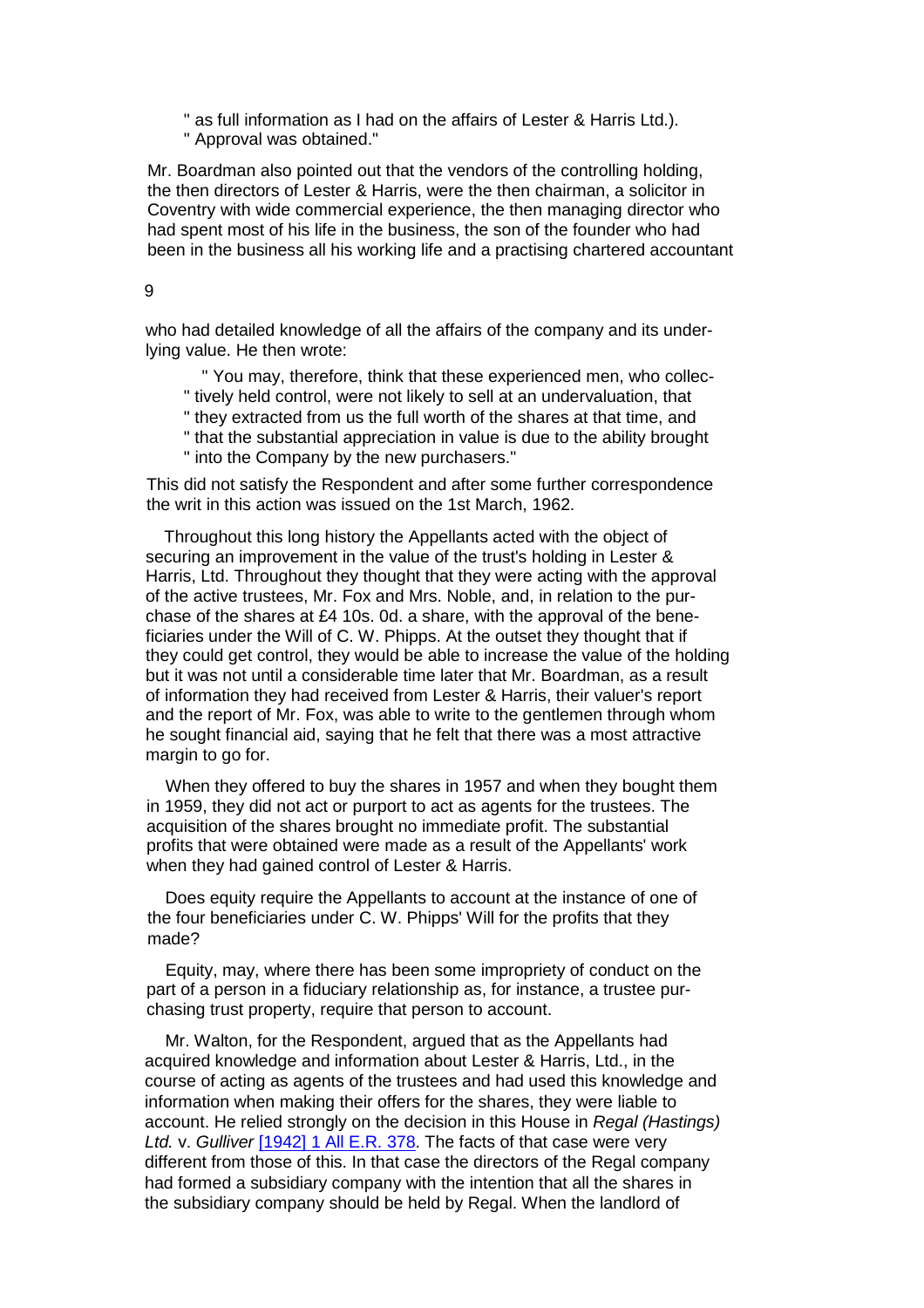two cinemas was not prepared to grant a lease of them to the subsidiary company without either the rent being guaranteed by the directors of Regal or the subsidiary company having a paid-up capital of £5,000, the directors of Regal decided that Regal should invest £2,000 in the subsidiary company any that the balance of £3,000 should be found by each of the directors and Regal's solicitor investing £500.

Thus the directors of Regal and Regal's solicitor became the owners of shares which were to have been the property of the Regal company. These shares were later sold at a profit. This House held that the directors were in a fiduciary relationship to the company; that they had made a profit on the shares in the course of their execution of their office as directors; and that those directors who had made a profit on the shares were liable to account.

In this case the Appellants did not make a profit out of buying shares which it was intended that the trust should acquire or which, unless Mr. Fox changed his mind and the sanction of the Court was obtained, there was any possibility of the trust acquiring.

## 10

There are, however, passages in the opinions delivered in that case which are very relevant to the issues your Lordships have to determine. Lord Sankey at page 381 said:

"The general rule of equity is that no one who had duties of a

- " fiduciary nature to perform is allowed to enter into engagements in
- " which he has or can have a personal interest conflicting with the
- " interests of those whom he is bound to protect."

Lord Russell of Killowen at page 386 said:

" The rule of equity which insists on those who by use of a fiduciary " position make a profit being liable to account for that profit in no " way depends on fraud or absence of bona fides: or upon such ques- " tions or considerations as whether the profit would or should other- " wise have gone to the plaintiff: or whether the profiteer was under " a duty to obtain the source of the profit for the plaintiff or whether " he took a risk or acted as he did for the benefit of the plaintiff " or whether the plaintiff has in fact been damaged or benefited by his " action. The liability arises from the mere fact of a profit having in " the stated circumstances been made. The profiteer however honest " and well intentioned cannot escape the risk of being called to " account."

He held that the directors were in a fiduciary relationship to the company and that they had acquired the shares " by reason and only by reason of " the fact that they were directors of Regal and in the course of their " execution of that office ". Lord Macmillan at page 391 said.

" We must take it that they entered into the transaction lawfully, in " good faith and indeed avowedly in the interests of the company.

" However that does not absolve them from accountability for any

" profit which they made, if it was by reason and in virtue of their

" fiduciary office as directors that they entered into the transaction "....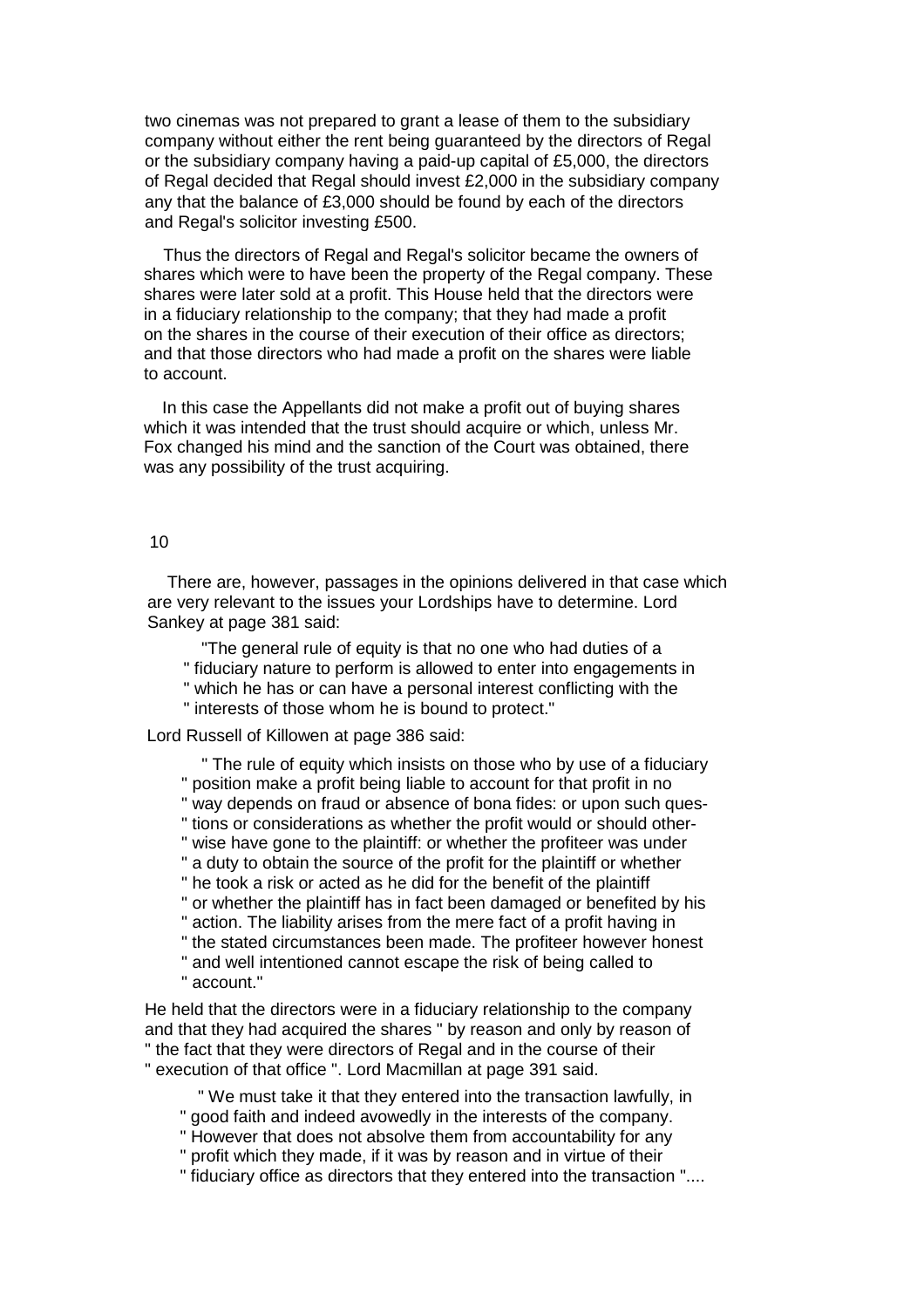" The issue thus becomes one of fact. The plaintiff company has to

" establish two things: (1) that what the directors did was so related

" to the affairs of the company that it can properly be said to have

" been done in the course of their management and in utilisation of

" their opportunities and special knowledge as directors: and (2) that " what they did resulted in a profit to themselves."

Lord Wright at page 392 said that the question to be decided was:

" Whether an agent, director, a trustee or other person in an " analogous fiduciary position, when a demand is made upon him by

" the person to whom he stands in a fiduciary relationship to account

- " for profits acquired by him by reason of his fiduciary position and
- " by reason of the opportunity or knowledge, or either resulting from

" it, is entitled to defeat the claim upon any ground save that he made

- " the profits with the knowledge and assent of the other person. The
- " most usual and typical case of this nature is that of principal and
- " agent. The rule in such cases is compendiously expressed to be that
- " an agent must account for net profits secretly (that is, without the

" knowledge of his principal) acquired by him in the course of his " agency."

and a little later:

" both in law and equity, it has been held that, if a person in a fiduciary

" relationship makes a secret profit out of the relationship, the court

" will not enquire whether the other person is damnified or has lost a

" profit which otherwise he would have got. The fact is itself a

" fundamental breach of the fiduciary relationship."

And Lord Porter at page 395 said:

" The legal proposition may, I think, be broadly stated by saying

- " that one occupying a position of trust must not make a profit which he
- " can acquire only by use of his fiduciary position, or, if he does, he
- " must account for the profit so made."

# 11

In the light of these passages, the first question to be decided is whether the Appellants were throughout the negotiations or during any part of them in a fiduciary relationship to the trust.

They had been authorised by the trustees to represent the trust holding at two annual general meetings of Lester & Harris, Ltd., Boardman as trust solicitor had dealt with the enquiry whether the trust would sell their holding and Boardman as solicitor and Phipps had discussed with Mr. Fox in December, 1956, Lester & Harris's accounts and what should be done to improve the value of the trust holding. Apart from these occasions, I agree with Lord Denning that there was not any contract of employment of the Appellants made by the trustees or any of them.

Wilberforce J. held that in 1956 the Appellants assumed the character of self-appointed agents of the trustees; that the agency continued throughout the negotiations ; and, as I have said in my view wrongly, that the acquisition of shares by them was no departure from the agency.

In the Court of Appeal Lord Denning, M.R. agreed with Wilberforce, J. that they had assumed this character and said that they had taken upon themselves an authority they did not possess. Pearson, L.J. (as he then was)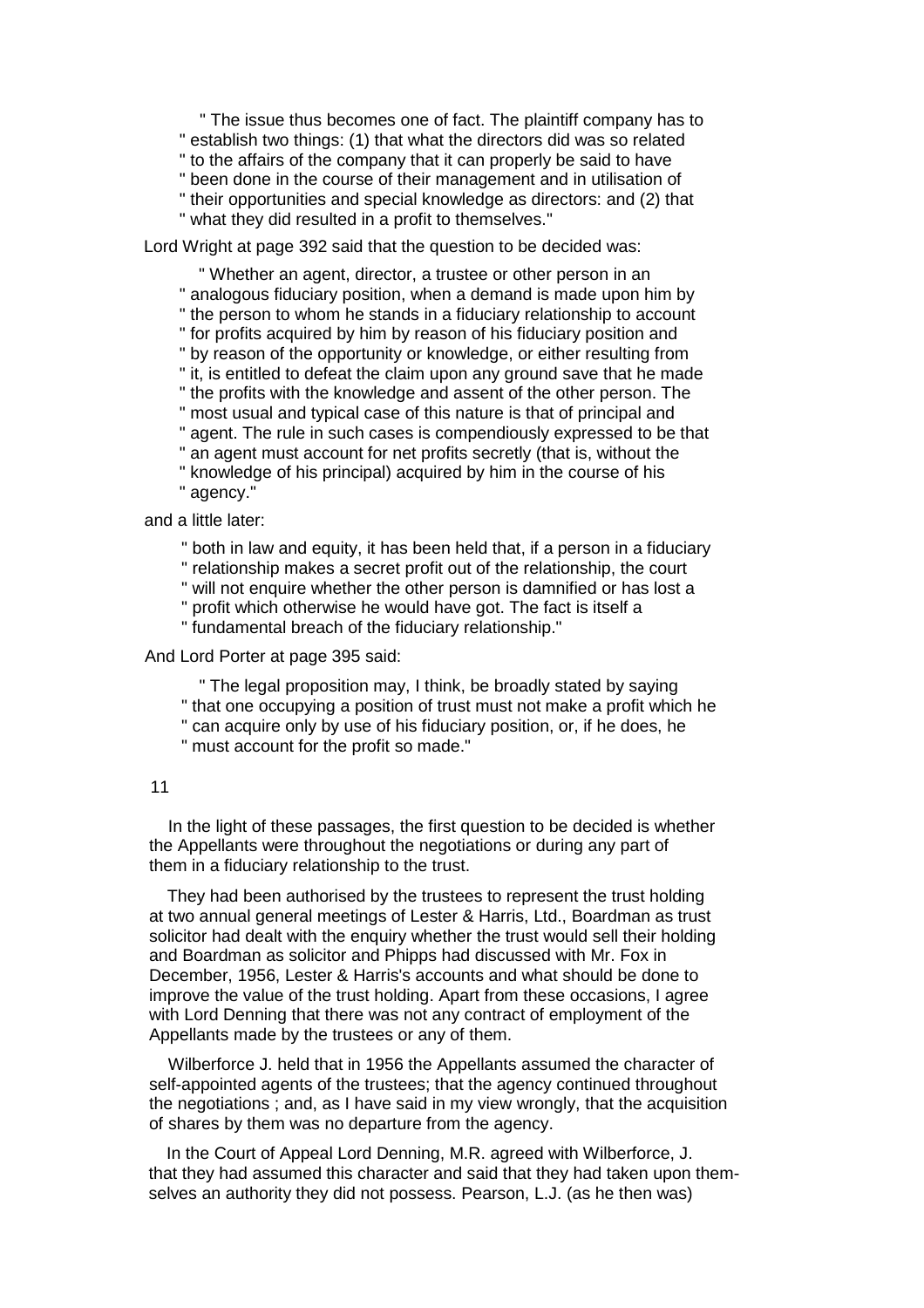held that they were acting with the authority of the trustees and Russell, L.J. expressed the view that two out of three trustees could come to an arrangement with a third party which would have the effect of placing the latter in a fiduciary position.

In my opinion, despite the able arguments advanced by Mr. Bagnall for the Appellants the unanimous opinion of the Court of Appeal and of Wilberforce, J., that their relationship to the trust was fiduciary is correct. In my opinion that relationship arose from their being employed as agents of the trust on the occasions I have mentioned and continued throughout.

It does not, however, necessarily follow that they are liable to account for the profit they made. If they had entered into engagements in which they had or could have had a personal interest conflicting with the interests of those they were bound to protect, clearly they would be liable to do so. On the facts of this case there was not, in my opinion, any conflict or possibility of a conflict between the personal interests of the Appellants and those of the Trust. There was no possibility so long as Mr. Fox was opposed to the trust buying any of the shares of any conflict of interest arising through the purchase of the shares by the Appellants.

If in February, 1957, their offer of £3 0s. 0d. a share had then led to their acquisition of 7,500 shares in Lester & Harris, Ltd., that acquisition would not and could not have involved any conflict of interest. If then they had raised their offer to £4 10s. 0d. a share and that offer had been accepted, the position would have been the same.

Lord Russell of Killowen in the Regal case held that the directors had acquired the shares " by reason and only by reason of the fact that they were " directors of Regal and in the course of their execution of that office ". Lord Macmillan, at p. 391, said that the directors were accountable for any profit which they made if it was by reason and in virtue of their office. Lord Wright, at p. 392, said that an agent must account for profits secretly acquired " in the course of his agency ", and Lord Porter, at p. 395, said that " one occupying a position of trust must not make a profit which he can " acquire only by use of his fiduciary position, or, if he does, he must " account for the profit so made ".

If the profits made by the Appellants had been made as a result of the acquisition of shares by them in 1957, it could not, in my view, be said that the shares were acquired " only by use of " their " fiduciary position ", or " in the course of " their " agency " or by reason and only by reason of the fact that they were agents of the trust for certain limited purposes.

Between 1957 and 1959 when they acquired the shares did anything occur which altered the position? In my view, nothing occurred during this period which gave rise or could have given rise to a conflict of interest. Mr. Fox is a chartered accountant. He had, according to Boardman—and it was

12

not disputed—as much information as Boardman possessed of the affairs of Lester & Harris. He had seen their trading accounts for the past five years. In his evidence at the trial he stated that he would not consider the trustees buying the shares under any circumstances. This being his attitude, there was no possibility of a conflict of interest arising through purchase of the shares by the Appellants either in 1957 or in 1959. In fact, as his evidence shows, far from there being a conflict of interest, Mr. Fox thought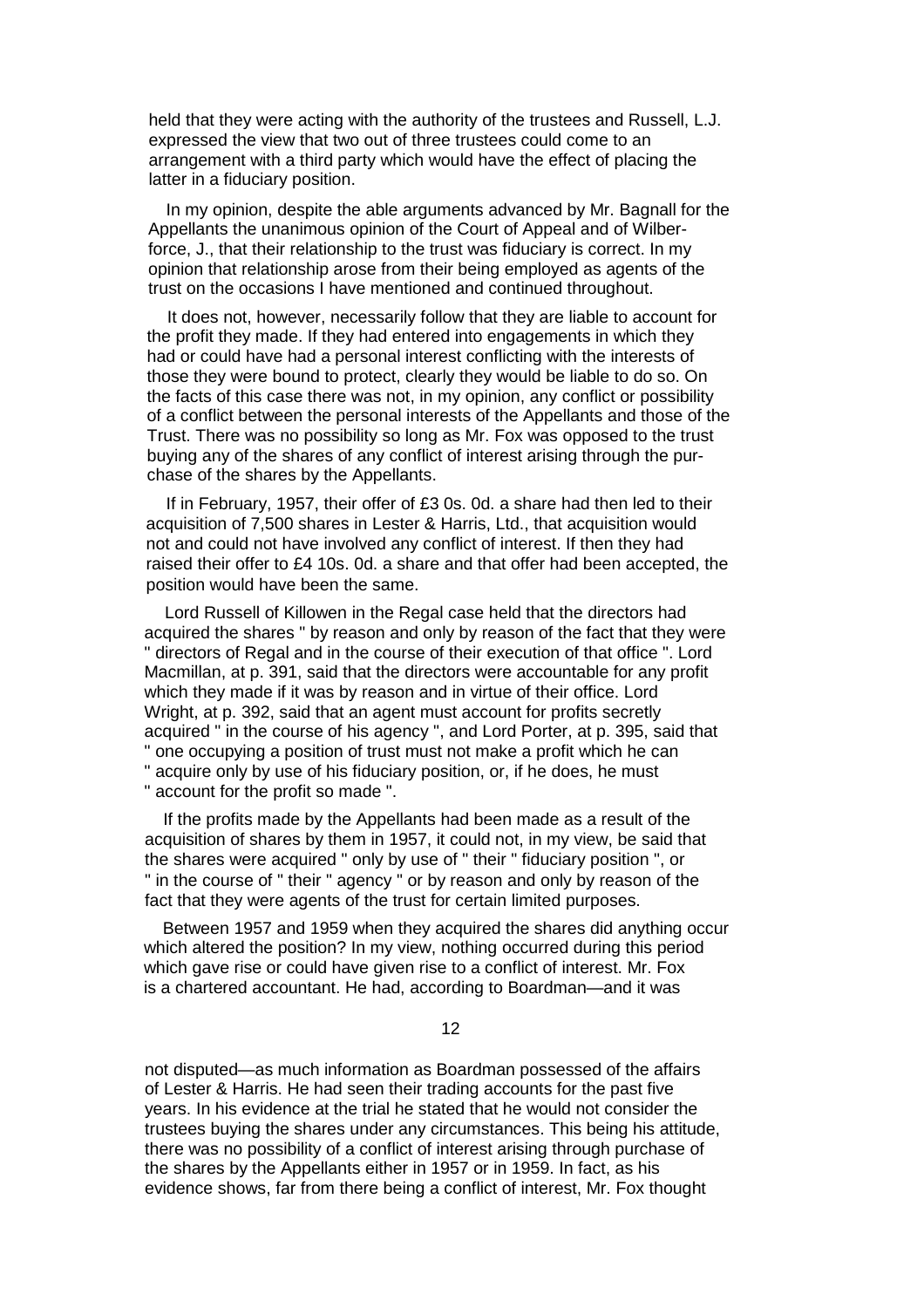that it would be to the advantage of the trust if the Appellants bought the shares.

Between 1957 and 1959 the Appellants obtained a mass of information about Lester & Harris, Ltd. They had been shown the valuation made by Lester & Harris's valuers. They had been allowed to employ their own valuers. As I have said, Mr. Fox examined Lester & Harris's trading accounts for the past five years at the request of the Appellants. At the start of the negotiations they had obtained some information, a small part of the total, when acting as agents of the trust. A great deal of it was obtained during the second phase of the negotiations when Boardman was representing that he was acting for the trust, but it was not until their return from Australia and after they had seen for themselves the position there that the Appellants finally committed themselves to the purchase of the 14,567 shares at £4 10s. 0d. a share.

The information they obtained during the second phase was clearly of great value to the Appellants for it enabled them to form an estimate of the profits that they might secure if all went well. Without it they might not have been prepared to pay £4 10s. 0d. a share and without it they might not have been able to secure the necessary finance.

Was the information they obtained the property of the trust? If so, then they made use of trust property in securing a profit for themselves and they would be accountable.

While it may be that some information and knowledge can properly be regarded as property, I do not think that the information supplied by Lester & Harris and obtained by Mr. Boardman as to the affairs of that company is to be regarded as property of the trust in the same way as shares held by the trust were its properly. Nor do I think that saying that they represented the trust without authority amounted to use of the trust holding.

What was said in Aas v. Benham [1891] 2 Ch. 244 C.A. throws some light on this question. That was a partnership case and a partner is not only a principal but also an agent of his fellow partners. In his capacity as agent he is in a fiduciary relationship with them. In that case it was claimed that the defendant had made use of information gained by him as a partner for his own use and benefit. Lindley, L.J. said at page 255 :

" As regards the use by a partner of information obtained by him in " the course of the transaction of partnership business, or by reason of

- " his connection with the firm, the principle is that if he avails himself
- " of it for any purpose which is within the scope of the partnership
- " business, or of any competing business, the profits of which belong to
- " the firm, he must account to the firm for any benefits which he may
- " have derived from such information, but there is no principle or
- " authority which entitles a firm to benefits derived by a partner from
- " the use of information for purposes which are wholly without the
- " scope of the firm's business. . . .

" It is not the source of the information but the use to which it is " applied, which is important in such matters.

" To hold that a partner can never derive any personal benefit from

" information which he obtains from a partner would be manifestly " absurd."

Bowen, L.J. at page 257 agreed with this and went on to comment on and explain a dicta of Cotton, L.J. in Dean v. MacDowell (8 Ch. D. 345). He said: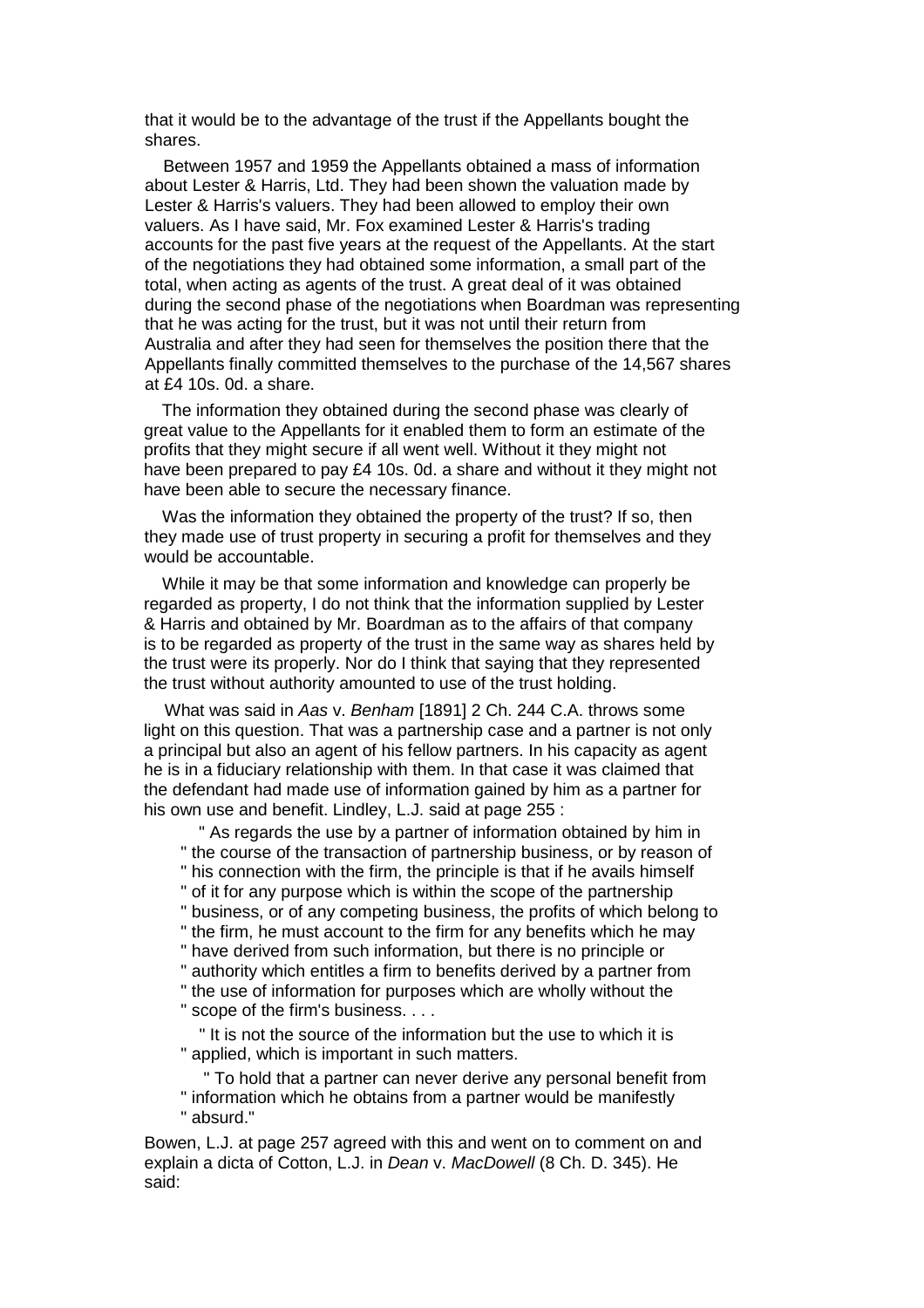" I think that when Lord Justice Cotton said that a partnership was " entitled to the profits which arose out of information obtained by one

13

" of the partners as a partner, he was speaking of information to which " the partnership was entitled in the sense in which they are entitled to " property. I think you can only read the sentence in which the " expression occurs in that way. It is as follows: ' Again, if he makes " any profit by the use of any property of the partnership, including, " I may say, information which the partnership is entitled to, there the " the profit is made out of the partnership property'... . He is speaking " of information which a partnership is entitled to in such a sense that " it is information which is the property, or is to be included in the " property of the partnership—that is to say, information the use of which " is valuable to them as a partnership, and to the use of which they have " a vested interest. But you cannot bring the information obtained in " this case within that definition."

Thus it was held that use by a partner for his own benefit of information obtained by him as a partner did not always render him liable to account for the profits he made and that not all the information gained as a partner was to be regarded as the property of the partnership.

Lindley, L.J., said that if a partner avails himself of information for any purpose which was within the scope of the partnership business, he must account to the firm for any benefit he may have derived from such information.

In this case the acquisition of the shares was outside the scope of the trust and outside the scope of the agency created by the employment of the Apellants to act for the trust.

I think that the principle stated by Lindley L.J. applies also to other agents and to trustees. If it did not, no trustee could safely use information obtained while engaged on the business of one trust for the benefit of another or his his own benefit. This would place trustees of a number of trusts and corporate trustees, like the Public Trustee, in a difficult position. Whether or not there is a breach of duty by a trustee in the use of information so obtained appears to me to depend on whether the information could be used in relation to the trust in connection with which it was obtained, and, if it could, whether the use made of it was to the prejudice of that trust.

While information is not infrequently described as property, Bowen L.J. held that not all information obtained as a partner was the property of the partnership. The test he applied was whether use of the information was valuable to the partnership and a use in which they had a vested interest.

The information obtained by the Appellants was not, in my opinion, of any value to the trust. Wilberforce J. described the knowledge they acquired as of " a most extensive and valuable character". So it was to the Appellants but it could be of no use or value to the trust unless the trust could and wanted to buy the shares or to surrender them in exchange for assets.

Lord Denning said in the Court of Appeal that he thought that Boardman had placed himself in a position where there was a conflict between his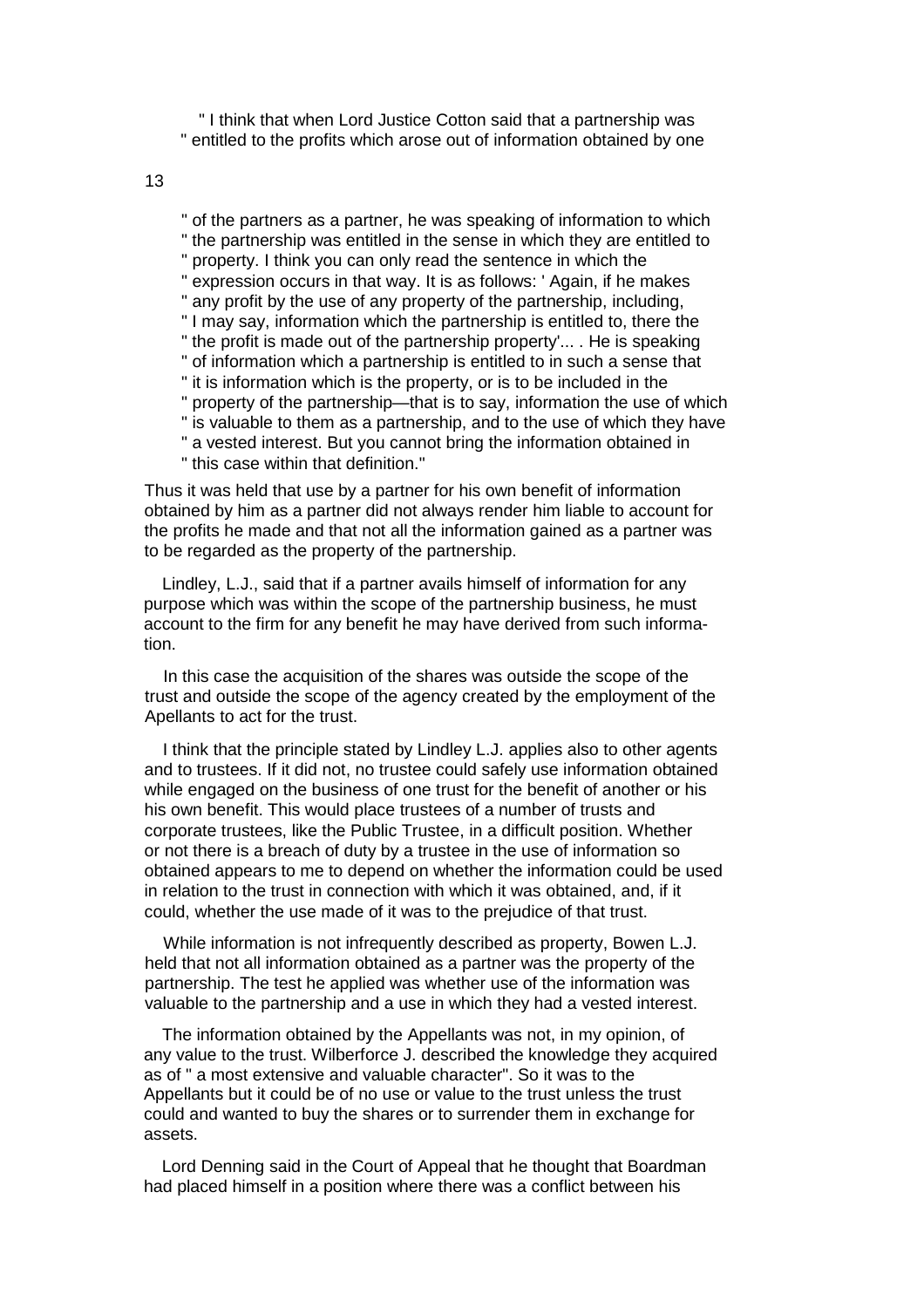duty to advise an application to the court and his interest to acquire the shares himself.

There can only be two occasions when such a duty arose, if it arose at all; first, when the Appellants were discussing in December, 1956, what should be done about the trust's holding in Lester & Harris, Ltd ; and secondly, when in the light of all the information obtained, Boardman was in a position to forecast that purchase of the shares at £4 10s. 0d. a share could reasonably be expected to yield a profit. I do not consider that Boardman was under any duty to advise an application to the court when Mr. Fox said that he would not consider the trust purchasing the shares under any circumstances. If one takes the second occasion as at the time Boardman wrote on the 25th February, 1959, saying that he thought that there was a most attractive margin to go for, can it be said that Boardman then was under a duty to advise the trustees to apply to the court?

# 14

Mr. Fox too, must have known that there was a most attractive margin to go for, and, as a chartered accountant, that it was possible on occasions to secure the sanction of the court to an investment not within the investment clause of the trust. I do not therefore see that it became Boardman's duty to advise him on an application to the court. He was in a position, as good a position as Boardman, to assess the prospects of the speculation being successful and, as so much would depend on what was achieved after control was obtained, it could not be said that there was not some risk involved. He would not consider the trust buying the shares under any circumstances.

That there was such a conflict of interest and duty was not alleged in the pleadings. It was not an issue at the trial. No evidence was directed to it. If Mr. Fox had been asked about it, he might well have said: " I would not consider the trust buying the shares and so I would not consider an application to the court to allow it to do so ". There is no indication in the evidence or in the correspondence of any change of attitude on the part of Mr. Fox.

In my opinion, there was no conflict between the interests and duties of the Appellants or between the interests of the trust and the Appellants at any time.

Russell, L. J. based his judgment on different grounds to those of Lord Denning, Pearson, L. J. and Wilberforce, J. He held that " the substantial trust holding was an asset of which one aspect was its potential use as a means of acquiring knowledge of the company's affairs, or of negotiating allocations of the company's assets, or of inducing other shareholders to part with their shares. That aspect was part of the trust assets."

He thus held that this potential use of an aspect of an asset was the property of the trust. I do not think that this potential use can properly be so regarded. The fact that the Appellants claimed to represent the trust holding and threatened minority action did not, in my opinion, involve use of any trust property.

Russell, L. J. went on to say: "That aspect was put into the hands of the defendants, B. and T.P. by two only out of three trustees and must in their hands have remained part of the trust assets. The defendants exploited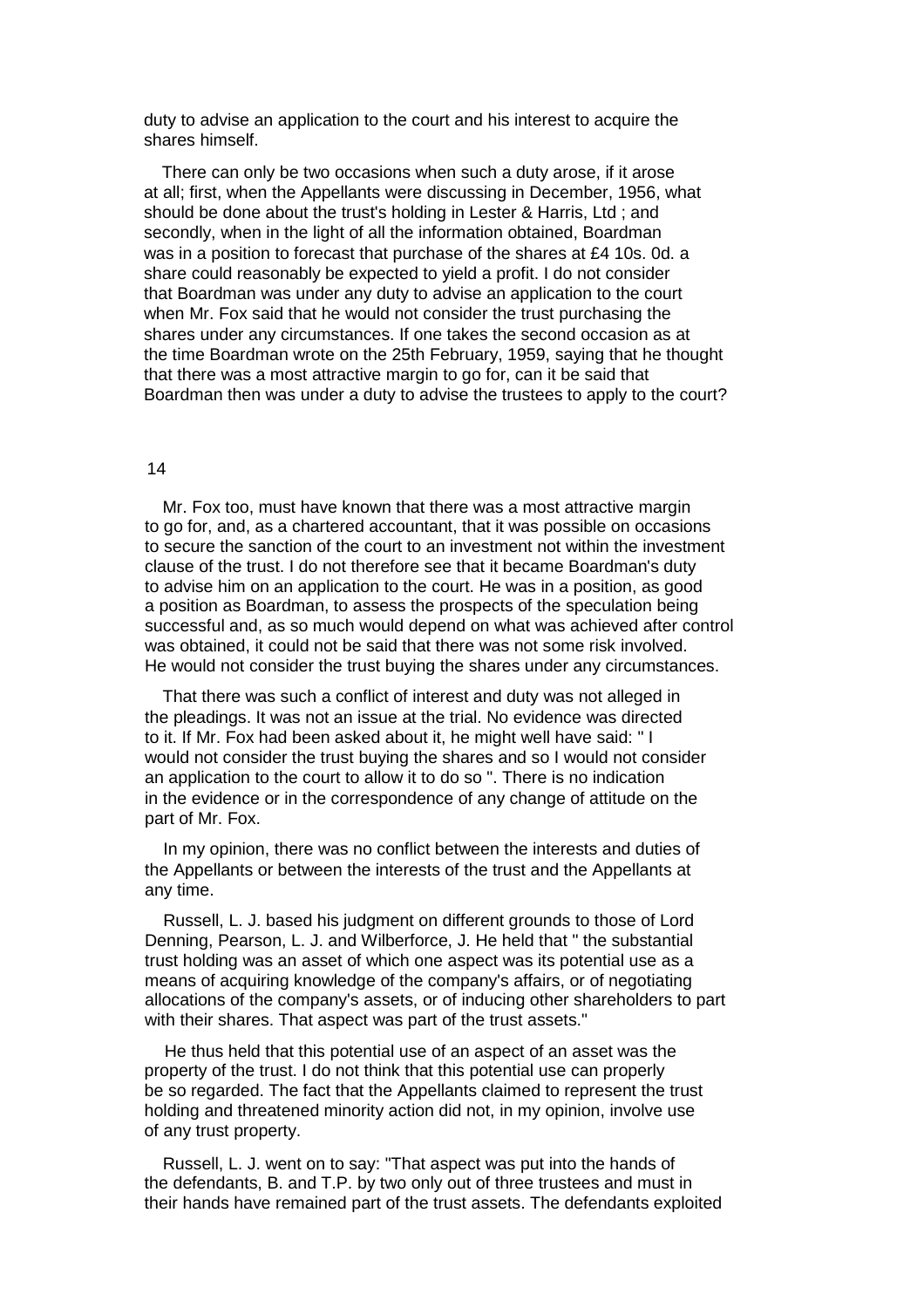that aspect—that potential use—and as a result were able to profit by acquiring other shares: for that profit they must on general principle be accountable ".

I do not take the view that Mr. Fox and Mrs. Noble by assenting to the Appellants' proposals and facilitating the obtaining of information by them parted with an asset of the trust. I am for these reasons unable to agree with Russell, L. J.

If the making of the profits by the Appellants constituted a breach of their fiduciary duty, they would be liable to account unless they established that they had done so with the consent of their principals. They could not claim that they had the consent of the trustees for they had not sought and had not obtained the consent of Mrs. Ethel Phipps, nor can it be said that they obtained a binding consent from the Respondent. Wilberforce, J. held that the letter to him, which was expressed to be a summary, did not sufficiently disclose the situation and that the deficiencies were not remedied at the meeting between Boardman, the Respondent and the Respondent's wife. From this finding there was no appeal.

I do not consider that it was ever necessary for the Appellants to obtain the consent of their principals to their course of action for, in my opinion, that course of action did not involve any breach of the fiduciary duty they owed in consequence of their employment as agents.

I have not sought to distinguish between the position of the Appellant Phipps and Boardman. Throughout they acted together both in the negotiations and in this litigation. I see no reason to distinguish between them.

### 15

Nor have I drawn any distinction between the position of the trust and that of the Respondent vis-à-vis the Appellants. The Appellants were not his agents nor did they represent that they were. On occasions they acted for the trust and they represented that they were so acting although not in fact authorised to do so. The trust continued in existence until a very short time before the completion of the purchase of the 14,567 shares. If what they did was not a breach of the duty they owed by reason of the fiduciary relationship to the trust, their principals, I do not see how it can be regarded as a breach of any duty to the beneficiaries of the trust.

I do not think that my conclusion involves any departure from the principles so often and firmly laid down as to the liability of agents to account if there has been a conflict or possibility of conflict between their interests and duties, and in breach of their fiduciary duty they have made profits out of their agency without the knowledge and consent of their principals. In this case, as Lord Macmillan said in the Regal case, the result depends on issues of fact. Liability to account must depend on there being some breach of duty, some impropriety of conduct on the part of those in a fiduciary position. On the facts of this case I do not consider that there was any breach of duty or impropriety of conduct on the part of the Appellants,

For the reason I have given I would allow the appeal.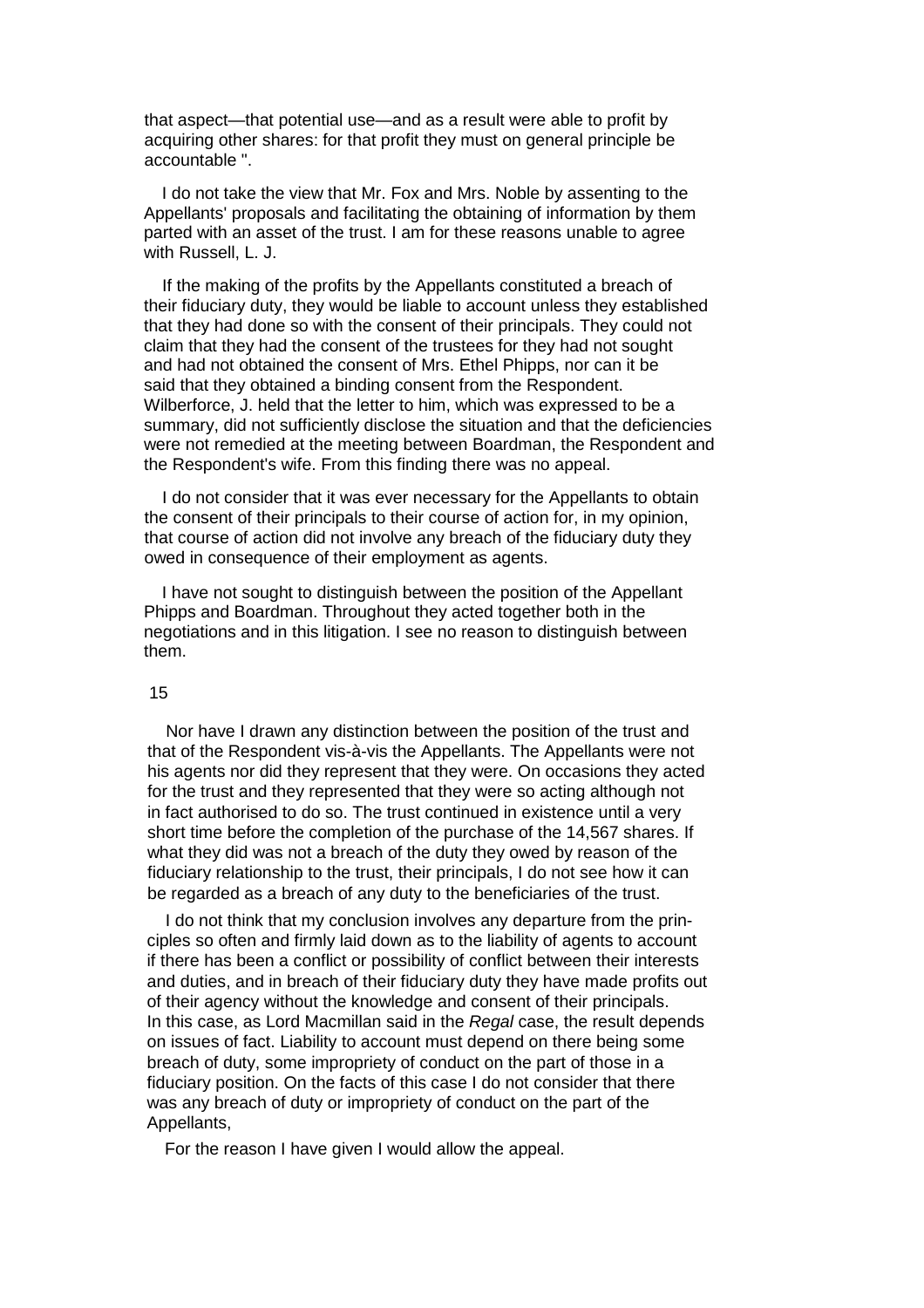# **Lord Cohen**

MY LORDS,

I would dismiss this appeal. I have been privileged to read the speeches to be delivered by my noble and learned friends, Lord Hodson and Lord Guest, who are of the same opinion. Agreeing, as I do in substance, with the reasons they give for their conclusion I can state my own reasons shortly.

The noble and learned Lord, Viscount Dilhorne, has dealt so fully with the facts that I shall confine myself to repeating only so much as is necessary to explain the conclusion I have reached.

The Respondent claims as one of the residuary legatees under the Will dated 23rd September, 1943, of his father who died in 1944. The residuary estate included 8,000 out of the 30,000 issued shares in a private company Lester & Harris, Ltd., to which I shall hereafter refer as the company. By his Will the testator, Charles William Phipps, bequeathed an annuity of £3,000 per annum to his widow and the 8,000 shares in the company were part of the fund set aside to assure that annuity. At the end of the year 1955 the Trustees of the testator's will were his widow, his daughter, Mrs. Noble, and Mr. William Fox, a chartered accountant. The Appellant, Mr. Boardman, at all material times was solicitor to the Trustees and also to the children of the Testator (other than the Respondent). Mr. Fox was the active trustee of the Trust created by the will, the widow was failing in health and took little or no part in the affairs of the trust.

At the end of December, 1955, the Appellant Mr. Boardman received an enquiry from someone wishing to purchase the said 8,000 shares in the company. This offer was rejected because it was made on behalf of a person who was thought to be in competition with Phipps & Son, Ltd., most of the shares in which were part of the testator's estate. The Appellant Mr. Boardman and Mr. Fox investigated the published accounts of the company and the register of members and directors and they and the Appellant, Tom Phipps, a residuary legatee, became dissatisfied with the conduct of the business of the company. In the result, at the request of Mr. Fox and with proxies signed by him, the Appellants attended the annual general meeting of the company held on the 28th December, 1956. The Appellant Mr. Boardman expressed the dissatisfaction of the Phipps family with the state of the company's affairs. He asked for further information which was given and tried to get the Appellant Tom Phipps elected to the Board of the company, but failed to do so. After the meeting

#### 16

Mr. Boardman reported to Mr. Fox that he and the Appellant Tom Phipps were agreed that the only way to get results was to get control of the company and that they had therefore decided that they would make an offer for all the outstanding shares in the company other than the 8,000 held by the Trustees.

I pause here to observe (1) that the Trustees could not have made any offer without the sanction of the court, as such shares were not an authorised investment under the testator's will; (2) that Mr. Fox said in evidence that he would not consider the Trustees buying these shares under any circumstances.

At the request of Mr. Fox, Mr. Boardman wrote to Mrs. Noble on the 17th January, 1957, telling her what had happened and that Tom Phipps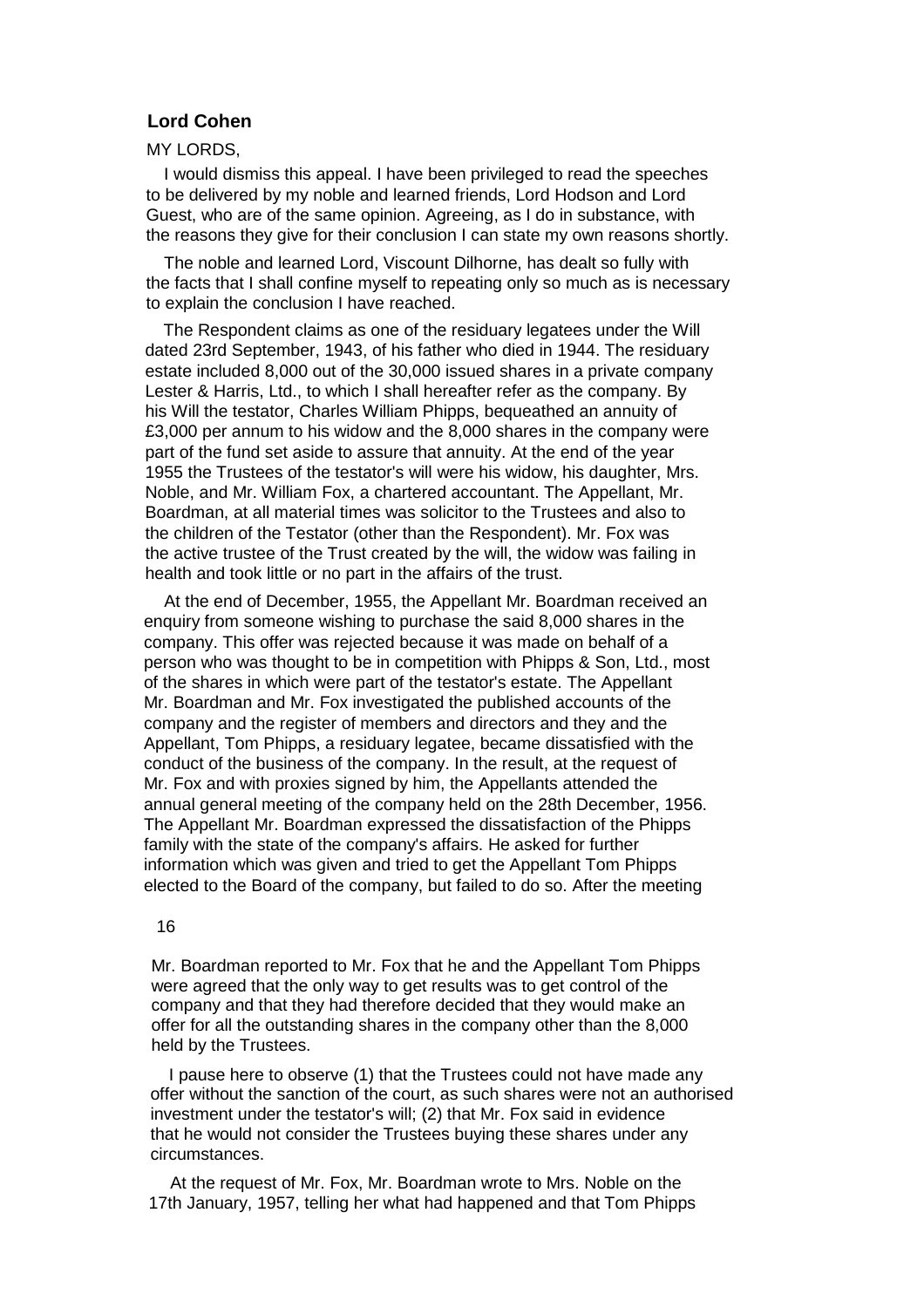and he were making an offer of £2 5s. 0d. per share for the shares in the company not held by the Trustees. He sent a copy of this letter to Mr. Fox. Mrs. Noble appears at first to have thought the Trustees were going to find the money for the purchase if it came off but by letter to her of the 28th January, 1957, Mr. Boardman wrote that the Trustees could not properly make an offer of this nature and for that reason Tom Phipps and he were making it personally.

It is I think clear that both Mr. Fox and Mrs. Noble approved what was being done but there is no evidence that the widow was consulted; so it cannot be said that the making of the offer by Mr. Boardman and Tom Phipps personally was approved by the Trustees if their consent was

### necessary.

The Appellants afterwards increased their offer to £3 a share but did not obtain sufficient acceptances to induce them to go through with their offer at that time, and by the 26th April, 1957, it seemed clear that they were unlikely to do so. This may be said to be the end of what was described in argument as the first phase of this matter.

During this phase the Appellants acted as proxies of the Trustees and obtained information about the company at the annual general meeting on behalf of the Trustees. They were, however, making the offer to purchase on their own behalf and I do not understand why, in the headnote, (see [1964] 1 A.E.R. page 995) it is said they were making the initial offer as agents for the trustees. They were no doubt seeing what could be done to improve the position of the company and were doing so at the request of or at least with the approval of Mr. Fox, but it is inconsistent with his evidence to conclude that an offer to purchase additional shares in the company was made on behalf of the Trustees.

By a letter of the 26th April, 1957, Mr. Boardman suggested to Mr. Smith, the then chairman of the company, that they should see whether the assets of the company could be divided between the Harris family and the directors on the one hand and the Phipps family on the other. In the second phase, which continued until well into the year 1958, this suggestion was being pursued and it is, I think, clear that throughout it Mr. Boardman was purporting to act on behalf of the Trustees. See, for instance, a letter dated 30th April, 1958, from Mr. Boardman to Mr. Smith in which, dealing with the questions of transfers of one share from the Trustees to Tom Phipps and the Trustees and one share from the Trustees to Mr. Boardman and the Trustees, he says: " the object of the transfer was that as we have been " required by the Trustees to look after their interests in the company we " should be the first-named holders of the shares ".

During this period Mr. Boardman obtained a mass of information about the company which threw light on the potential value of the shares of the company.

The negotiations for the division of the assets of the company between the two groups of shareholders in the end broke down and by the 16th August, 1958 (see letter of that date from Mr. Boardman to Mr. Smith), an alternative suggestion had been made that Tom Phipps and Mr. Boardman should buy the shares held by the directors' group and should afterwards sell back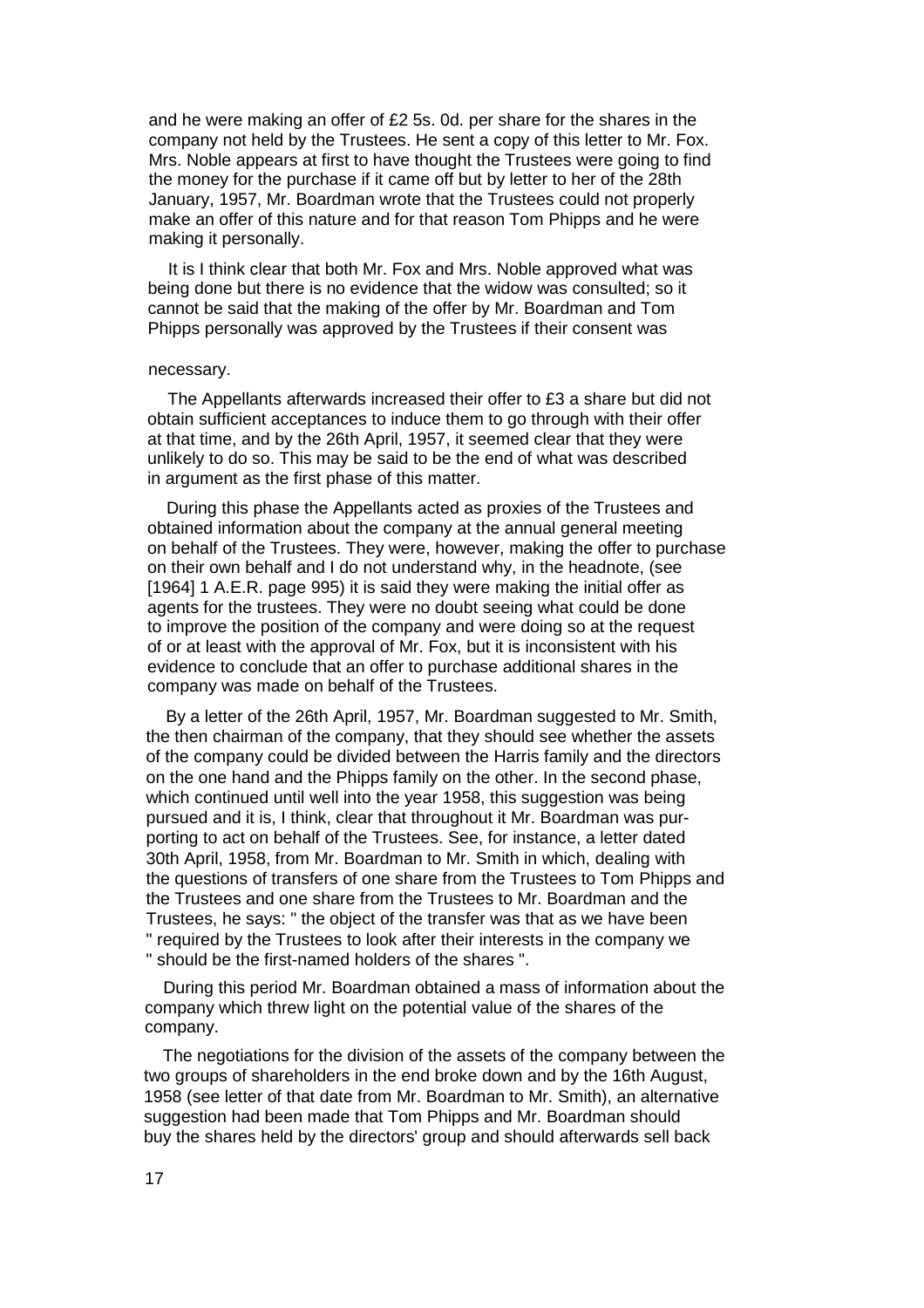to the directors the Coventry part of the business of the company. This may be said to be the commencement of the third phase. The proposed resale of part of the business to the directors' group was dropped and after protracted negotiation it was agreed on 10th March, 1959, that Tom Phipps and Mr. Boardman should buy the directors holdings at £4 10s. 0d. per share and should make an offer at a similar price for the other shares in the company not held by the directors or by the Trustees or obtained by Tom Phipps and Mr. Boardman as the result of the earlier offer of £3 a share. The agreement contained a clause giving either party a right to call off the deal before a specified date, but this right was not exercised. I should mention that the widow had died in November, 1958, so that the sole Trustees were Mrs. Noble and Mr. Fox and the residuary estate had become distributable among the beneficiaries. Accordingly Mr. Boardman wrote on the 10th March, 1959, to the Respondent, to Mrs. Noble, and to Mrs. P. M. Phipps the widow of a deceased brother of Tom Phipps giving a concise account of what had happened and ending as follows:

" If we are successful in making the shares worth more than £4 10s. 0d.

- " the increased value will, of course, equally reflect upon the shares
- " which are held in the estate of the late C. W. Phipps, and to that
- " extent you will benefit by them. Both of us, however, would like " to be re-assured on two points.

" 1. The first point, which really concerns me alone, is whether you " have any objection to my taking a personal interest in this purchase, " bearing in mind that my initial enquiry with regard to it was on " behalf of the C. W. Phipps estate. At that time the Trustees did " not wish to purchase any shares themselves and expressed their agree- " ment to my taking a personal interest. However, as the shares will " shortly be distributed amongst each of you, I should like to have your " approval of the proposals. They do not, of course, involve you in " any liability and there is no conflict of interest, as it will of course " be in the interests of yourself as much as it will be for Tom and me, " that we should try to realise the maximum value for these shares.

" 2. That if you are in agreement with the course we were proposing " to take, we should like to know that you are equally in agreement that " the votes on the shares belonging to the estate should be exercised " as one block with the shares that are offered to us. By doing this " we should have a combined voting control which I hope will enable " the maximum value to be got for the shares. Without the assurance " that these votes would be exercised together it would obviously be " unwise to pay anything approaching £4 10s. 0d. for the shares, the " dividend upon which is, for the year to June 1958, likely to be only " 5 per cent.

- " It is difficult to put the issues concisely in a letter, but this will I
- " hope give you a summary of what is involved, and if there are any
- " special queries which you would like to raise please let me know."

It is to be observed that Mr. Boardman evidently thought that if the consent of the Trustees to his taking a personal interest in the purchase of shares in the company was necessary in January, 1957 it had been obtained. In this he was wrong as the widow was alive and had not been consulted.

The Respondent, after receipt of the letter of the 10th March, expressed his satisfaction at what had been done. The agreement of 10th March was carried through, and in June and July, 1959, transfers of 21,986 shares to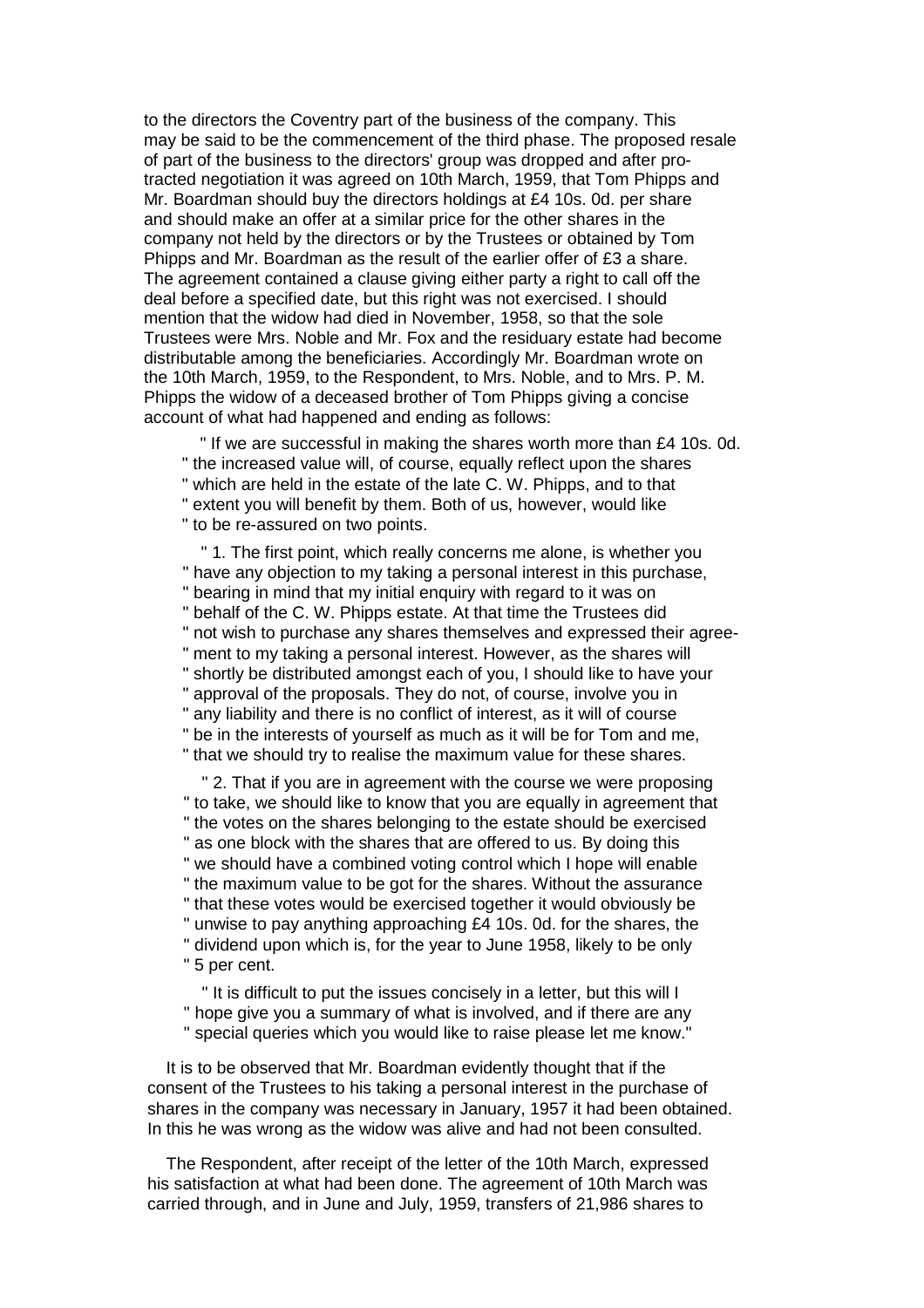the Appellants were completed. Thereafter parts of the business of the company were sold off and the company made returns of capital amounting in the aggregate to £5 17s. 6d. per share.

The Appellants thus acquired 21,986 shares in the company and still hold the same. They received the said sum of £5 17s. 6d. per share and the shares are probably still worth at least £2 per share as Tom Phipps offered that sum to the Respondent if he wished to sell the shares in the company which he received on the distribution of the residuary estate of the testator.

### 18

The Respondent became critical of the action of the Appellants, and on the 1st March, 1962, issued the writ in this action claiming (1) that the Appellants held 5/18ths of the above mentioned 21,986 shares as constructive Trustees for the Respondent and (2) on account of the profits made by the Appellants out of the said shares.

He based his claim on an allegation that the information as to the said shares and the opportunity to purchase the same and the shares when purchased were assets of the testator's estate and that the Appellants were accountable to him for 5/18ths of the profit made by them in breach of their fiduciary duty. The Appellants denied any breach of duty and alleged that the purchase of the shares personally and for their own benefit was made with the knowledge and consent of the Plaintiff

The action was tried by Wilberforce J. (as he then was) and on the 25th March, 1964, he made an order declaring that the Appellants held 5/18ths of the 21,986 ordinary shares in the Company as constructive trustees for the plaintiff and directed an account of the profits which had come to the hands of the Appellants and each of them from the said shares and an enquiry as to what sum is proper to be allowed to the Appellants or either of them in respect of their or his work and skill in obtaining the shares and the said profits. From this order the Appellants appealed to the Court of Appeal who dismissed the appeal.

The ratio decidendi of the trial judge is conveniently summed up in the following passage from the judgment in the Court of Appeal of Pearson, L.J. (as he then was) where he said (see (1965) 2 W.L.R. at page 862):

"... the defendants were acting with the authority of the trustees " and were making ample and effective use of their position as repre- " senting the trustees and wielding the power of the trustees, who were " substantial minority shareholders, to extract from the directors of the " company a great deal of information as to the assets and resources " of the company ; and . . . this information enabled the defendants to " appreciate the true potential value of the company's shares and to " decide that a purchase of the shares held by the directors' group " at the price offered would be a very promising venture. The defendants " made their very large profit, not only by their own skill and per- " sistence and risk-taking, but also by making use of their position as " agents for the trustees. The principles stated in Regal (Hastings) Ltd. " v. Gulliver are applicable in this case."

The trial judge also held that the Appellants could not rely by way of defence on the consent of the Respondent given in answer to Mr. Boardman's letter of the 10th March, 1959, as neither in the letter nor in the subsequent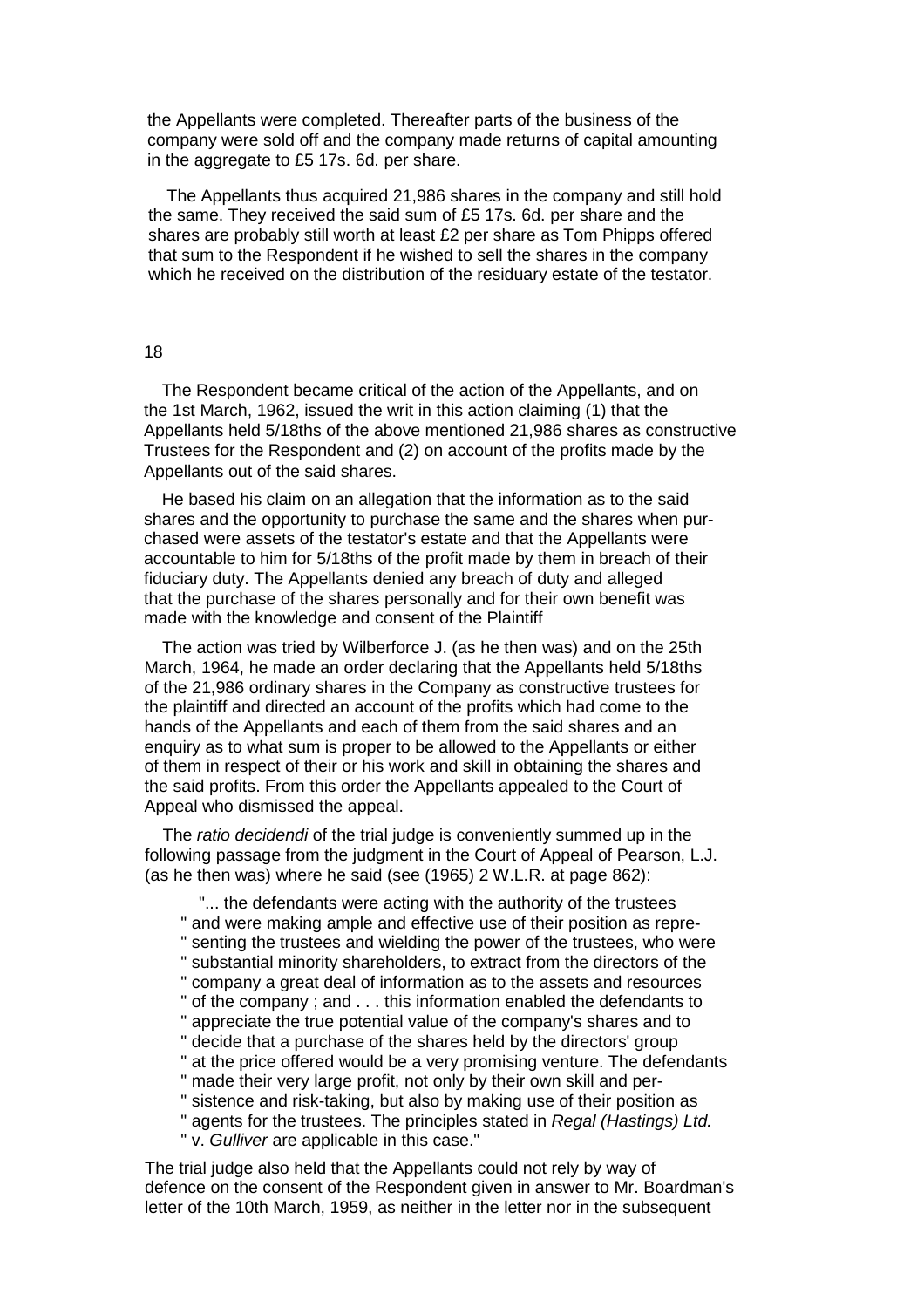interview did he give sufficient information as to the material facts. This defence was not pressed in the Court of Appeal or raised before your Lordships. Accordingly, only one issue remains for decision, namely, were the Appellants in such a fiduciary relationship vis-à-vis the Trustees that they must be taken to be accountable to the beneficiaries for the shares and for any profit derived by them therefrom?

In the statement of claim the Respondent based his claim on an allegation of agency but it is, in my opinion, plain that no contract of agency which included the purchase of further shares in the company was ever made; it is plain for two reasons: first, in 1957 the widow was alive and her approval was not sought or obtained ; secondly, Mr. Fox was clear in his evidence that he would never have given his consent to such acquisition. Wilberforce J. was, I think, of this opinion but he held (see (1964) 1 W.L.R. page 1007) that the Appellants assumed the character of self-appointed agents for the Trustees for the purpose of extracting information as to the company's business from its directors and if possible to strengthen the management of the company by securing representation on the Board of the trust holding. I agree that the Appellants were the agents of the Trustees for this purpose. I doubt, however, whether " self-appointed " is the correct adjective. Fox was the active Trustee and where it is not a question of delegating authority to make binding contracts I agree with Russell, LJ. (see [1965] 1 W.L.R.

#### 19

page 870) that two trustees, or for that matter one trustee, can come to an arrangement with a third party which will have the effect of placing the latter in a fiduciary position vis-à-vis the Trust.

In the case before your Lordships it seems to me clear that the Appellants throughout were obtaining information from the company for the purpose stated by Wilberforce J. but it does not necessarily follow that the Appellants were thereby debarred from acquiring shares in the company for themselves. They were bound to give the information to the Trustees but they could not exclude it from their own minds. As Wilberforce J. said at page 1011 the mere use of any knowledge or opportunity which comes to the trustee or agent in the course of his trusteeship or agency does not necessarily make him liable to account. In the present case had the company been a public company and had the Appellants bought the shares on the market, they would not I think have been accountable. But the company is a private company and not only the information but the opportunity to purchase these shares came to them through the introduction which Mr. Fox gave them to the Board of the company and in the second phase when the discussions related to the proposed split up of the company's undertaking it was solely on behalf of the trustees that Mr. Boardman was purporting to negotiate with the Board of the company. The question is this: when in the third phase the negotiations turned to the purchase of the shares at £4 10s. 0d. a share, were the Appellants debarred by their fiduciary position from purchasing on their own behalf the 21,986 shares in the company without the informed consent of the trustees and the beneficiaries?

Wilberforce, J. and, in the Court of Appeal, both Lord Denning, M.R. and Pearson, L.J. based their decision in favour of the Respondent on the decision of your Lordships' House in Regal (Hastings) Ltd. v. Gulliver [1942] 1 All.E.R. 378. I turn, therefore, to consider that case: Mr. Walton relied upon a number of passages in the judgments of the learned Lords who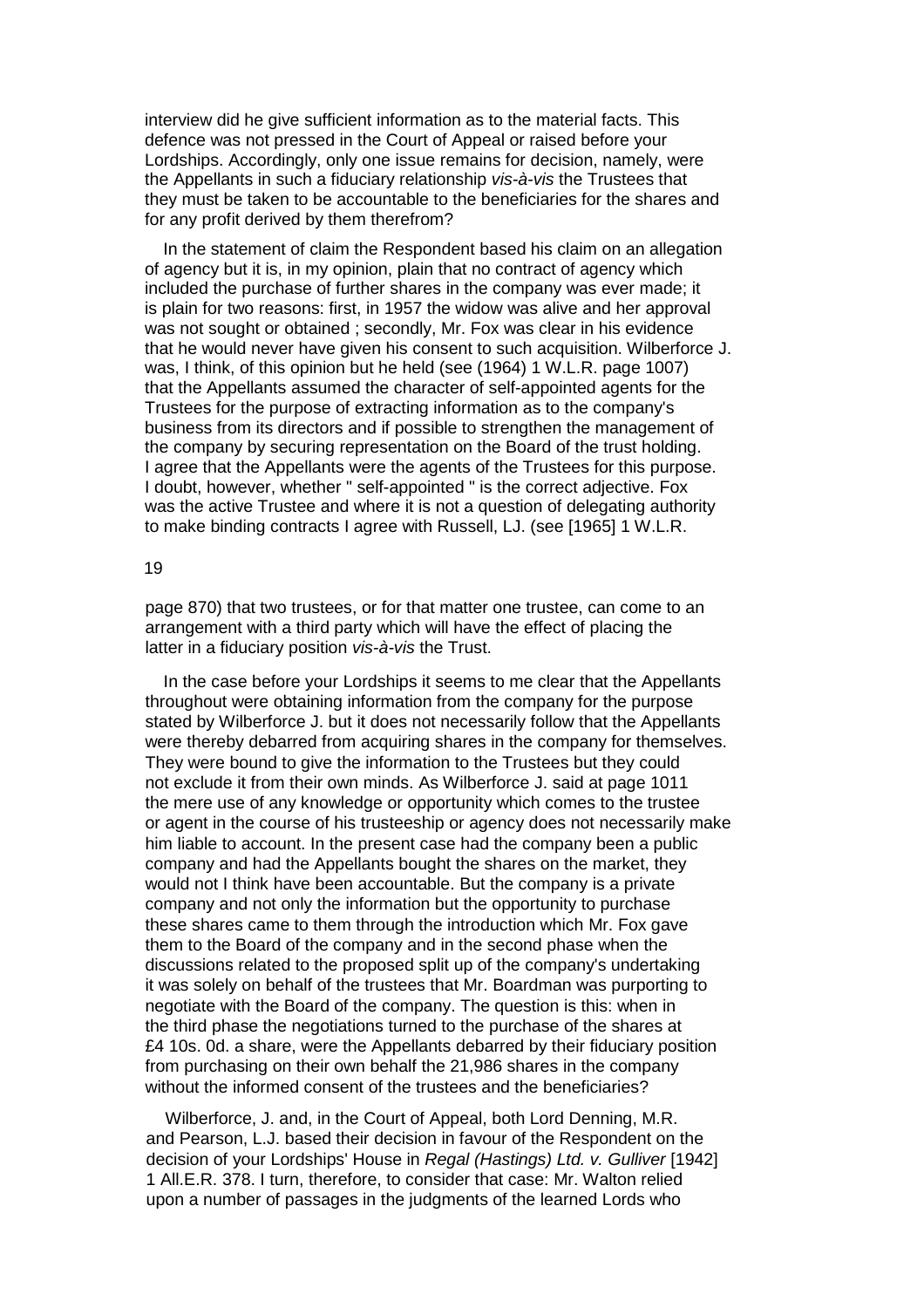heard the appeal: in particular on (1) a passage in the speech of Lord Russell of Killowen where he says (see page 386):

" The rule of equity which insists on those, who by use of a fiduciary

- " position make a profit, being liable to account for that profit, in no
- " way depends on fraud, or absence of bona fides; or upon such
- " questions or considerations as whether the profit would or should
- " otherwise have gone to the plaintiff, or whether the profiteer was
- " under a duty to obtain the source of the profit for the plaintiff, or
- " whether he took a risk or acted as he did for the benefit of the
- " plaintiff, or whether the plaintiff has in fact been damaged or benefited
- " by his action. The liability arises from the mere fact of a profit

" having, in the stated circumstances, been made."

(2) a passage in the speech of Lord Wright, where he says, at page 392 :

" That question can be briefly stated to be whether an agent, a " director, a trustee or other person in an analogous fiduciary position, " when a demand is made upon him by the person to whom he stands " in the fiduciary relationship to account for profits acquired by him " by reason of his fiduciary position, and by reason of the opportunity " and the knowledge, or either, resulting from it, is entitled to defeat " the claim upon any ground save that he made profits with the know- " ledge and assent of the other person. The most usual and typical " case of this nature is that of principal and agent. The rule in such " cases is compendiously expressed to be that an agent must account " for net profits secretly (that is, without the knowledge of his principal) " acquired by him in the course of his agency. The authorities show " how manifold and various are the applications of the rule. It does

" not depend on fraud or corruption ".

These paragraphs undoubtedly help the Respondent but they must be considered in relation to the facts of that case. In that case the profit arose through the application by four of the directors of Regal for shares in a subsidiary company which it had been the original intention of the Board should be subscribed for by Regal. Regal had not the requisite money

# 20

available but there was no question of it being ultra vires Regal to subscribe for the shares. In the circumstances Lord Russell of Killowen said:

" I have no hesitation in coming to the conclusion, upon the facts of

" this case, that these shares, when acquired by the directors, were

- " acquired by reason, and only by reason of the fact that they were
- " directors of Regal, and in the course of their execution of that office ".

He goes on to consider whether the four directors were in a fiduciary relationship to Regal and concludes that they were. Accordingly, they were held accountable. Mr Bagnall argued that the present case is distinguishable. He puts his argument thus. The question you ask is whether the information could have been used by the principal for the purpose for which it was used by his agents? If the answer to that question is no, the information was not used in the course of their duty as agents. In the present case the information could never have been used by the Trustees for the purpose of purchasing shares in the company; therefore purchase of shares was outside the scope of the Appellants' agency and they are not accountable.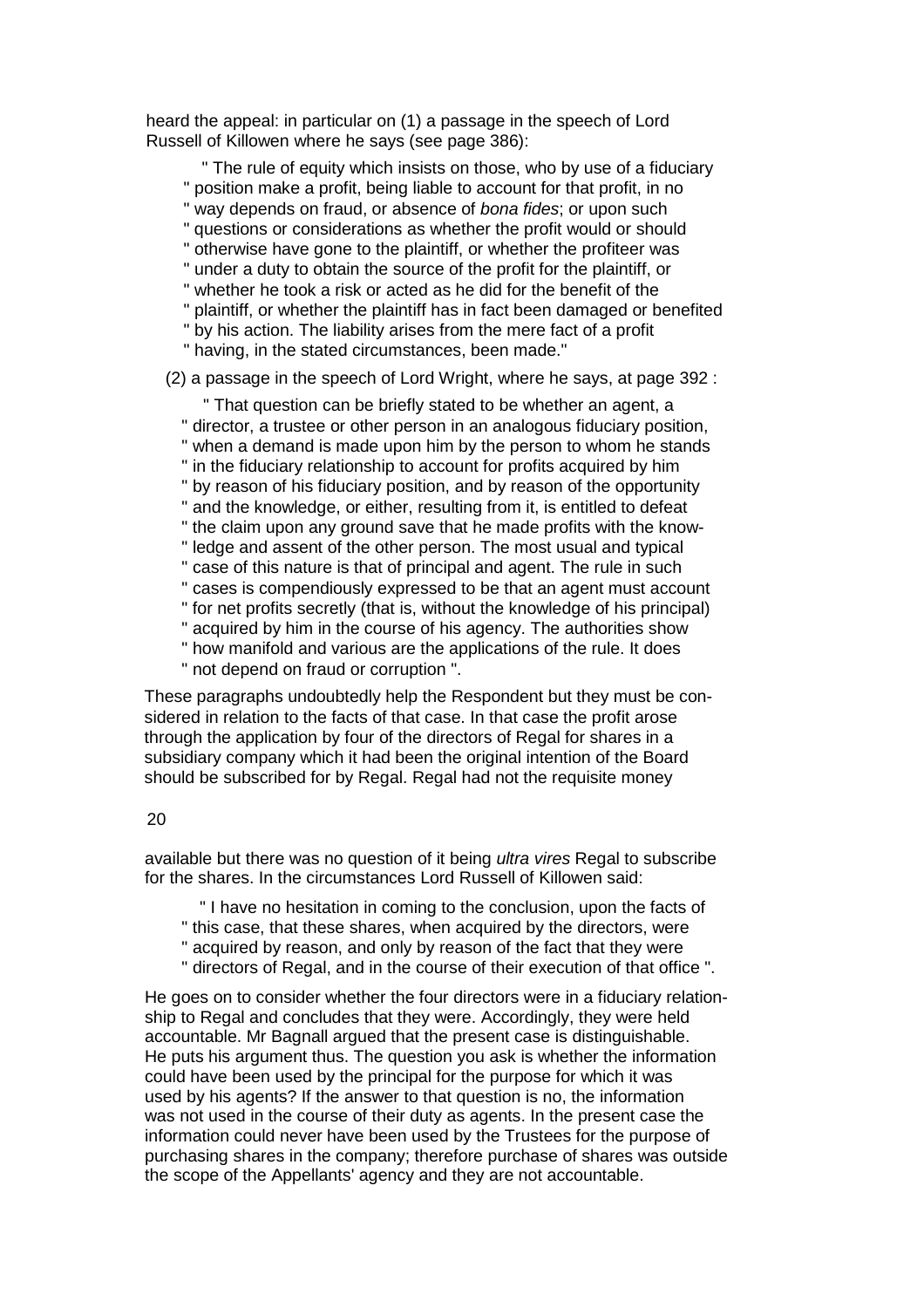This is an attractive argument, but it does not seem to me to give due weight to the fact that the Appellants obtained both the information which satisfied them that the purchase of the shares would be a good investment and the opportunity of acquiring them as a result of acting for certain purposes on behalf of the trustees. Information is, of course, not property in the strict sense of that word and, as I have already stated, it does not necessarily follow that because an agent acquired information and opportunity while acting in a fiduciary capacity he is accountable to his principals for any profit that comes his way as the result of the use he makes of that information and opportunity. His liability to account must depend on the facts of the case. In the present case much of the information came the Appellants' way when Mr. Boardman was acting on behalf of the trustees on the instructions of Mr. Fox and the opportunity of bidding for the shares came because he purported for all purposes except for making the bid to be acting on behalf of the owners of the 8,000 shares in the company. In these circumstances it seems to me that the principle of the Regal case applies and that the courts below came to the right conclusion.

That is enough to dispose of the case but I would add that an agent is, in my opinion, liable to account for profits he makes out of trust property if there is a possibility of conflict between his interest and his duty to his principal. Mr. Boardman and Tom Phipps were not general agents of the trustees but they were their agents for certain limited purposes. The information they had obtained and the opportunity to purchase the 21,986 shares afforded them by their relations with the directors of the company—an opportunity they got as the result of their introduction to the directors by Mr. Fox—were not property in the strict sense but that information and that opportunity they owed to their representing themselves as agents for the holders of the 8,000 shares held by the trustees. In these circumstances they could not, I think, use that information and that opportunity to purchase the shares for themselves if there was any possibility that the trustees might wish to acquire them for the trust. Mr. Boardman was the solicitor whom the trustees were in the habit of consulting if they wanted legal advice. Granted that he would not be bound to advise on any point unless he is consulted, he would still be the person they would consult if they wanted advice. He would clearly have advised them that they had no power to invest in shares of the company without the sanction of the Court. In the first phase he would also have had to advise on the evidence then available that the Court would be unlikely to give such sanction: but the Appellants learnt much more during the second phase. It may well be that even in the third phase the answer of the Court would have been the same but, in my opinion, Mr. Boardman would not have been able to give unprejudiced advice if he had been consulted by the Trustees and was at the same time negotiating for the purchase of the shares on behalf of himself and Tom Phipps. In other words, there was, in my opinion, at the crucial date (March, 1959) a possibility of a conflict between his interest and his duty.

# 21

In making these observations I have referred to the fact that Mr. Boardman was the solicitor to the Trust. Tom Phipps was only a beneficiary and was not as such debarred from bidding for the shares, but no attempt was made in the Courts below to differentiate between them. Had such an attempt been made it would very likely have failed as Tom Phipps left the negotiations largely to Mr. Boardman and it might well be held that if Mr. Boardman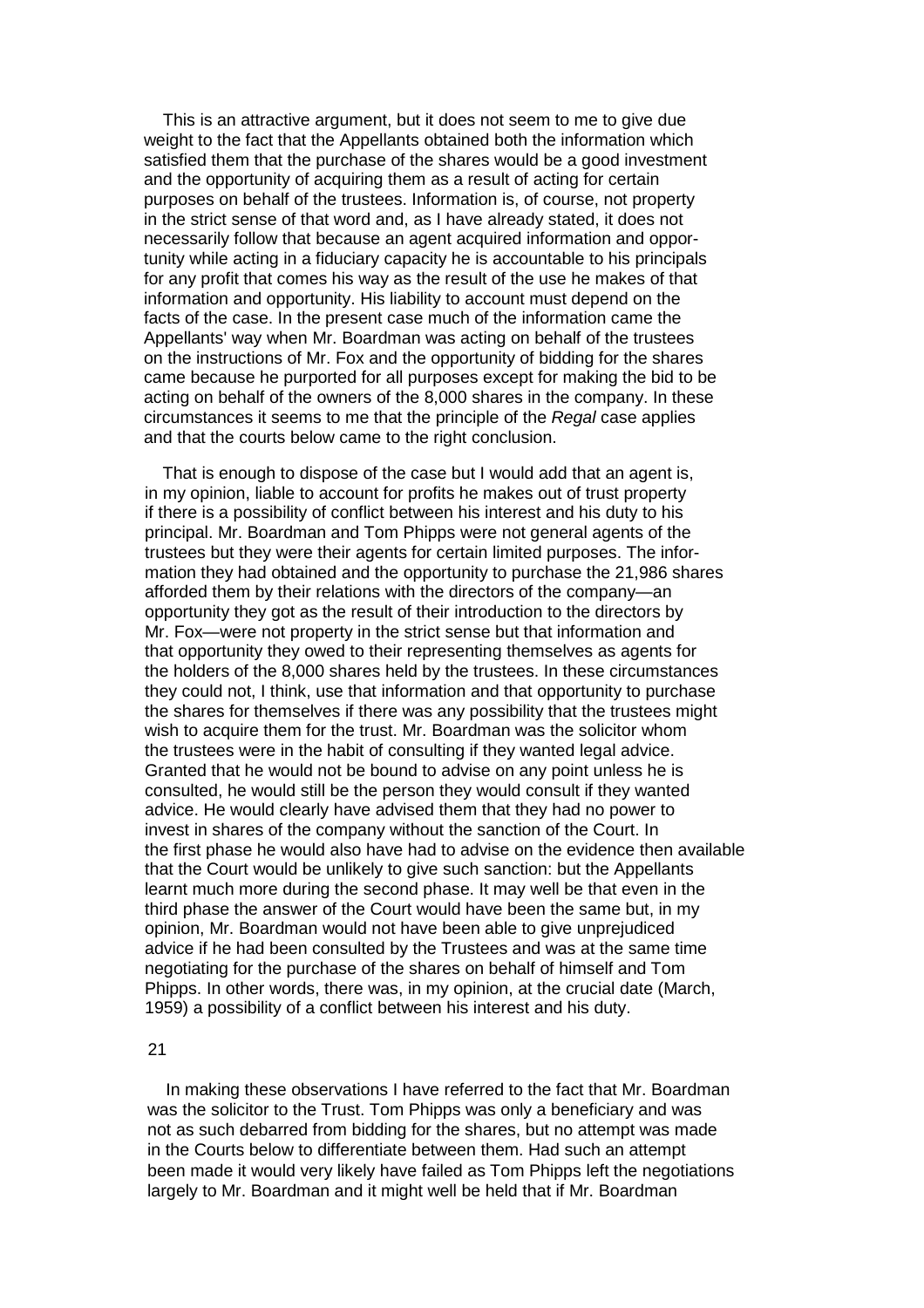was disqualified from bidding Tom Phipps could not be in a better position. Be that as it may, Mr. Bagnall rightly did not seek at this stage to distinguish between the two. He did, it is true, say that Tom Phipps as a beneficiary would be entitled to any information the Trustees obtained. This may be so, but none the less I find myself unable to distinguish between the two Appellants. They were, I think, in March, 1959, in a fiduciary position vis-à-vis the Trust. That fiduciary position was of such a nature that (as the trust fund was distributable) the Appellants could not purchase the shares on their own behalf without the informed consent of the beneficiaries: it is now admitted that they did not obtain that consent. They are therefore, in my opinion, accountable to the Respondent for his share of the net profits they derived from the transaction.

I desire to repeat that the integrity of the Appellants is not in doubt. They acted with complete honesty throughout and the Respondent is a fortunate man in that the rigour of equity enables him to participate in the profits which have accrued as the result of the action taken by the Appellants in March, 1959, in purchasing the shares at their own risk. As the last paragraph of his judgment clearly shows, the trial judge evidently shared this view. He directed an enquiry as to what sum is proper to be allowed to the Appellants or either of them in respect of his work and skill in obtaining the said shares and the profits in respect thereof. The trial judge concluded by expressing the opinion that payment should be on a liberal scale. With that observation I respectfully agree.

In the result I agree in substance with the judgments of Wilberforce, J. and of Lord Denning, M.R. and Pearson, L.J. in the Court of Appeal, and I would dismiss the appeal.

# **Lord Hodson**

### MY LORDS,

I will not repeat the facts already set out in the judgment of Wilberforce J. (as he then was) and in the speech of my noble and learned friend, Viscount Dilhorne.

The proposition of law involved in this case is that no person standing in a fiduciary position, when a demand is made upon him by the person to whom he stands in the fiduciary relationship to account for profits acquired by him by reason of his fiduciary position and by reason of the opportunity and the knowledge, or either, resulting from it, is entitled to defeat the claim upon any ground save that he made profits with the knowledge and assent of the other person.

I take the above proposition from the opening words of the speech of Lord Wright in Regal (Hastings) Ltd. v. Gulliver and Others [1942] 1 All.E.R. 378 where he states the proposition in the form of the question which he answered as had all the members of your Lordships' House in such a way as to affirm the proposition.

It is obviously of importance to maintain the proposition in all cases and to do nothing to whittle away its scope or the absolute responsibility which it imposes.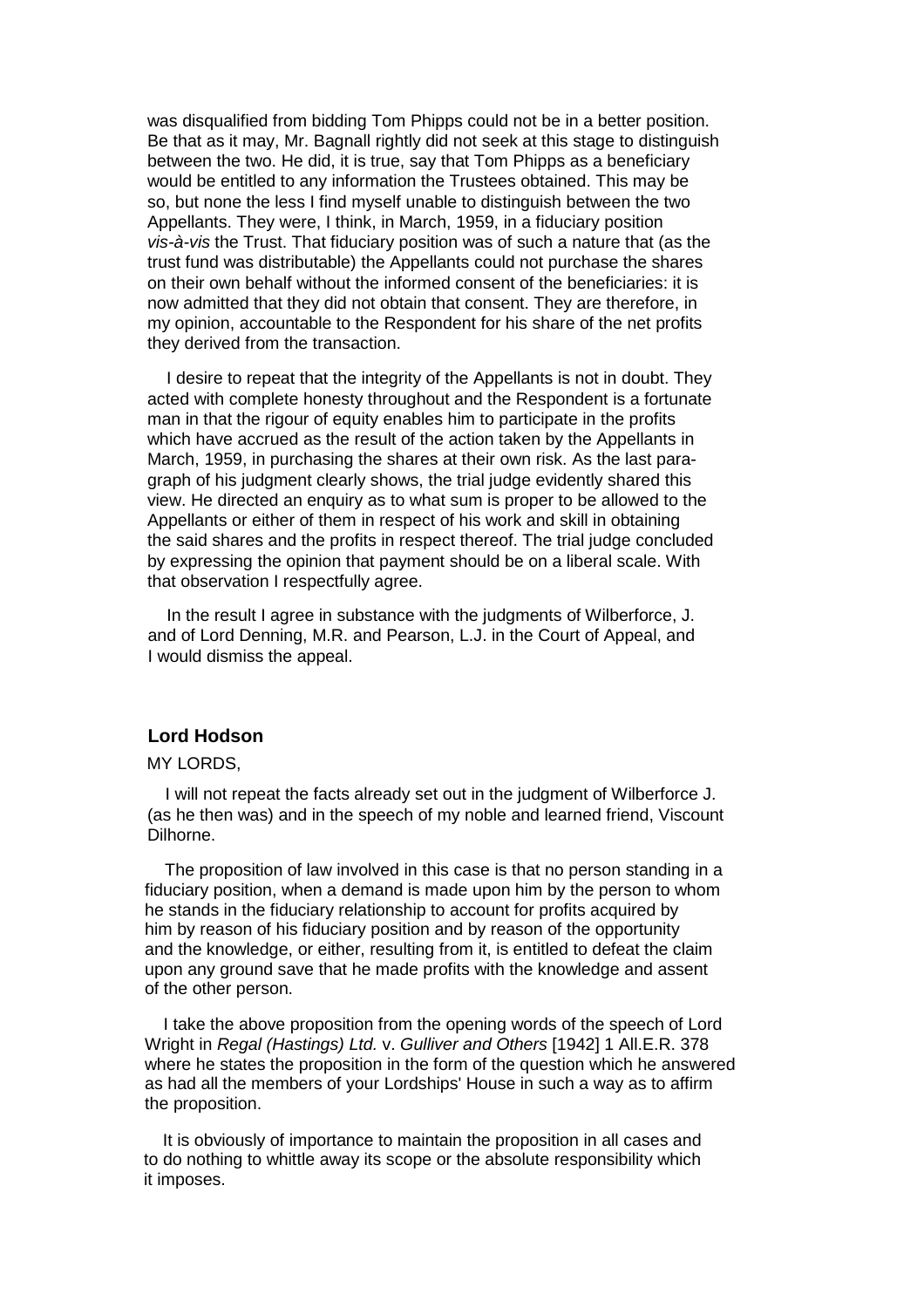The persons concerned in this case, namely, Mr. Thomas Boardman and Mr. Tom Phipps are not trustees in the strict sense but are said to be constructive trustees by reason of the fiduciary position in which they stood.

### 22

As Lord Selborne pointed out in Barnes v. Addy 9 Ch. Appeals page 244 at page 251:

" That responsibility" (viz. that of trustees) " may no doubt be " extended in equity to others who are not properly trustees, if they " are found either making themselves trustees de son tort, or actually " participating in any fraudulent conduct of the trustee to the injury " of the cestui que trust. But, on the other hand, strangers are not to be " made constructive trustees merely because they act as the agents of " trustees in transactions within their legal powers, transactions, perhaps " of which a Court of Equity may disapprove, unless those agents receive " and become chargeable with some part of the trust property, or unless " they assist with knowledge in a dishonest and fraudulent design on " the part of the trustees."

There is no question of fraud in this case; it has never been suggested that the Appellants acted in any other than an open and honourable manner.

If, however, they are in a fiduciary position they are as trustees bound by duty, succinctly stated by Lord Cranworth, L.C. in Aberdeen Railway v. Blackie [1854] 1 Macqueen 461 at page 477:

" And it is a rule of universal application that no one having such

- " duties to discharge shall be allowed to enter into engagements in which
- " he has or can have a personal interest conflicting or which possibly
- " may conflict with the interests of those whom he is bound to protect."

So far as Mr. Tom Phipps is concerned he was not placed in a fiduciary position by reason of his being a beneficiary under his father's will. He was acting as agent for the trustees with Mr. Boardman before any question of acting with him for his own benefit arose. He has not, however, sought to be treated in a different way from Mr. Boardman upon whom the conduct of the whole matter depended and with whom he has acted throughout as a co-adventurer; he does not claim that he should succeed in this appeal if Mr. Boardman fails.

Mr. Boardman's fiduciary position arose from the fact that he was at all material times solicitor to the Trustees of the will of Mr. Phipps senior. This is admitted although counsel for the Appellants has argued, and argued correctly, that there is no such post as solicitor to trustees. The Trustees either employ a solicitor or they do not in a particular case and there is no suggestion that they were under any contractual or other duty to employ Mr. Boardman or his firm. Nevertheless as a historical fact they did employ him and look to him for advice at all material times and this is admitted. It was as solicitor to the Trustees that he obtained the information which is so clearly summarised in the judgment of Wilberforce, J. [1964] 1 W.L.R. at page 1013 and repeated in the speech of my noble and learned friend, Lord Upjohn. This information enabled him to acquire knowledge of a most extensive and valuable character, as the learned judge pointed out, which was the foundation upon which a decision could and was taken to buy the shares in Lester and Harris, Ltd.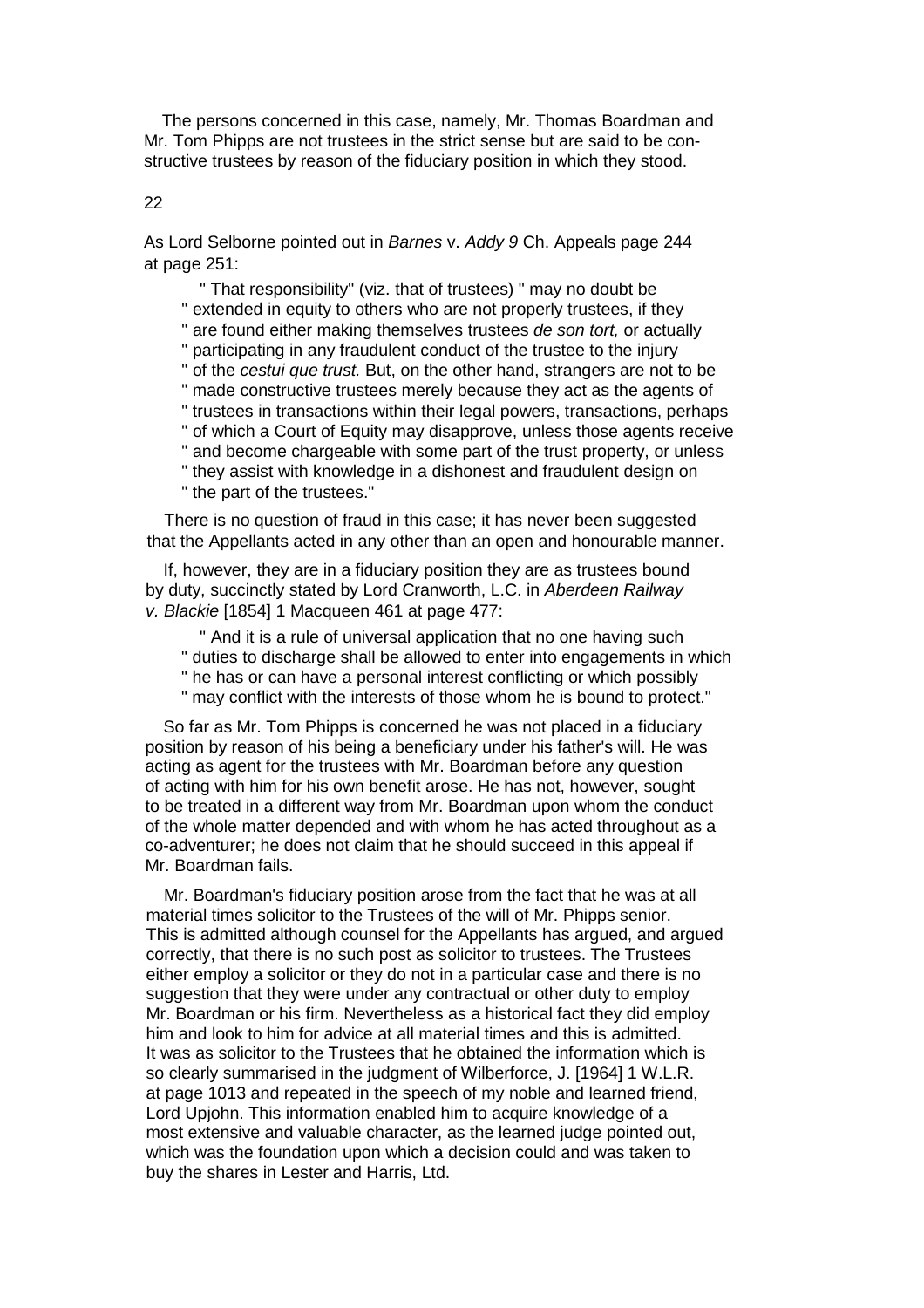This information was obtained on behalf of the Trustees, most of it at a time during the history of the negotiations when the proposition was to divide the assets of the company between two groups of shareholders. This object could not have been effected without a reconstruction of the company and Mr. Boardman used the strong minority shareholding which the Trustees held, that is to say 8,000 shares in the company, wielding this holding as a weapon to enable him to obtain the information of which he subsequently made use.

As to this it is said on behalf of the Appellants that information as such is not necessarily property and it is only trust property which is relevant. I agree, but it is nothing to the point to say that in these times corporate trustees, e.g. the Public Trustee and others, necessarily acquire a mass of information in their capacity of trustees for a particular trust and cannot be held liable to account if knowledge so acquired enables them to operate to their own advantage, or to that of other trusts. Each case must depend on

### 23

its own facts and I dissent from the view that information is of its nature something which is not properly to be described as property. We are aware that what is called " know-how " in the commercial sense is property which may be very valuable as an asset. I agree with the learned judge and with the Court of Appeal that the confidential information acquired in this case which was capable of being and was turned to account can be properly regarded as the property of the trust. It was obtained by Mr. Boardman by reason of the opportunity which he was given as solicitor acting for the Trustees in the negotiations with the chairman of the company, as the correspondence demonstrates. The end result was that out of the special position in which they were standing in the course of the negotiations the Appellants got the opportunity to make a profit and the knowledge that it was there to be made.

The Appellants argue that this is not enough, and in support of the contention rely on the authority of Aas v. Benham [1891] 2 Ch. 244. This case was concerned with a partnership of ship brokers, and the defendant carried on the business of ship builder using knowledge acquired in the partnership business. A claim against him to account to the partnership for the profits of his business as ship builder failed. Lord Lindley said that it is not the source of the information but the use to which it is put which is important— " To hold that a partner " (or trustee) " can never derive any personal benefit " from information which he obtained as a partner would be manifestly " absurd."

It was held that the defendant was not liable to account because the profit was made outside the scope of the partnership and that in no sense was the defendant acting as the agent of the partners. Similarly the Appellants contend that the purchase of the shares in question was outside the scope of the fiduciary relationship existing between them and the trustees.

The case of partnership is special in the sense that a partner is the principal as well as the agent of the other partners and works in a defined area of business so that it can normally be determined whether the particular transaction is within or without the scope of the partnership.

It is otherwise in the case of a general trusteeship or fiduciary position such as was occupied by Mr. Boardman, the limits of which are not readily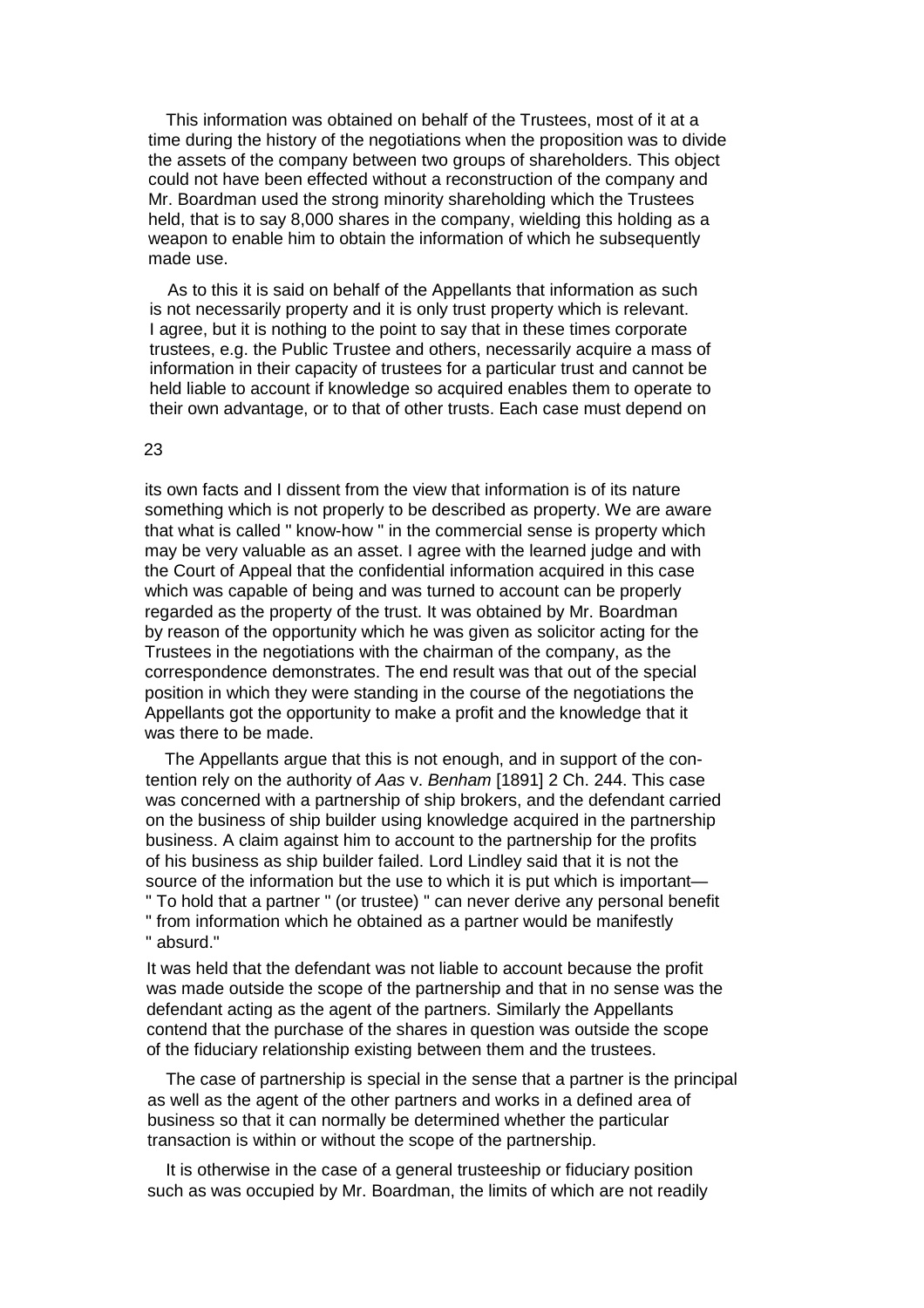defined, and I cannot find that the decision in the case of Aas v. Benham assists the Appellants although the purchase of the shares was an independent purchase financed by themselves. Aas v. Benham was a case depending on the alleged relationship of principal and agent as it exists between one partner and another. There was no such relationship here but the position of an agent is relevant and the expression " self-appointed agent" used by the learned judge is a convenient way to describe someone who, assuming to act as agent for another, receives property belonging to that other so that the property is held by the self-constituted agent as trustee for such other. Such a case was Lyell v. Kennedy (1889) 14 App. C. 437 H.L. Thus the learned judge found that the Appellants were in the same position as if they had been agents for the trustees in the technical sense for the purpose of using the trust shareholding to extract knowledge of the affairs of the company and ultimately to improve the company's profit-earning capacity.

Keech v. Sandford 1726 Select Cases in Chancery and K.B. 61 was a case in which it was impossible for the cestui que trust to obtain the renewal of a lease, nevertheless the trustee was held accountable for renewal obtained by him. Similarly in Regal v. Gulliver [1942] 1 All.E.R. 378, from which some of your Lordships have cited passages, the directors of Regal were held accountable to the company for the profit they made in acquiring shares when the opportunity fell to them as directors of the company not withstanding the fact that it was impossible for Regal to take the shares owing to lack of funds.

Regal v. Gulliver differs from this case mainly in that the directors took up shares and made a profit thereby, it having been originally intended that the company should buy these shares Here there was no such intention on the part of the Trustees. There is no indication that they either had the

#### 24

money or would have been ready to apply to the court for sanction enabling them to do so. On the contrary, Mr. Fox, the active trustee and an accountant who concerned himself with the details of the trust property, was not prepared to agree to the trustees buying the shares and encouraged the Appellants to make the purchase. This does not affect the position. As Keech v. Sandford shows the inability of the trust to purchase makes no difference to the liability of the Appellants, if liability otherwise exists. The distinction on the facts as to intention to purchase shares between this case and Regal v. Gulliver is not relevant. The company (Regal) had not the money to apply for the shares upon which the profit was made The directors took the opportunity which they had presented to them to buy the shares with their own money and were held accountable. Mr. Fox's refusal as one of the trustees to take any part in the matter on behalf of the trust, so far as he was concerned, can make no difference. Nothing short of fully informed consent which the learned judge found not to have been obtained could enable the Appellants in the position which they occupied having taken the opportunity provided by that position to make a profit for themselves.

Likewise it is no answer to the Respondent's claim that there was no contract of agency and that the Appellants were at all times acting for themselves without concealment and indeed with the encouragement of one of the trustees, namely, Mr. Fox.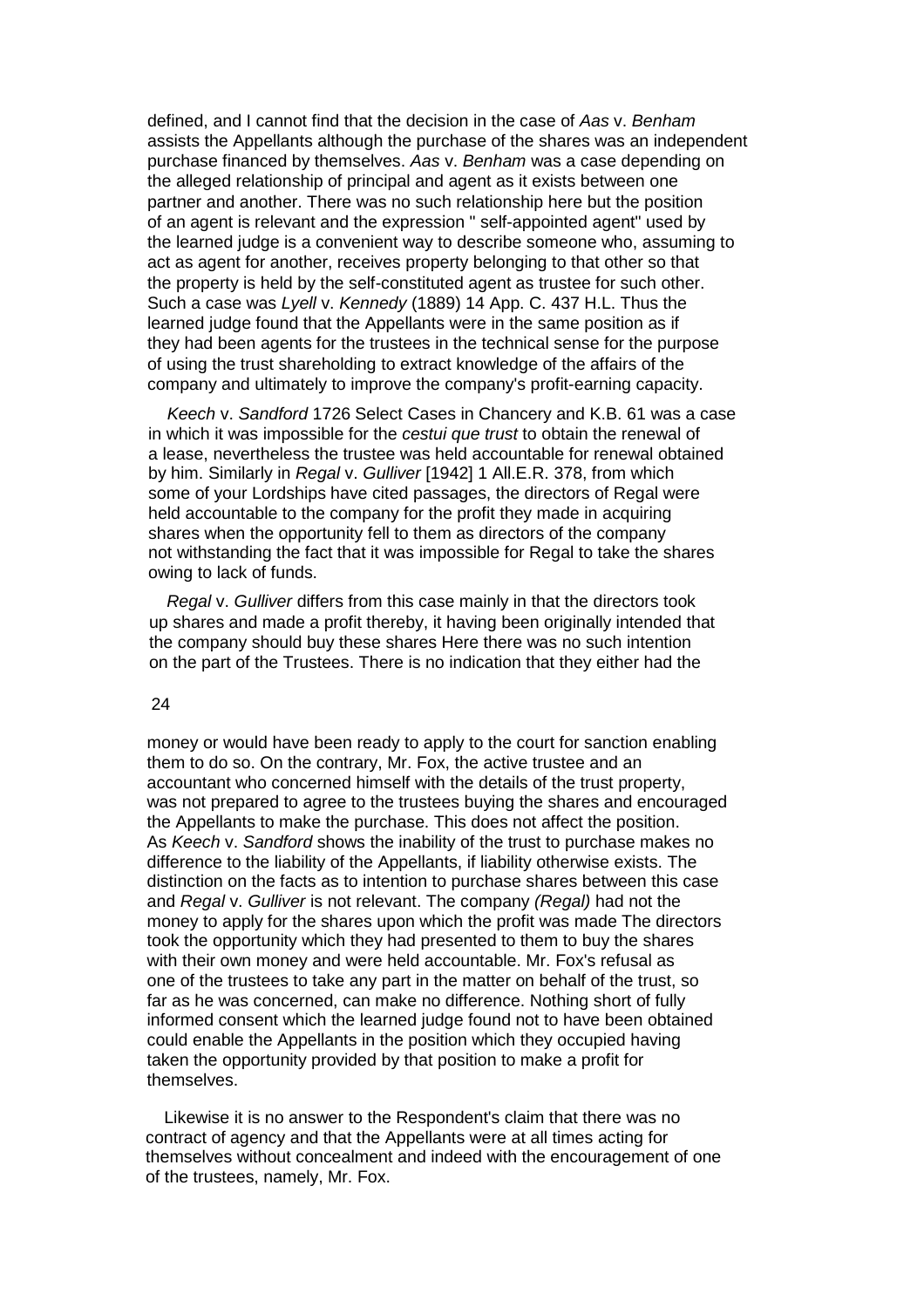If they received confidential information from Lester & Harris in their capacity as representing the trustees it matters not whether or no there was a true agency. I refer again to the passage from Lord Wright's judgment in Regal v. Gulliver at page 392 when he speaks of " an agent, a director, a " trustee or other person in an analogous fiduciary position " and, as an illustration, says that the most usual and typical case of this nature is that of principal and agent.

The relevant information is not any information but special information which I think must include that confidential information given to the Appellants which is so fully detailed in the judgment of Wilberforce, J. There is a passage in Aas v. Benham (supra) in the judgment of Bowen L.J. which I think is of assistance although the learned Lord Justice was dealing with partnership not trusteeship: he was explaining some observations of Cotton L.J. in Dean v. MacDowell 8 Ch. D. 345. These were " Again, if " he " (that is, a partner) " makes any profit by the use of any property of " the partnership, including, I may say, information which the partnership " is entitled to, there the profit is made out of the partnership property ". Bowen, L.J. commented: "He is speaking of information which a partner- " ship is entitled to in such a sense that it is information which is the property, " or is to be included in the property of the partnership—that is to say, " information the use of which is valuable to them as a partnership, and the " the use of which they have a vested interest. But you cannot bring the " information obtained in this case within that definition." Aas v. Benham is an important case as showing that a partner may make a profit from information obtained in the course of the partnership business where he does so in another firm which is outside the scope of the partnership business. In that case the partnership business was ship-broking and the profit made was in a business which had no connection with that of the partnership. This shows the limitation which must be kept in mind in considering the sense in which each partner is the agent of the partnership, but does not assist the Appellants. Mr. Boardman continued to be in a fiduciary position up to and including the time when the shares were purchased (March, 1959), and the scope of the trust concerning which his fiduciary relationship existed was not limited in the same way as a partnership carrying on a particular business.

It cannot, in my opinion, be said that the purchase of shares in Lister & Harris was outside the scope of the fiduciary relationship in which Mr. Boardman stood to the trust.

# 25

The confidential information which the Appellants obtained at a time when Mr. Boardman was admittedly holding himself out as solicitor for the trustees was obtained by him as representing the trustees, the holders of 8,000 shares of Lister & Harris. As Russell, L.J. put it " the substantial " trust shareholding was an asset of which one aspect was its potential use " as a means of acquiring knowledge of the company's affairs or of nego- " tiating allocations of the company's assets or of inducing other shareholders " to part with their shares ". Whether this aspect is properly to be regarded as part of the trust assets is, in my judgment, immaterial. The Appellants obtained knowledge by reason of their fiduciary position and they cannot escape liability by saying that they were acting for themselves and not as agents of the trustees. Whether or not the trust or the beneficiaries in their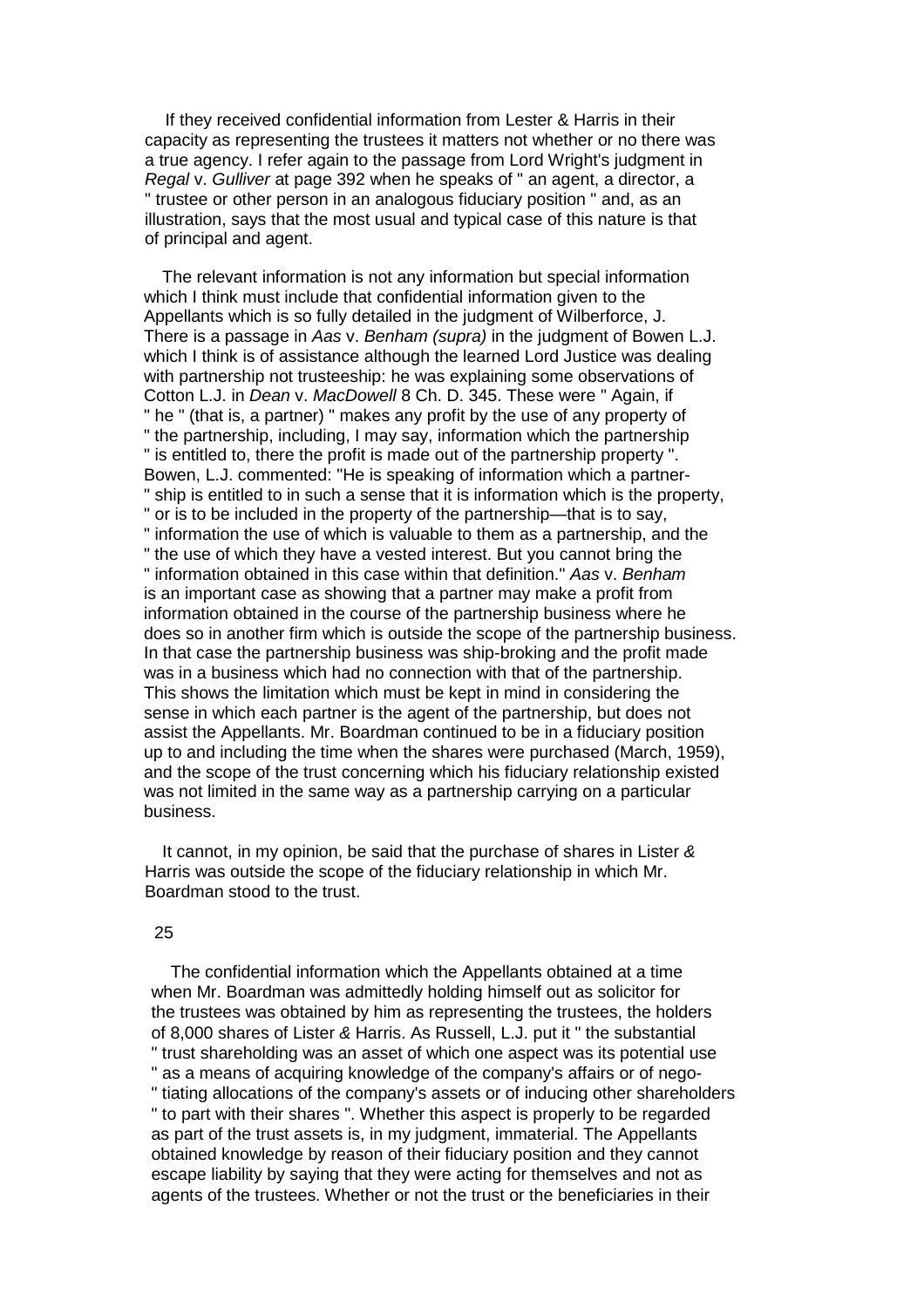stead could have taken advantage of the information is immaterial, as the authorities clearly show. No doubt it was but a remote possibility that Mr. Boardman would ever be asked by the trustees to advise on the desirability of an application to the court in order that the trustees might avail themselves of the information obtained. Nevertheless, even if the possibility of conflict is present between personal interest and the fiduciary position the rule of equity must be applied. This appears from the observations of Cranworth, L.C. in Aberdeen Railway v. Blackie (supra).

In the later case of Bray v. Ford [1896] A.C. at page 51 Lord Herschell stated the rule in a way which has peculiar application to the facts of this case, when he said:

" It is an inflexible rule of a Court of Equity that a person in a " fiduciary position, such as the respondent's is not, unless otherwise " expressly provided, entitled to make a profit; he is not allowed to " put himself in a position where his interest and duty conflict. It " does not appear to me that this rule is, as has been said, founded " upon principles of morality. I regard it rather as based on the con- " sideration that, human nature being what it is, there is danger, in such " circumstances, of the person holding a fiduciary position being swayed " by interest rather than by duty, and thus prejudicing those whom he " was bound to protect. It has, therefore, been deemed expedient to " lay down this positive rule. But I am satisfied that it might be " departed from in many cases, without any breach of morality, without " any wrong being inflicted, and without any consciousness of wrong- " doing. Indeed, it is obvious that it might sometimes be to the " advantage of the beneficiaries that their trustee should act for them

- " professionally rather than a stranger, even though the trustee were
- " paid for his services."

It is said that the Appellants never had the necessary facts pleaded against them to raise the question of conflict of interest so that they did not have the opportunity of dealing with allegations which would be relevant thereto: I cannot see what further facts were relevant to be raised other than those to which reference has been made in the judgments in the court below and in the speeches of your Lordships. The question whether or not there was a fiduciary relationship at the relevant time must be a question of law and the question of conflict of interest directly emerges from the facts pleaded, otherwise no question of entitlement to a profit would fall to be considered. No positive wrong-doing is proved or alleged against the Appellants but they cannot escape from the consequences of their acts involving liability to the Respondent unless they can prove consent. This they endeavoured without success to do for, although they gave the Respondent some information, that which they gave was held by the learned judge to be insufficient and there is no appeal against his decision on this point.

I agree with the decision of the learned judge and with that of the Court of Appeal which, in my opinion, involves a finding that there was a potential conflict between Boardman's position as solicitor to the trustees and his own interest in applying for the shares. He was in a fiduciary position vis-à-vis the trustees and through them vis-à-vis the beneficiaries. For these reasons in my opinion the appeal should be dismissed; but I should add that I am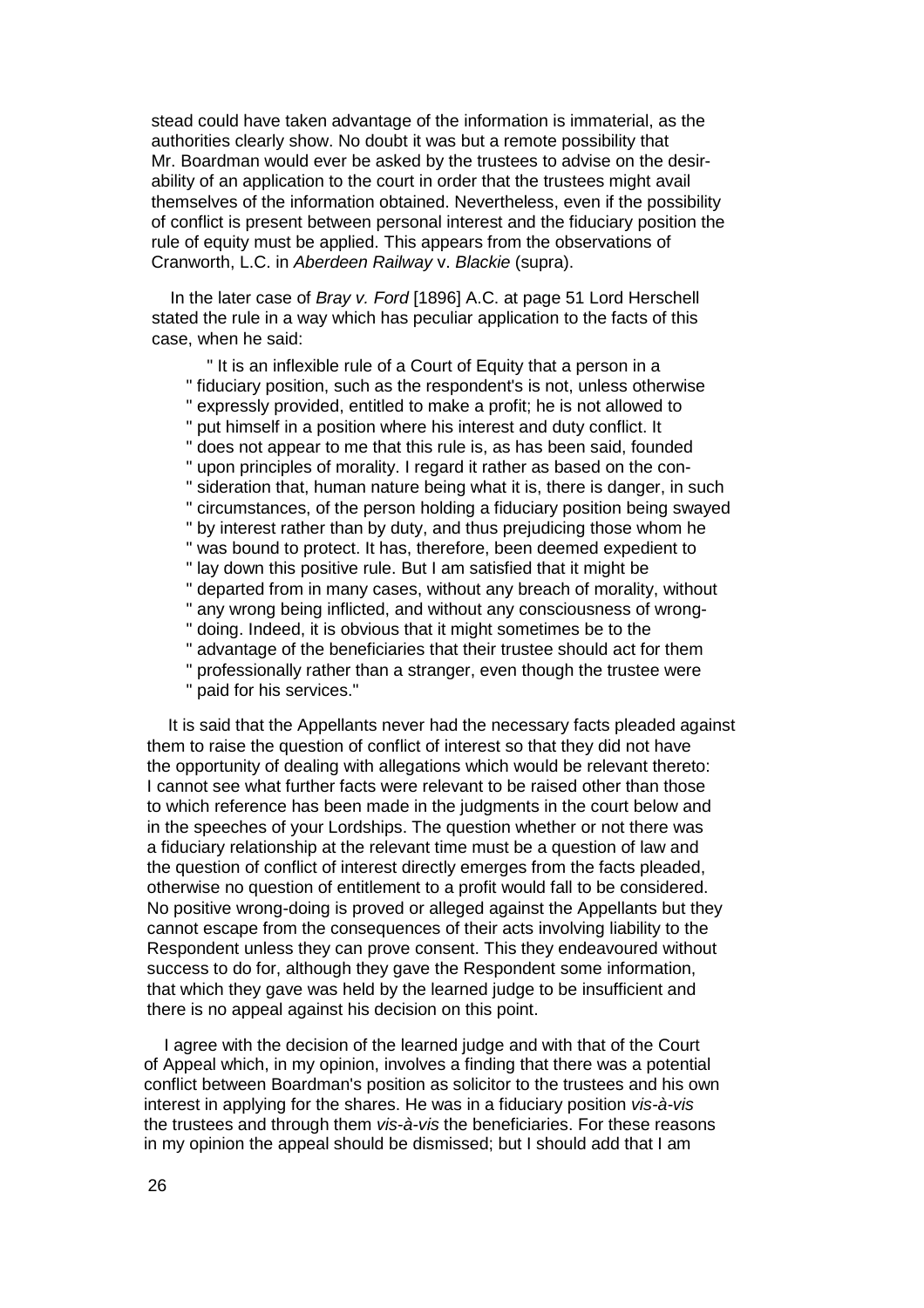in agreement with the learned Judge that payment should be allowed on a liberal scale in respect of the work and skill employed in obtaining the shares and the profits therefrom.

# **Lord Guest**

# MY LORDS,

The first Appellant is a solicitor and the second Appellant is a beneficiary under a Will made by his father who died in 1944. The will directed the trustees to pay an annuity to the widow and the residue was to be divided among his children in these proportions: 5/18ths was to go to the second Appellant; 5/18ths to the estate of a deceased son; 5/18ths to the Respondent and 3/18ths to a daughter, Mrs. Noble. The trustees under the Will were the widow, Mrs. Noble and a Mr. Fox, a chartered accountant.

The Respondent obtained an order from Wilberforce, J. (as he then was) declaring that the Appellants held 21,986 shares of £1 each in a company Lester and Harris, Ltd., as constructive trustees for the Respondent and ordered an account of the profits made by the Appellants to be taken and a declaration of a proper sum to be allowed to the Appellants for their work and skill in obtaining the shares and profits. The Court of Appeal unanimously affirmed the decision of Wilberforce, J.

Among the trust assets was a controlling interest in the family business of Phipps and Son, Ltd., textile manufacturers, and also 8,000 out of 30,000 shares of £1 each in a private company, Lester and Harris, Ltd., which also manufactured textiles and had factories at Coventry and Nuneaton and also in Australia.

In 1956 Boardman as solicitor to the trust decided that the recent accounts of Lester and Harris were very unsatisfactory and that something should be done to improve the position and with this in view the Appellants attended the Annual General Meeting of the company held in December, 1956, having obtained proxies from Mrs. Noble and Mr. Fox. They were not satisfied with the answers given at the meeting regarding the state of the company's affairs. They then decided that the only way to improve the position was to endeavour to obtain control of the company and with this in view to make an offer for all the outstanding shares in Lester and Harris. This was the first phase of a series of three in the negotiations which culminated in their purchasing all the outstanding shares in May, 1959. Their avowed object was thereby to improve the value of the trust holding in Lester and Harris. Mr. Fox was informed of their intentions and although he gave no formal consent he raised no objection, as he thought that to have the Lester and Harris shares in friendly hands could not but work to the advantage of the trust. Mrs. Noble was also informed and she raised no objection. The widow was not informed. She was at this time 83 and suffering from senile dementia and unable to attend to trust affairs. There was never any question at this time of the trustees buying the shares, which in fact they had no power to do. But there is no doubt that at this time Boardman, in his relations with Mr. Fox and Mrs. Noble, was acting as solicitor to the trust. When he attended the Annual General Meeting he acted as agent for the trustees and in his relations with Lester and Harris prior to and including the formal offer for the shares he was purporting to act for the trustees and in their interests. In this first phase Boardman obtained information from the company as to the prices at which shares had recently changed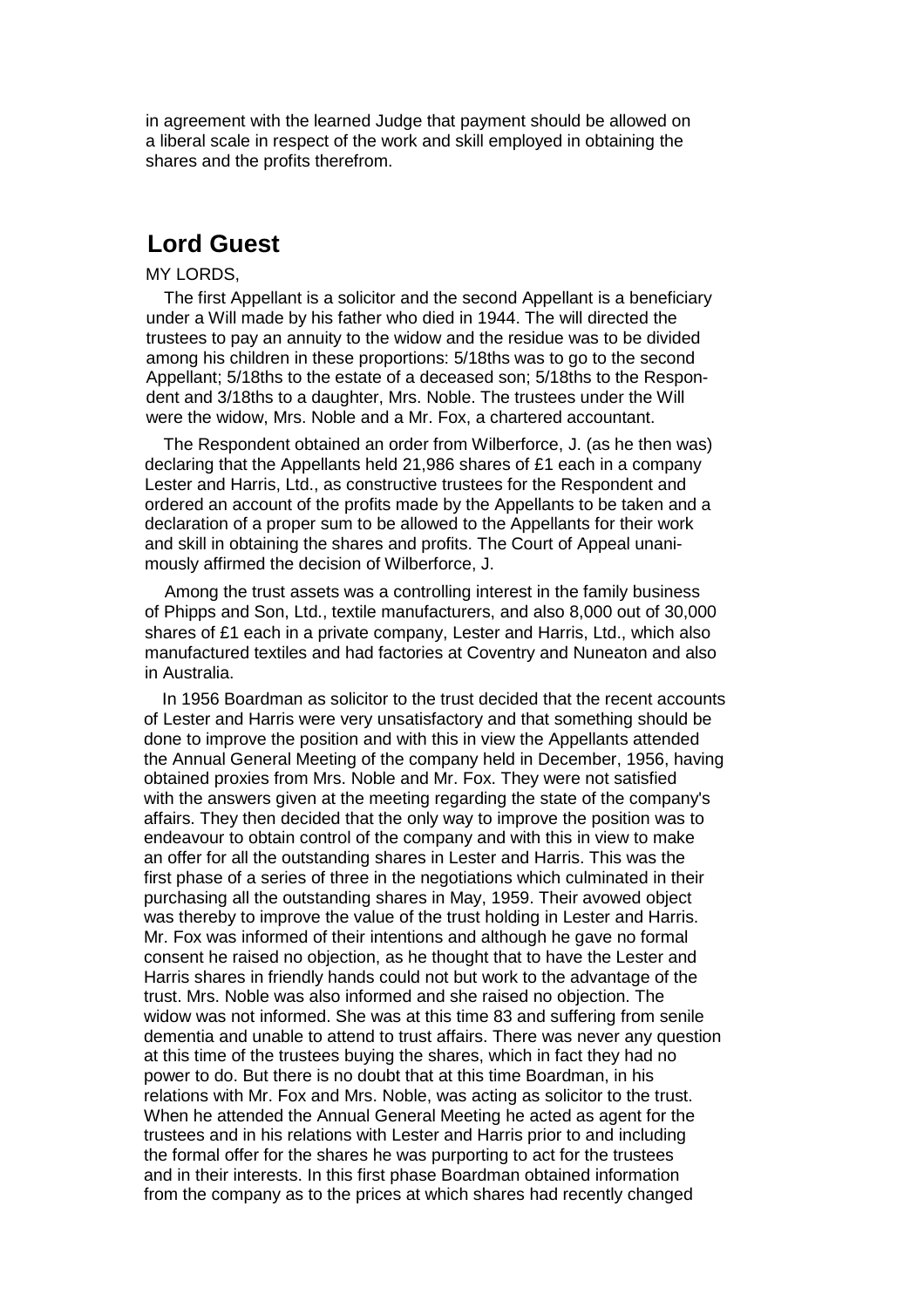hands. And on 24th January, 1957, after informing the directors of their intentions the Appellants made an offer of £2 5s. 0d. per share to the members of Lester and Harris which was conditional on acceptance by not less than 15,500 holders of shares. This offer was subsequently increased on 25th February, 1957, to £3 per share. This offer only received acceptance from 2.925 shareholders. Thus ended phase 1 of the negotiations.

The opening of phase 2 was a letter, dated 26th April, 1957, from Boardman to Mr. Smith, Chairman of the Board of Lester and Harris, in

27

which the suggestion was made that the assets of the company should be divided between the Harris family and the trustees, one suggestion being that the Harris family should be the sole owners of the Australian venture of the company and the trustees should own and control the English side of the business. During this phase Boardman obtained from the company extensive and valuable information as to the value of the company's assets. This information is fully detailed in the judgment of Wilberforce, J. [1964] 1 W.L.R. 1013. In obtaining this information Boardman was avowedly acting on behalf of the trustees; in fact the operation suggested could only have been achieved by the trustees after a successful application to the Court buying shares in Lester and Harris and by a reorganisation of that company. Between April, 1957, and October, 1958, voluminous correspondence took place between Boardman and Smith during which Boardman suggested that, if agreement could not be reached, legal proceedings might have to be taken to protect their minority interests. These negotiations proved abortive.

Phase 3 began in October 1958. The widow died on 19th November, 1958. On 7th October, 1958, Smith informed Boardman that he was prepared to sell his shares and to recommend his associates to sell their shares to the Appellants at £5 each. A conditional agreement for the sale of these shares was made on 10th March, 1959. Subsequently on 26th May, 1959, the Appellants gave notices making unconditional agreements to buy 14,567 shares held by Smith and his associates at the price of £4 10s. 0d. per share. This, in addition to the earlier agreements to purchase 2,925 at £3 and the purchase of a further 4,494 shares at £4 10s. 0d. each made the Appellants holders in all of 21,986 shares.

The 21,986 shares in Lester and Harris are the shares of which the courts below have held the Appellants to be constructive trustees and in respect of which as to 5/18ths the Appellants are accountable to the Respondent for the profits arising from such purchase.

The question, and the only question before this House, is whether the Appellants are constructive trustees of these shares. I make no distinction between the two Appellants. They have never asked to be dealt with separately and they must be treated as co-venturers.

Boardman set the ball rolling in his capacity as solicitor to the trustees and, in my view, he continued to act in this capacity throughout the negotiations. The three phases of the negotiations were continuous and designed to the same end, namely, the purchase of the controlling interest in Lester and Harris. This is stated explicitly by the Appellants in their Defence "3. The first defendant at all material times acted as solicitor to the second " defendant " (the Respondent) " as well as to the trustees." This admission was repeated in the Appellants' printed case and could scarcely have been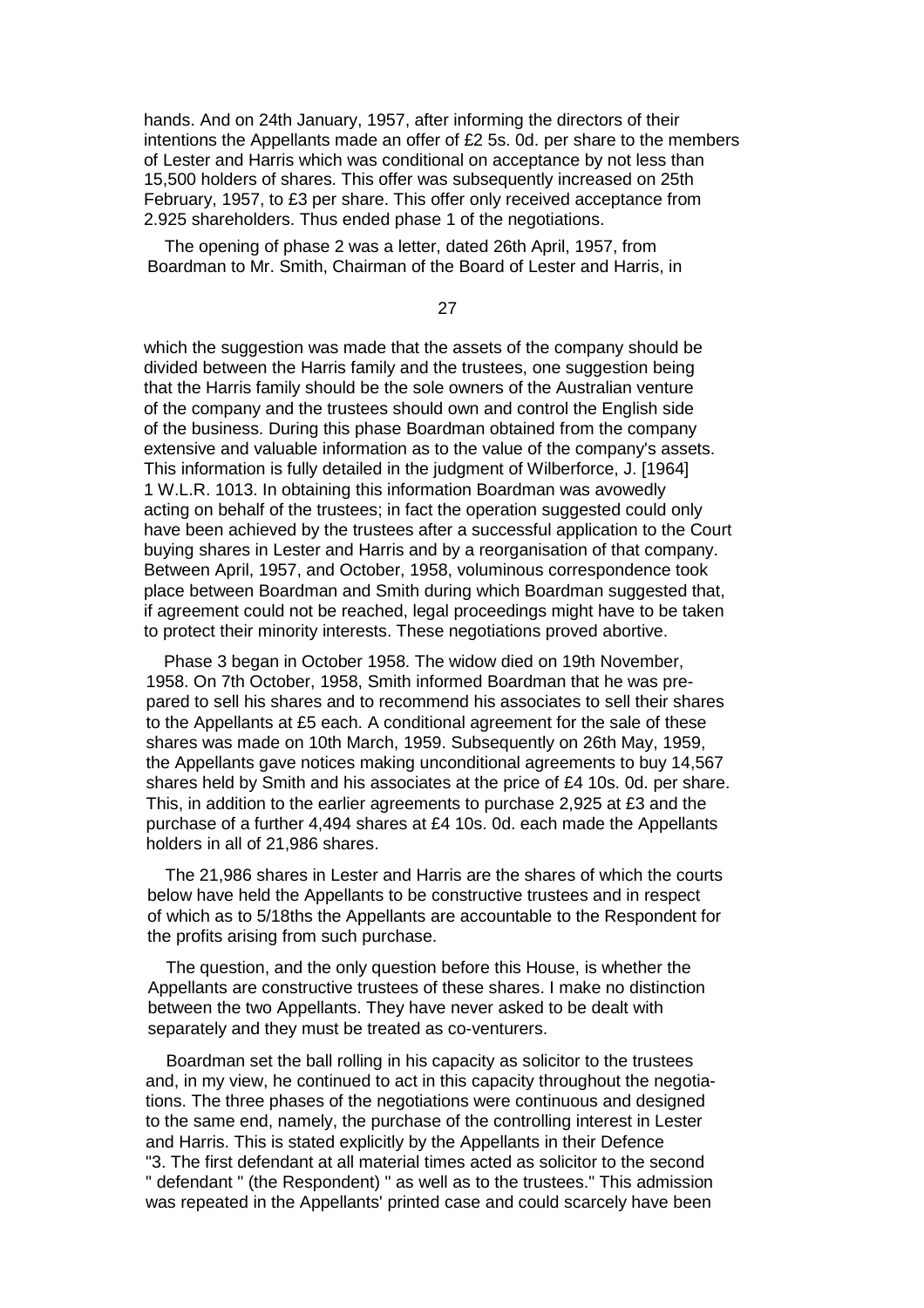withheld having regard to the terms of the correspondence. Boardman would never have been able to obtain all the information which was obtained in phase 2 unless he had been acting for the trustees. This information enabled him to put forward the offer of £4 10s. 0d. per share which was fully acceptable to Smith. I take the view that from first to last Boardman was acting in a fiduciary capacity to the trustees. This fiduciary capacity arose in phase 1 and continued into phase 2, which glided into phase 3. In saying this I do not for one moment suggest that there was anything dishonest or underhand in what Boardman did. He has obtained a clean certificate below and I do not wish to sully it. But the law has a strict regard for principle in ensuring that a person in a fiduciary capacity is not allowed to benefit from any transactions into which they have entered with trust property. If Boardman was acting on behalf of the trust, then all the information he obtained in phase 2 became trust property. The weapon which he used to obtain this information was the trust holding. And I see no reason why information and knowledge cannot be trust property. In Hamilton v. Wright [1842] 9 Cl. & F. III at page 124 Lord Brougham said:

" The knowledge which he acquires as trustee is of itself sufficient " ground of disqualification, and of requiring that such knowledge shall

# 28

" not be capable of being used for his own benefit to injure the trust;

" the ground of disqualification is not merely because such knowledge

" may enable him actually to obtain an undue advantage over others."

In Regal (Hastings) Ltd. V. Gulliver and Others [1942] 1 A.E.R. 378 Viscount Sankey at page 382 says:

" Imperial v. Hampson ' (sub. nom. Imperial Hydropathic Hotel Co.

" ' Blackpool v. Hampson 1882 23 Ch. D. 1)' makes no exception to the

" general rule that a solicitor or director, if acting in a fiduciary capacity,

" is liable to account for the profits made by him from knowledge

" acquired when so acting."

Aas v. Benham (1891) 2 Ch. p. 244 is another case where the use of information by a person in a fiduciary capacity was challenged.

The position of a person in a fiduciary capacity is referred to in Regal (Hastings) Ltd. v. Gulliver (supsit) by Lord Russell of Killowen [1942] 1 A.E.R. at page 386 where he said:

" My Lords, with all respect I think there is a misapprehension here.

" The rule of equity which insists on those, who by use of a fiduciary

" position make a profit, being liable to account for that profit, in no

" way depends on fraud, or absence of bona fides; or upon such ques-

" tions or considerations as whether the profit would or should otherwise

" have gone to the plaintiff, or whether the profiteer was under a duty

" to obtain the source of the profit for the plaintiff, or whether he took " a risk or acted as he did for the benefit of the plaintiff, or whether

" the plaintiff has in fact been damaged or benefited by his action. The

" liability arises from the mere fact of a profit having, in the stated

" circumstances, been made. The profiteer, however honest and well-

" intentioned, cannot escape the risk of being called upon to account."

Again on page 389 Lord Russell quotes with approval from the judgment of the Lord Ordinary in Huntington Copper Co. v. Henderson 4 R. 294 to the following effect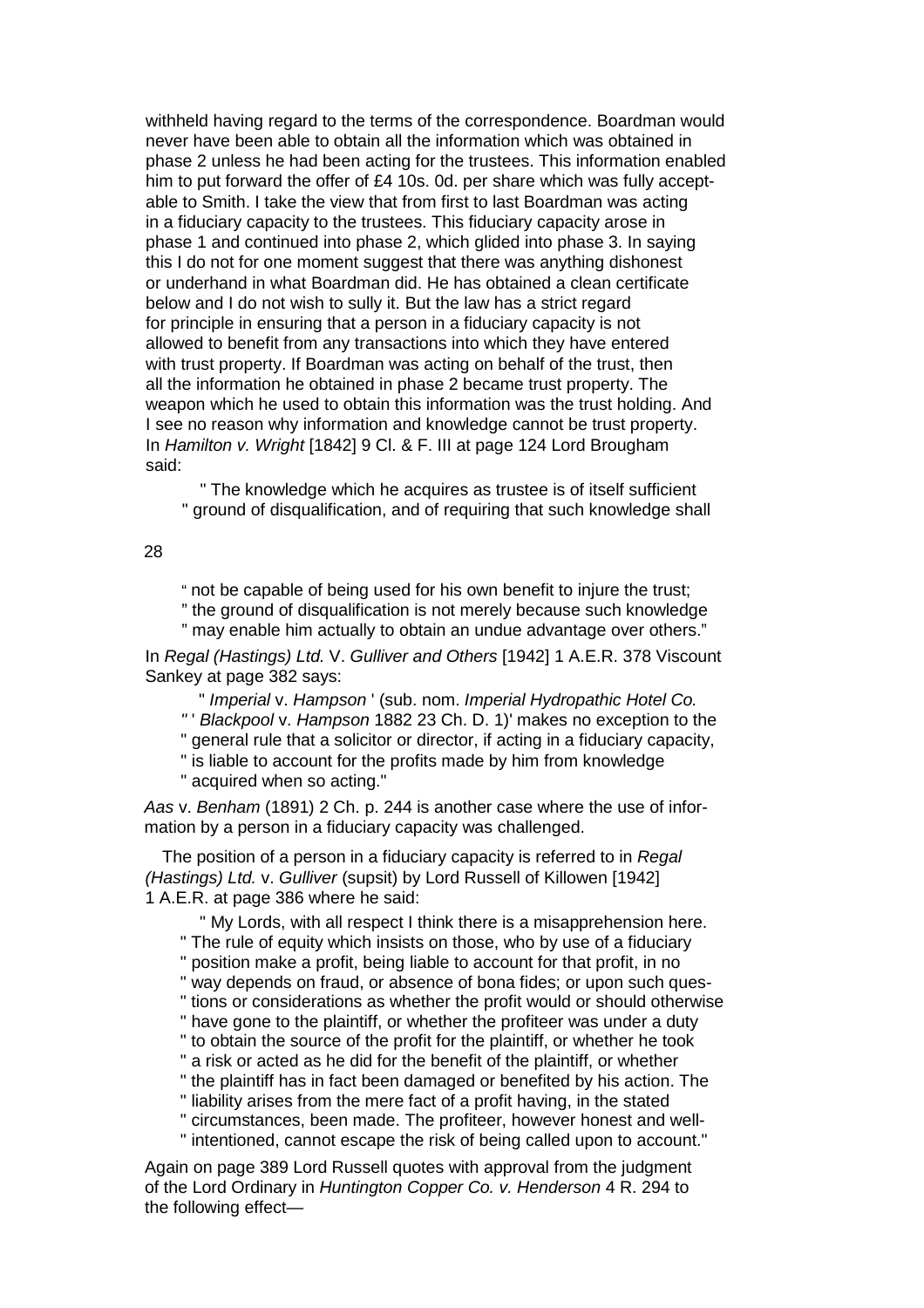" Whenever it can be shown that the trustee has so arranged matters

" as to obtain an advantage whether in money or money's worth to

" himself personally through the execution of his trust, he will not be " permitted to retain, but be compelled to make it over to his constituent."

Lord Wright in the same case [1942] 1 A.E.R. 392 said—

" That question can be briefly stated to be whether an agent, a " director, a trustee or other person in an analogous fiduciary position, " when a demand is made up him by the person to whom he stands " in the fiduciary relationship to account for profits acquired by him " by reason of his fiduciary position, and by reason of the opportunity " and the knowledge, or either, resulting from it, is entitled to defeat

" the claim upon any ground save that he made profits with the know-

" ledge and assent of the other person."

Again at page 392 Lord Wright said—

" The courts below have held that it does not apply in the present " case, for the reason that the purchase of the shares by the respondents, " though made for their own advantage, and though the knowledge " and opportunity which enabled them to take the advantage came to " them solely by reason of their being directors of the appellant com- " pany, was a purchase which, in the circumstances, the respondents " were under no duty to the appellant to make, and was a purchase " which it was beyond the appellant's ability to make, so that, if the " respondents had not made it, the appellant would have been no better " off by reason of the respondents abstaining from reaping the ad- " vantage for themselves. With the question so stated, it was said " that any other decision than that of the courts below would involve " a dog-in-the-manger policy. What the respondents did, it was said, " caused no damage to the appellant and involved no neglect of the " appellant's interests or similar breach of duty. However I think the " answer to this reasoning is that, both in law and equity, it has been

# 29

" held that, if a person in a fiduciary relationship makes a secret profit

" out of the relationship, the court will not inquire whether the other

" person is damnified or has lost a profit which otherwise he would

" have got. The fact is in itself a fundamental breach of the fiduciary

" relationship. Nor can the court adequately investigate the matter in " most cases."

Applying these principles to the present case I have no hesitation in coming to the conclusion that the Appellants hold the Lester and Harris shares as constructive trustees and are bound to account to the Respondent. It is irrelevant that the trustees themselves could not have profited by the transaction. It is also irrelevant that the Appellants were not in competition with the trustees in relation to the shares in Lester and Harris. The Appellants argued that as the shares were not acquired in the course of any agency undertaken by the Appellants they were not liable to account. Analogy was sought to be obtained from the case of Aas v. Benham [1891] 2 Ch. 244 where it was said that before an agent is to be accountable the profits must be made within the scope of the agency (see Lindley, L.J. 255-256). That, however, was a case of partnership where the scope of the partners' power to bind the partnership can be closely defined in relation to the partnership deed In the present case the knowledge and information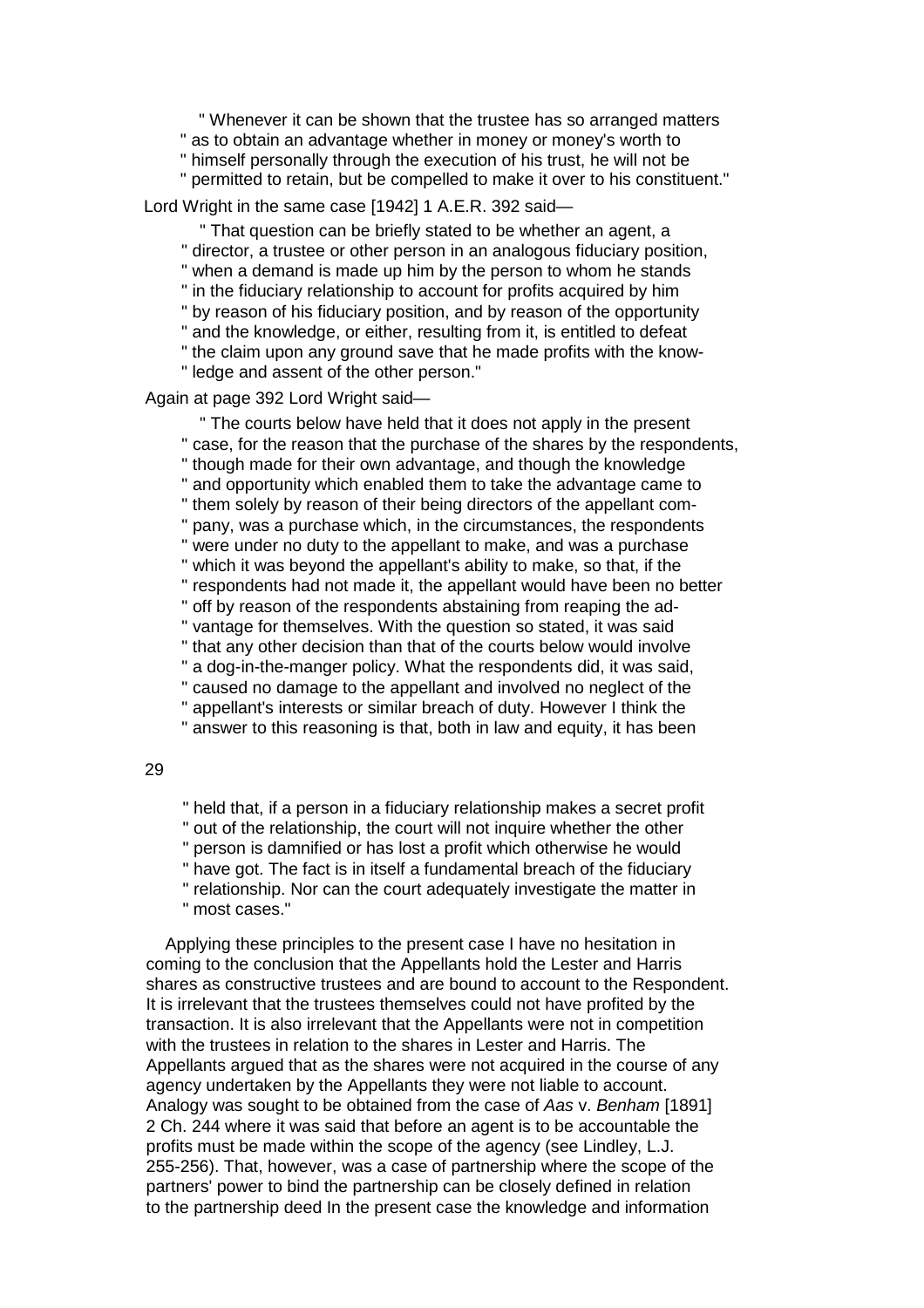obtained by Boardman was obtained in the course of the fiduciary position in which he had placed himself. The only defence available to a person in such a fiduciary position is that he made the profits with the knowledge and assent of the trustees. It is not contended that the trustees had such knowledge or gave such consent.

In the Court of Appeal the Master of the Rolls and Pearson, L.J. (as he then was) decided the case in the Respondent's favour upon the basis that the Appellants were " self-appointed agents " and thus placed themselves in a fiduciary capacity. Reference was made to Lyell v. Kennedy (1889) 14 App. Cas. 437. I prefer, however, to base my opinion upon the broader ground which was epitomised by Mr. Walton in his closing submission. Boardman and Tom Phipps, he said, placed themselves in a special position which was of a fiduciary character in relation to the negotiations with the directors of Lester and Harris relating to the trust shares. Out of such special position and in the course of such negotiations they obtained the opportunity to make a profit out of the shares and knowledge that the profit was there to be made. A profit was made and they are accountable accordingly.

I would dismiss the appeal.

# **Lord Upjohn**

MY LORDS,

The facts have been set out so fully in the opinion of my noble and learned friend, Viscount Dilhorne, that I do not propose to say anything about the family, the trusts declared by Charles William Phipps' will or the trust holding of 8,000 shares in a textile company called Lester and Harris, Ltd. (the company). I shall content myself with a brief account of the relevant history before I examine the law.

It is convenient to follow the pattern adopted in argument on both sides and to divide this history into chapters and phases.

Chapter one begins in December, 1956, when Mr. Fox, a practising chartered accountant and the active trustee, received the accounts of the company which he thought were very unsatisfactory. So he consulted the family solicitor, the Appellant Boardman, who also advised the trustees from time to time. Mr. Fox who had already formed the impression that the directors were unfriendly to the Phipps family wanted to see the majority holding in friendly hands and not in unfriendly hands.

#### 30

It was decided that Mr. Boardman and the Appellant Tom Phipps (Tom), who was engaged in the textile industry, should go to the Annual General Meeting of the company on 28th December, 1956, with the idea of getting Tom appointed a director and they were given proxies for that purpose. Mrs. Noble, Tom's sister, another trustee, was kept in touch with events by Mr. Boardman, her mother the third trustee being too old and ill to pay any attention to trust affairs. So Tom and Mr. Boardman attended the meeting and Mr. Boardman explained that the Phipps family were very dissatisfied with the accounts. There was a good deal of argument about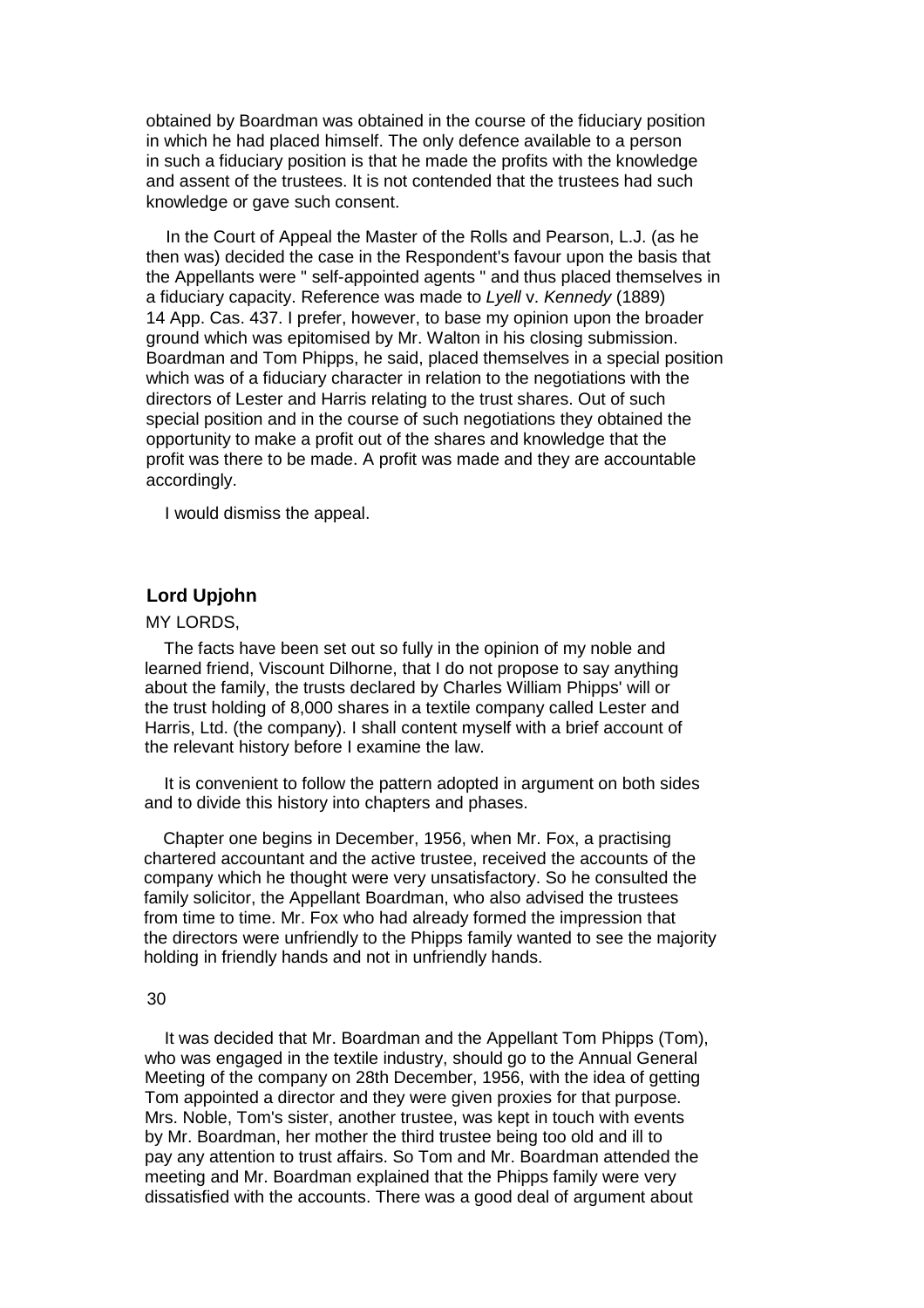the validity of certain proxy forms of the Harris family and a number of questions on the accounts put by Mr. Boardman were answered by the chairman Mr. Smith, a solicitor. Mr. Boardman proposed that Tom should be elected to the Board, but the chairman after much discussion refused to accept the motion. So the meeting ended in the defeat of the Phipps representatives and they reported to Mr. Fox that they had met with a very hostile reception.

Then there were discussions and Mr. Boardman suggested that Tom should try to buy a controlling interest in the company, but the latter felt that the operation was too big for him and wanted Mr. Boardman to come in with him and the latter agreed to do so. Mr. Fox was most happy at this idea as he could see the company getting under far more efficient management than in the past. It is of cardinal importance, and, in my view fundamental to the decision of this case, to appreciate that at this stage there was no question whatever of the trustees contemplating the possibility of a purchase of further shares in the company. Mr. Fox (whose evidence was accepted by the Judge) made it abundantly plain that he would not consider any such proposition. The reasons for this attitude are worth setting out in full: (a) The acquisition of further shares in the company would have been a breach of trust for they were not shares authorised by the investment clause in the will;  $(b)$  although not developed in evidence it must have been obvious to those concerned that no Court would sanction the purchase of further shares in a small company which the trustees considered to be badly managed. It would have been throwing good money after bad. It would also have been necessary to bring in proposals for installing a new management. Mr. Fox was a busy practising chartered accountant who obviously could not have considered it; no one from start to finish ever suggested that Tom, who was running the family concern of Phipps & Son. Ltd., would be willing to undertake this arduous task on behalf of the trustees; (c) The trustees had no money available for the purchase of further shares.

I think one question and answer at the trial of the action during the brief cross-examination of Mr. Fox is important on an aspect of the case with which I must deal, so that I shall set it out in full:

" Q. When Mr. Boardman and Mr. Phipps decided to make an offer

" for the shares themselves did they ask your consent on behalf of the " Trust or anything like that?

" A. I do not know that they asked my consent. I was only too

- " glad. Here was I holding 8,000 shares a minority interest in a com-
- " pany where the directors were unfriendly, and, having had experience
- " in other cases of the weakness of the Companies Act with regard to
- " minority shareholders, as soon as I could see the prospect of getting
- " friendly directors and friendly shareholders I was only too glad."

I may here add, and it is a matter equally fundamental, that on the evidence there never was any suggestion at any subsequent stage that Mr. Fox or any other trustee would ever have contemplated any purchase of further shares. The reasons given above applied throughout the history right down to the end in 1959.

So chapter 1 closes and chapter 2, phase 1, begins with an offer to all shareholders on 24th January, 1957, by the Appellants to purchase their shares at the price of £2 5s. 0d. cash. The offer was conditional on the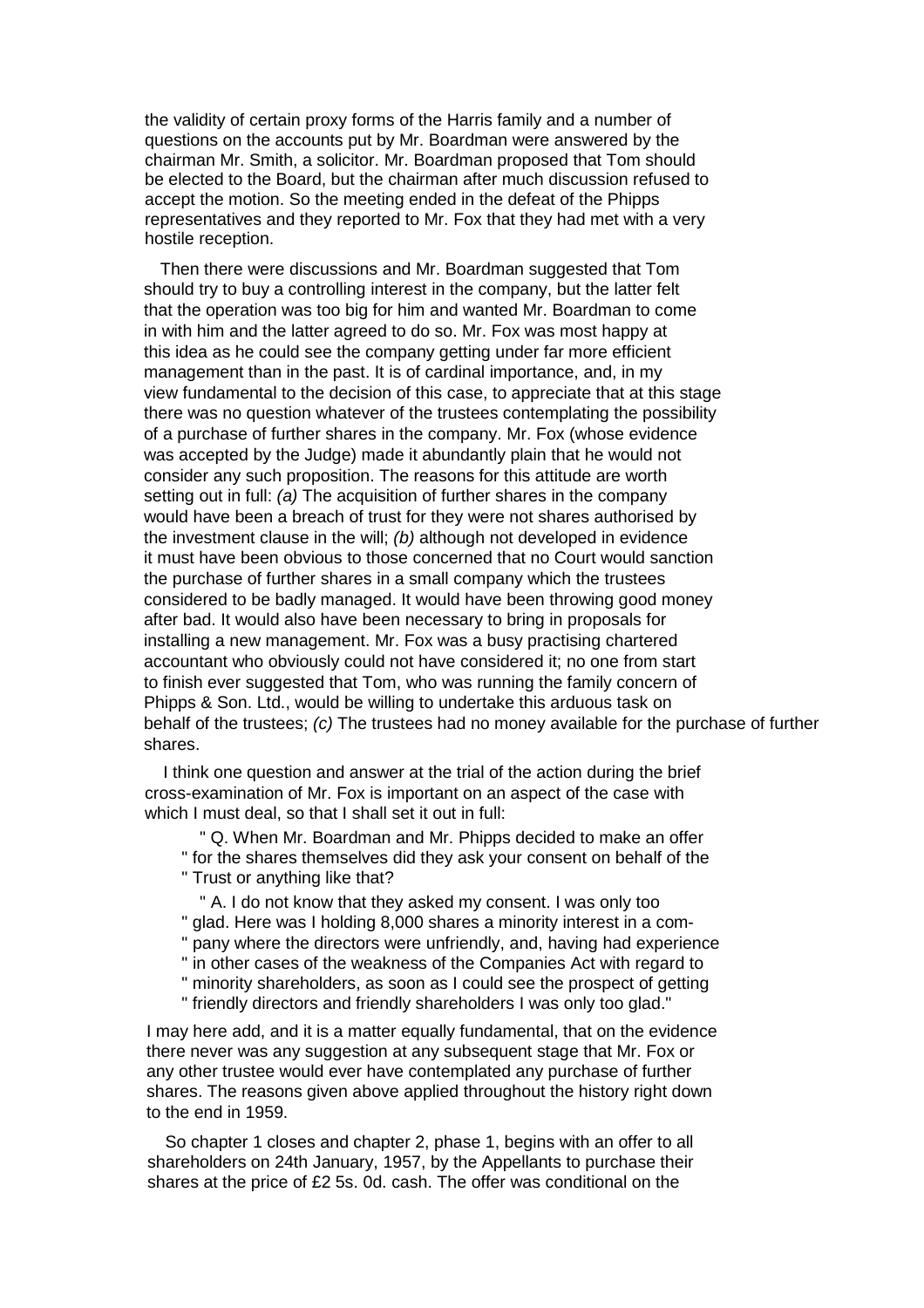acceptance by holders of at least 15,500 shares. Though they portrayed themselves as representing the Phipps Trust it is quite clear that the offer was by these two personally. Indeed, I cannot see that it matters whether the offer could have been construed as made on behalf of the Trustees; only those to whom it was addressed could have complained and it was, for the reasons already mentioned, clear that the Appellants had no authority to make any offer on behalf of the Trustees and did not intend to do so. Then there followed counter offers by the Harris group and in a well-known pattern in take-over bids the Appellants finally offered £3 a share. In response to this and their earlier offer they received acceptances of 2,925 shares only. Naturally the acceptance of these offers was not made unconditional. It should be stated here that though this offer was formally made to the Trustees in respect of their shareholding, it is common ground that in these offers and the later offers in 1958/9 it was never intended that it should be accepted. So phase 1 closes.

Phase 2 of chapter 2 opens on 26th April, 1957, when in this state of deadlock Mr. Boardman wrote to Mr. Smith suggesting that a " possible " solution might, therefore, be to divide the Group so that the Harris family " and the Directors own the whole of one part, and the Phipps interests own " the balance. ..." This led to very complicated and protracted negotiations until the late summer or early autumn of 1958 but I can deal with them quite shortly assuming as I am prepared to do everything against the Appellants.

Throughout this period it is obvious that the Appellants were representing themselves as acting on behalf of the trustees though in fact they had no authority to do so. This is obvious not only from the vast mass of correspondence when Mr. Boardman, who wrote all the letters on behalf of himself and his co-Appellant, made it clear that he was so acting but from the fact that if negotiations had fructified into definite proposals they could not have been accepted by the Appellants but only by the trustees.

The trustees would then have had to consider the matter and if they approved in principle they would have had to obtain the consent of the Court; probably, too, some petition to the Companies Court would also have been necessary to sanction a reconstruction of the company.

Throughout phase 2, therefore, it is perfectly clear that the Appellants were obtaining by reason and by reason only of their purportedly representing the biggest minority holding in the company, that is the trustees' 8,000 shares, a great deal of information about the company. How much information they obtained is set out in the judgment of Wilberforce, J. (as he then was) though in connection with the question whether Mr. Boardman had in a certain letter made a full disclosure to the Respondent of information he had obtained, a point not now relevant:

" Secondly, it wholly failed to make available or to indicate the " existence of the mass of knowledge which Boardman had accumulated.

- " Let us just see what the information was. The information which
- " he had by March, 1959, consisted of, amongst other things, the follow-
- " ing: The 1956 balance sheet; the information as to the company's
- " site in Australia and the Australian turnover, and the information as
- " to the Nuneaton site, obtained in May, 1957, the information through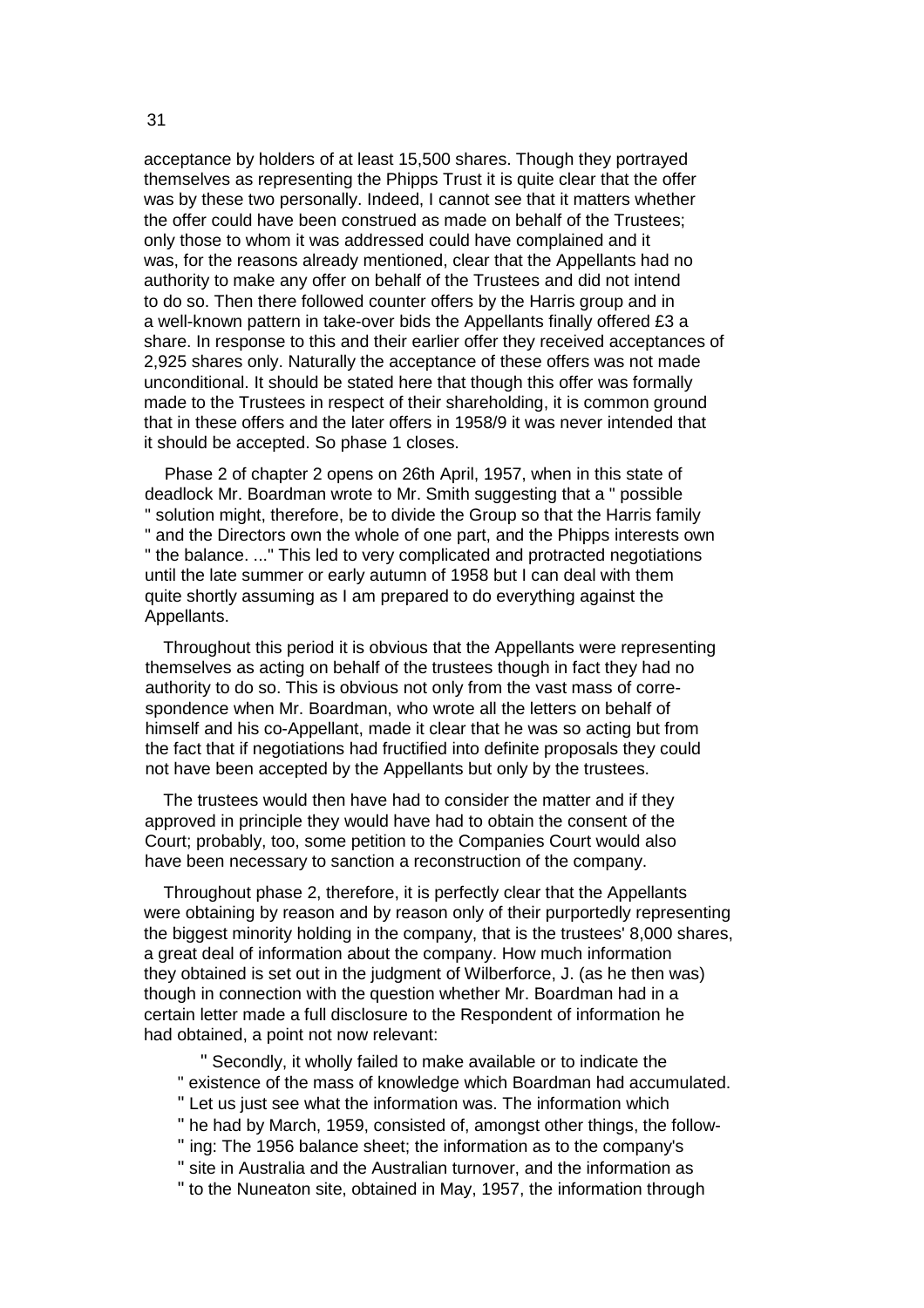" looking round the Nuneaton premises in June of 1957 ; the company's " valuation of all fixed assets, the site plan of the Coventry factory, the " insurance plans as regards the rest, obtained in November, 1957 ; the " valuation of the Australian fixed assets obtained at the same time ; " the certificate of Smith that no special features existed affecting values, " given at the same time ; the Jackson Stops' valuation based on infor- " mation supplied by the company and based on a visit to the company's premises accompanied by a director; the chairman's statement that " £42,000 had been spent on new plant since 1954; the figures as to " the company's external liabilities given in May, 1958 ; the information " allocating assets and liabilities to separate factories, August 1958; " information regarding future purchases and sales and as regards the

32

" position of executives, August, 1958; the accountants' meeting on

- " profits and turnover, and the trading profits for the last five years
- " coupled with Fox's analysis made towards the end of 1958; the
- " chairman's assurance that no material alteration had taken place on

" those figures; the Australian accounts for the years 1957 and 1958

" . . . ."

It will be seen from this that Mr. Fox himself, acting not as trustee, but as accountant to the Appellants, made detailed analyses of the profits of the company for five years, so obviously he knew exactly what was going on.

Counsel for both parties agreed that phase 2 really merged or slid into phase 3. Both the Phipps and Harris families were getting tired of this war of attrition and negotiations seemed to be getting nowhere. Mr. Smith and Mr. Boardman had a meeting on 13th August, 1958, when the suggestion was made that the Appellants should buy 16,000 shares of the Smith side at £5 a share and then sell the Coventry business to that side for £50,000, but this was not acceptable to the Appellants. After further discussion Mr. Smith in a letter of 13th October, 1958, resurrected the idea of the Appellants making an offer for the whole of the remaining share capital of the business and a little later suggested £5 a share. It was in consequence of this that Mr. Fox made the analysis of profits already mentioned in the judgment of Wilberforce, J. Finally, after more negotiations the Appellants, on the 10th March, 1959, purchased 14,567 shares held by Mr. Smith and his friends for £4 10s. 0d. per share and after a visit to Australia in April. 1959, they purchased at the same price a further 4,494 shares in the company making them the holders of 21,986 out of the 22,000 shares outside the trust holding of 8,000. At the same time the conditional acceptance of the 2,925 shares bought at £3 a share in 1957 was made unconditional. The purchase price was raised by the Appellants through financial circles in London and the whole of the costs of these protracted negotiations including of course the visit to Australia were borne by the Appellants. Not one penny was charged or sought to be charged to the trustees.

In these circumstances the Respondent rather surprisingly seeks to hold the Appellants accountable to him for his 5/18ths share of the 21,986 shares so purchased, on the footing that the Appellants are constructive trustees of these shares for and on behalf of the Trust. So I turn to the relevant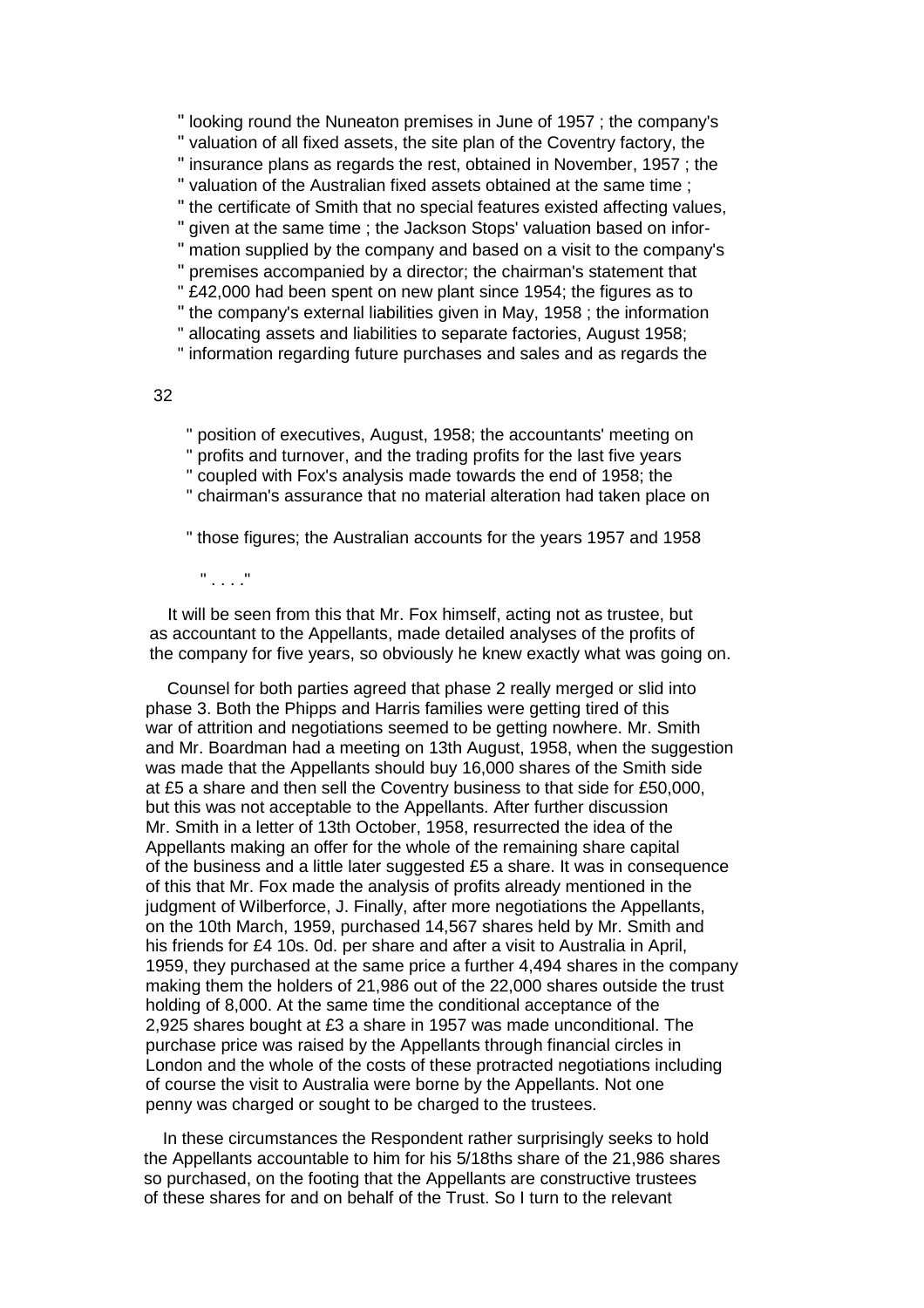law upon which this claim is based, but start by stating what is not in dispute, that the conduct of the Appellants and each of them has never been anything except utterly honest and above board in every way. If they or either of them are accountable it is because of the operation of some harsh doctrine of equity upon consciences completely innocent in every way.

Rules of equity have to be applied to such a great diversity of circumstances that they can be stated only in the most general terms and applied with particular attention to the exact circumstances of each case. The relevant rule for the decision of this case is the fundamental rule of equity that a person in a fiduciary capacity must not make a profit out of his trust which is part of the wider rule that a trustee must not place himself in a position where his duty and his interest may conflict. I believe the rule is best stated in Bray v. Ford (1896) A.C. by Lord Herschell at page 51, who plainly recognised its limitations:

" It is an inflexible rule of a Court of Equity that a person in a " fiduciary position, such as the respondent's, is not, unless otherwise " expressly provided, entitled to make a profit; he is not allowed to " put himself in a position where his interest and duty conflict. It does " not appear to me that this rule is, as has been said, founded upon " principles of morality. I regard it rather as based on the considera- " tion that, human nature being what it is, there is danger, in such " circumstances, of the person holding a fiduciary position being swayed " by interest rather than by duty, and thus prejudicing those whom he

" was bound to protect. It has, therefore, been deemed expedient to

" lay down this positive rule. But I am satisfied that it might be

" departed from in many cases, without any breach of morality, without

33

" any wrong being inflicted, and without any consciousness of wrong-

" doing. Indeed, it is obvious that it might sometimes be to the

" advantage of the beneficiaries that their trustee should act for them

" professionally rather than a stranger, even though the trustee were " paid for his services."

It is perhaps stated most highly against trustees or directors in the celebrated speech of Lord Cranworth L.C. in Aberdeen Railway v. Blackie (1854) 1 Macq. 461 at 471 where he said:

" And it is a rule of universal application that no one having such

" duties to discharge shall be allowed to enter into engagements in

" which he has or can have a personal interest conflicting or which

" possibly may conflict with the interests of those whom he is bound " to protect."

The phrase " possibly may conflict" requires consideration. In my view it means that the reasonable man looking at the relevant facts and circumstances of the particular case would think that there was a real sensible possibility of conflict; not that you could imagine some situation arising which might, in some conceivable possibility in events not contemplated as real sensible possibilities by any reasonable person, result in a conflict.

Your Lordships were referred at length to the decision of this House in Regal (Hastings) Ltd. v. Gulliver and Others [1942] 1 A.E.R. 378. That is a helpful case for its restatement of the well-known principles but the case itself bears no relation to the one before your Lordships. The facts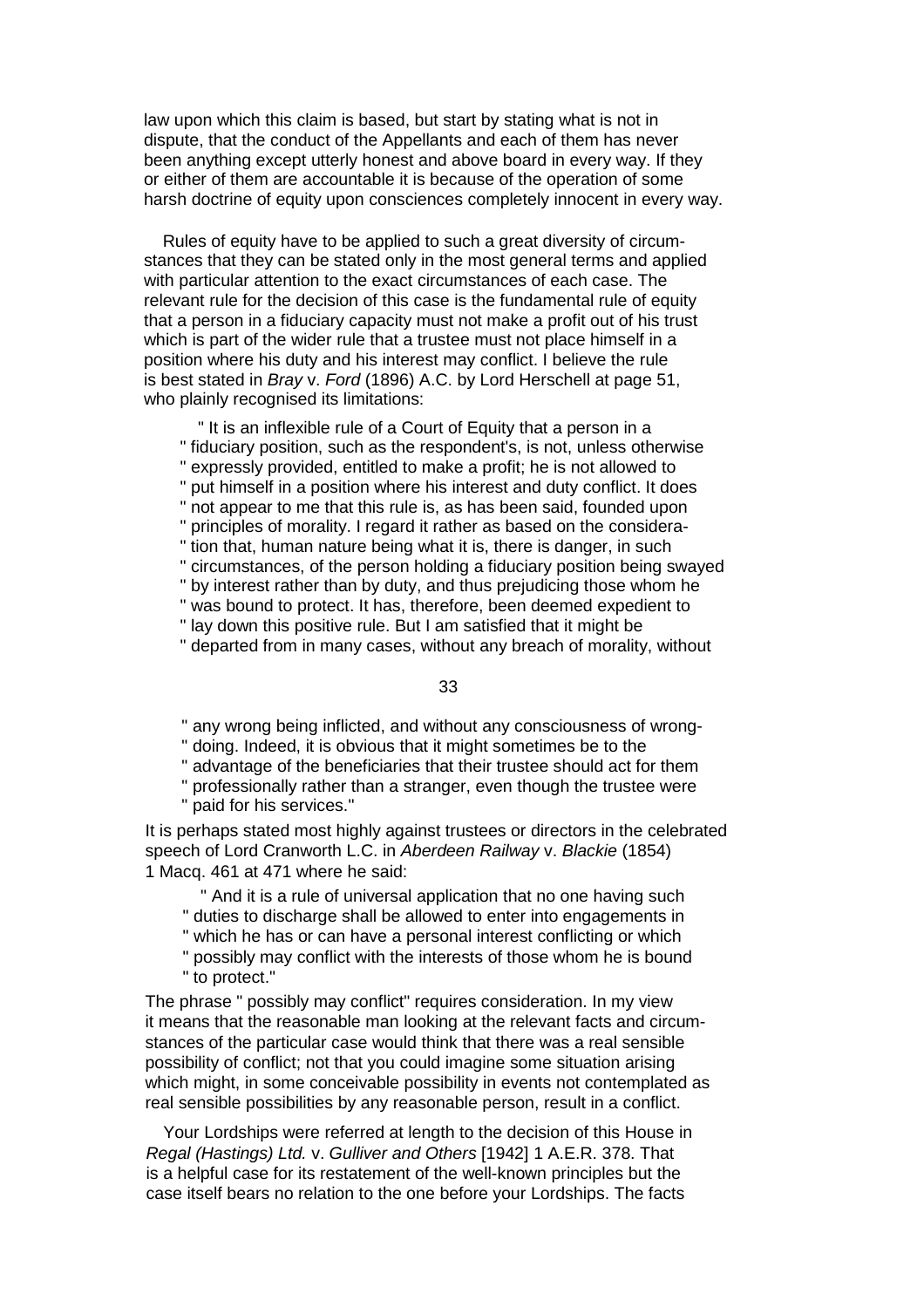were very different and I summarise them from the opinion of Lord Russell of Killowen at page 383. The plaintiff company (Regal), the owner of a cinema, was contemplating the purchase of the leases of two other cinemas which were to be transferred to a subsidiary company formed by Regal called Amalgamated. Concurrently Regal was contemplating the sale of all three cinemas to a third party. The intention of the directors was that Regal should subscribe for shares in Amalgamated and then Regal would sell those shares to the third party. There was some trouble over providing a guarantee ; the transaction was changed so that the directors of Regal subscribed for shares in Amalgamated instead of Regal itself and then those directors sold those shares to the third party, thereby making an immediate and handsome profit of £2 16s. 1d. per share. That was an obvious case where duty of the director and his interest conflicted. The scheme had been that Regal would make the profit, in fact its directors did. It was a clear case and does not really assist in the present case. It had long been settled in Keech v. Sandford that the inability of a beneficiary to obtain the renewal of a lease which was trust property and a renewal of which has always been considered to be trust property did not permit the purchase of that property by the trustee himself. That bears no relation to this case. This case, if I may emphasise it again, is one concerned not with trust property or with property which the persons to whom the fiduciary duty was owed were contemplating a purchase but in contrast to the facts in Regal with property which was not trust property or property which was ever contemplated as the subject matter of a possible purchase by the trust.

There has been much discussion in the Courts below and in this House upon the observations of their Lordships in the Regal case. In my view, their Lordships were not attempting to lay down any new view on the law applicable and indeed could not do so for the law was already so well settled. The whole of the law is laid down in the fundamental principle exemplified in Lord Cranworth's statement I have already quoted. But it is applicable, like so many equitable principles which may affect a conscience, however innocent, to such a diversity of different cases that the observations of judges and even in your Lordships' House in cases where this great principle is being applied must be regarded as applicable only to the particular facts of the particular case in question and not regarded as a new and slightly different formulation of the legal principle so well settled. Therefore, as the facts in Regal to which alone their Lordships remarks were directed were so remote from the facts in this case I do not propose to examine the Regal case further

 $34$ 

Two further matters must be mentioned. First, that Tom was at all material times merely a residuary legatee of an undivided aliquot share of his father's estate ; as such he was prima facie under no fiduciary relationship to the trustees or his co-beneficiaries (Kennedy v. de Trafford (1897) A.C. 180).

There must be special circumstances, therefore, to place him in such a relationship. However, in the rather peculiar circumstances of this case and by refusing the offer made to him in the Court of Appeal to sever from Mr. Boardman I think he must have elected to be treated on the same footing as Mr. Boardman.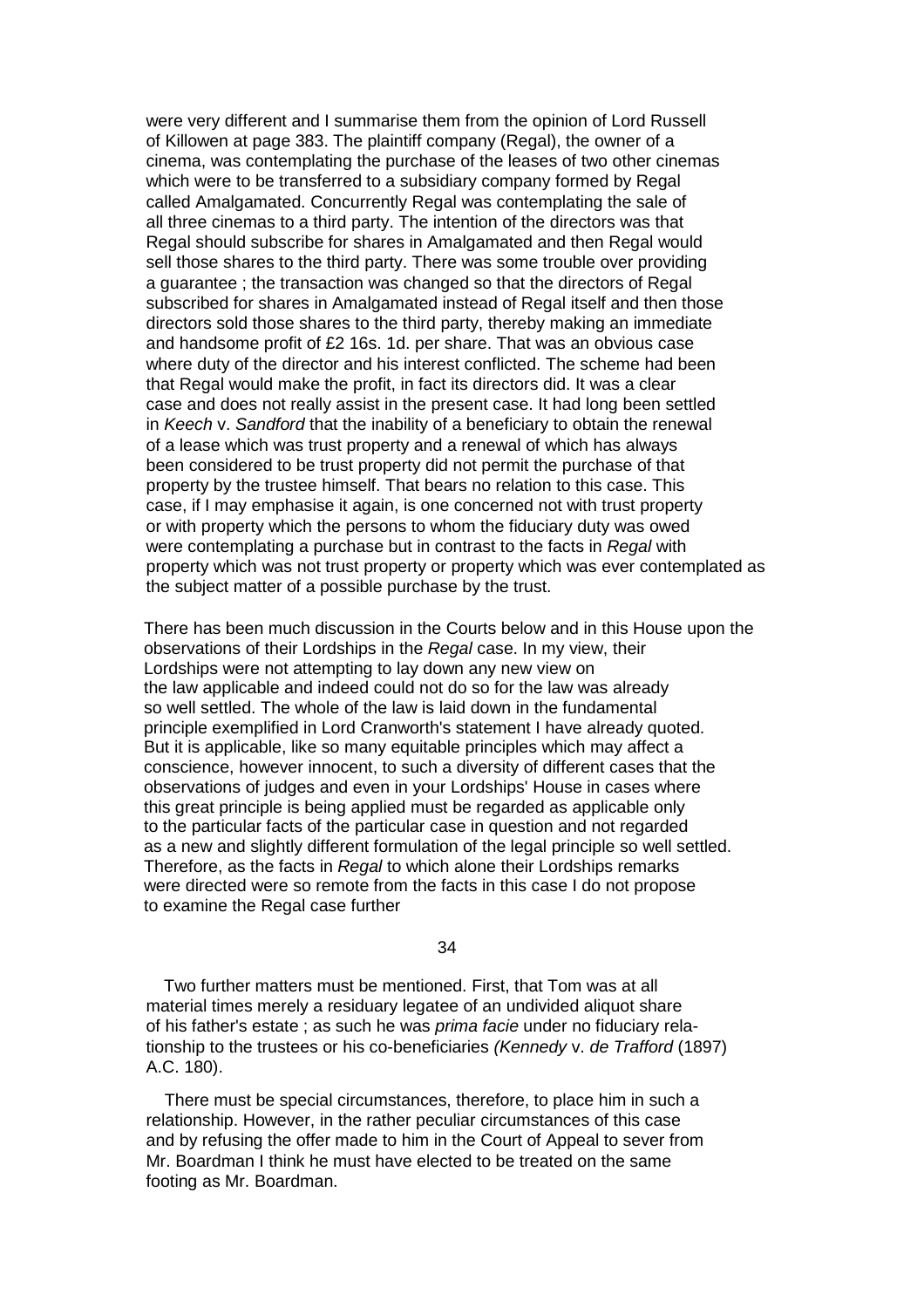Secondly, as to the position of Mr. Boardman himself. There is no doubt that from time to time he acted as solicitor to the Trust and to the family and he was therefore throughout in a fiduciary capacity at least to the Trustees. Whether he was ever in a fiduciary capacity to the Respondent was not debated before your Lordships and I do not think it matters. I think, again, that some of the trouble that has arisen in this case, it being assumed rightly that throughout he was in such a capacity, is that it has been assumed that it has necessarily followed that any profit made by him renders him accountable to the trustees. This is not so. A solicitor who acts for a client from time to time is no doubt rightly described throughout as being in a fiduciary capacity to him but that means fundamentally no more than this, that if he has dealings with his client, e.g. accepts a present from him or buys property from him, there is a presumption of undue influence and the onus is on the solicitor to justify the present or purchase (see, for example, Manchester v. Byrne [1952] 1 A.E.R. at page 1368). That principle has no relevance to the present case. There is no such thing as an office of being solicitor to a Trust (Saffron Walden v. Rayner 14 Ch. D. 406 per James, L.J. at page 409). Though these remarks of James, L.J. were admittedly obiter they represent the law. It is perfectly clear that a solicitor can if he so desires act against his clients in any matter in which he has not been retained by them provided, of course, that in acting for them generally he has not learnt information or placed himself in a position which would make it improper for him to act against them. This is an obvious application of the rule that he must not place himself in a position where his duty and his interest conflict. So in general a solicitor can deal in shares in a company in which the client is a shareholder, subject always to the general rule that the solicitor must never place himself in a position where his interest and his duty conflict; and in this connection it may be pointed out that the interest and duty may refer (and frequently do) to a conflict of interest and duty on behalf of different clients and have nothing to do with any conflict between the personal interest and duty of the solicitor, beyond his interest in earning his fees.

My Lords, the judgments of Wilberforce, J. (as he then was) and Lord Denning, M.R. and Pearson, L.J. (as he then was) proceeded upon the footing that by acting as self-appointed agents the Appellants placed themselves in a fiduciary capacity to the trustees and became accountable accordingly. That they were never in fact agents has been demonstrated by Lord Denning in his judgment and I desire to add nothing thereto except to say I agree with him. But as I have already pointed out it seems to me that this question whether this assumption of office leads to the conclusion that the Appellants were accountable requires a closer analysis than it has received in the lower courts.

This analysis requires detailed consideration:

- 3. The facts and circumstances must be carefully examined to see whether in fact a purported agent and even a confidential agent is in a fiduciary relationship to his principle. It does not necessarily follow that he is in such a position (see In re Coomber [1911] 1 Ch. page 723).
- 4. Once it is established that there is such a relationship, that relationship must be examined to see what duties are thereby imposed upon the agent, to see what is the scope and ambit of the duties charged upon him.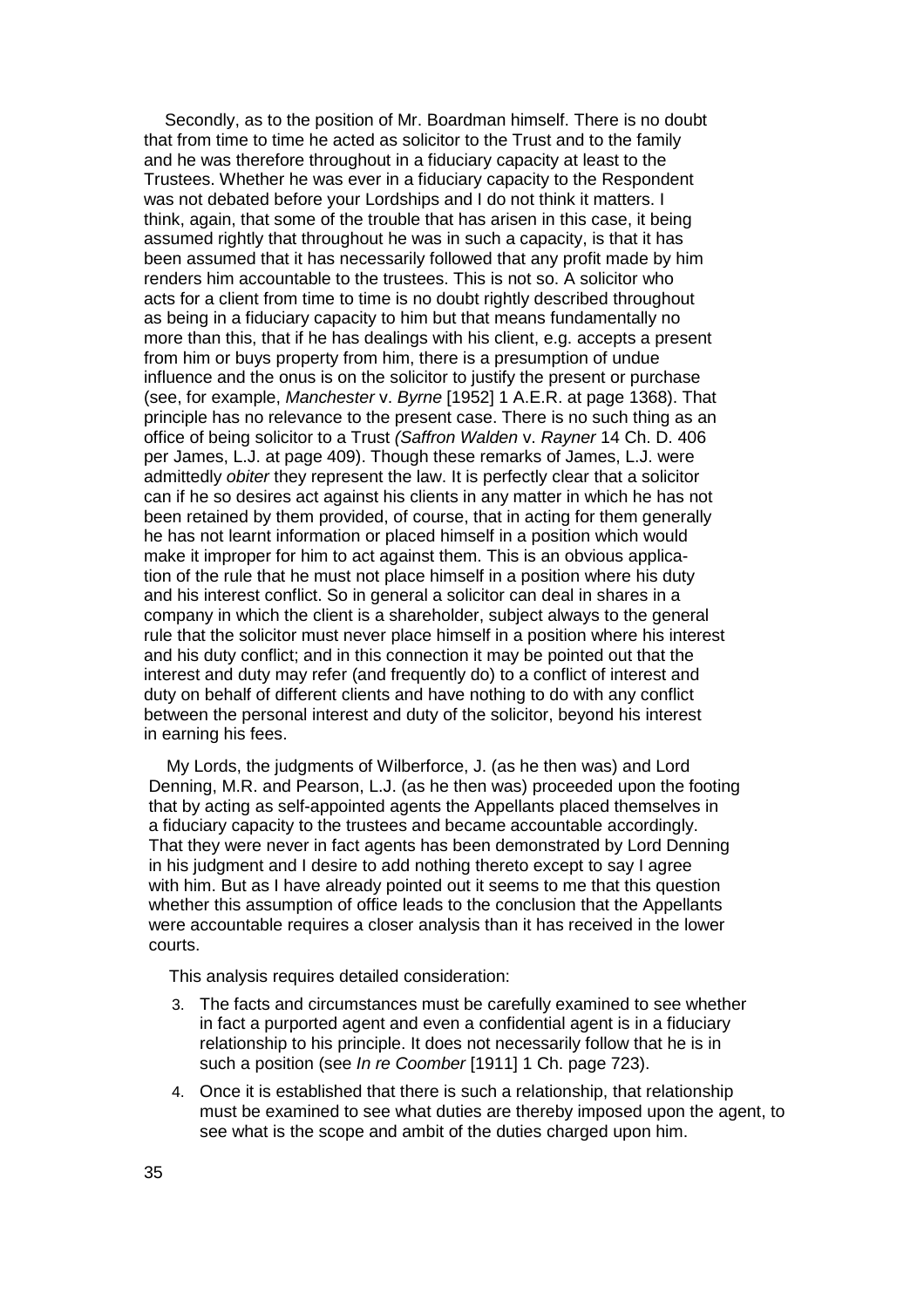- 3. Having defined the scope of those duties one must see whether he has committed some breach thereof and by placing himself within the scope and ambit of those duties in a position where his duty and interest may possibly conflict. It is only at this stage that any question of accountability arises.
- 4. Finally, having established accountability it only goes so far as to render the agent accountable for profits made within the scope and ambit of his duty.

Before applying these principles to the facts, however, I shall refer to the judgment of Russell L.J. which preceded on a rather different basis. He said ([1965] 2 W.L.R. at page 870):

- " The substantial trust shareholding was an asset of which one aspect
- " was its potential use as a means of acquiring knowledge of the
- " company's affairs, or of negotiating allocations of the company's
- " assets, or of inducing other shareholders to part with their shares.
- " That aspect was part of the trust assets."

My Lords, I regard that proposition as untenable.

In general, information is not property at all. It is normally open to all who have eyes to read and ears to hear. The true test is to determine in what circumstances the information has been acquired. If it has been acquired in such circumstances that it would be a breach of confidence to disclose it to another then Courts of Equity will restrain the recipient from communicating it to another. In such cases such confidential information is often and for many years has been described as the property of the donor, the books of authority are full of such references; knowledge of secret processes, " know-how ", confidential information as to the prospects of a company or of someone's intention or the expected results of some horse race based on stable or other confidential information. But in the end the real truth is that it is not property in any normal sense but Equity will restrain its transmission to another if in breach of some confidential relationship.

With all respect to the views of Russell, L.J. I protest at the idea that information acquired by trustees in the course of their duties as such is necessarily part of the assets of trust property which cannot be used by the trustees except for benefit of the trust. Russell, L.J. referred to the fact that two out of three of the trustees could have no authority to turn over this aspect of trust property to the Appellants except for the benefit of the trust; this I do not understand, for if such information is trust property not all the trustees acting together could do it for they cannot give away trust property.

We heard much argument upon the impact of the fact that the Testator's widow was at all material times incapable of acting in the trust owing to disability. Of course trustees must act all of them and unanimously in matters affecting trust affairs, but they never performed any relevant act on behalf of the Trust at all; I quoted Mr. Fox's answer earlier for this reason. At no time after going to the meeting in December, 1956, did Mr. Boardman or Tom rely on any express or implied authority or consent of the trustees in relation to trust property. They understood rightly that there was no question of the trustees acquiring any further trust property by purchasing further shares in the company, and it was only in the purchase of other shares that they were interested.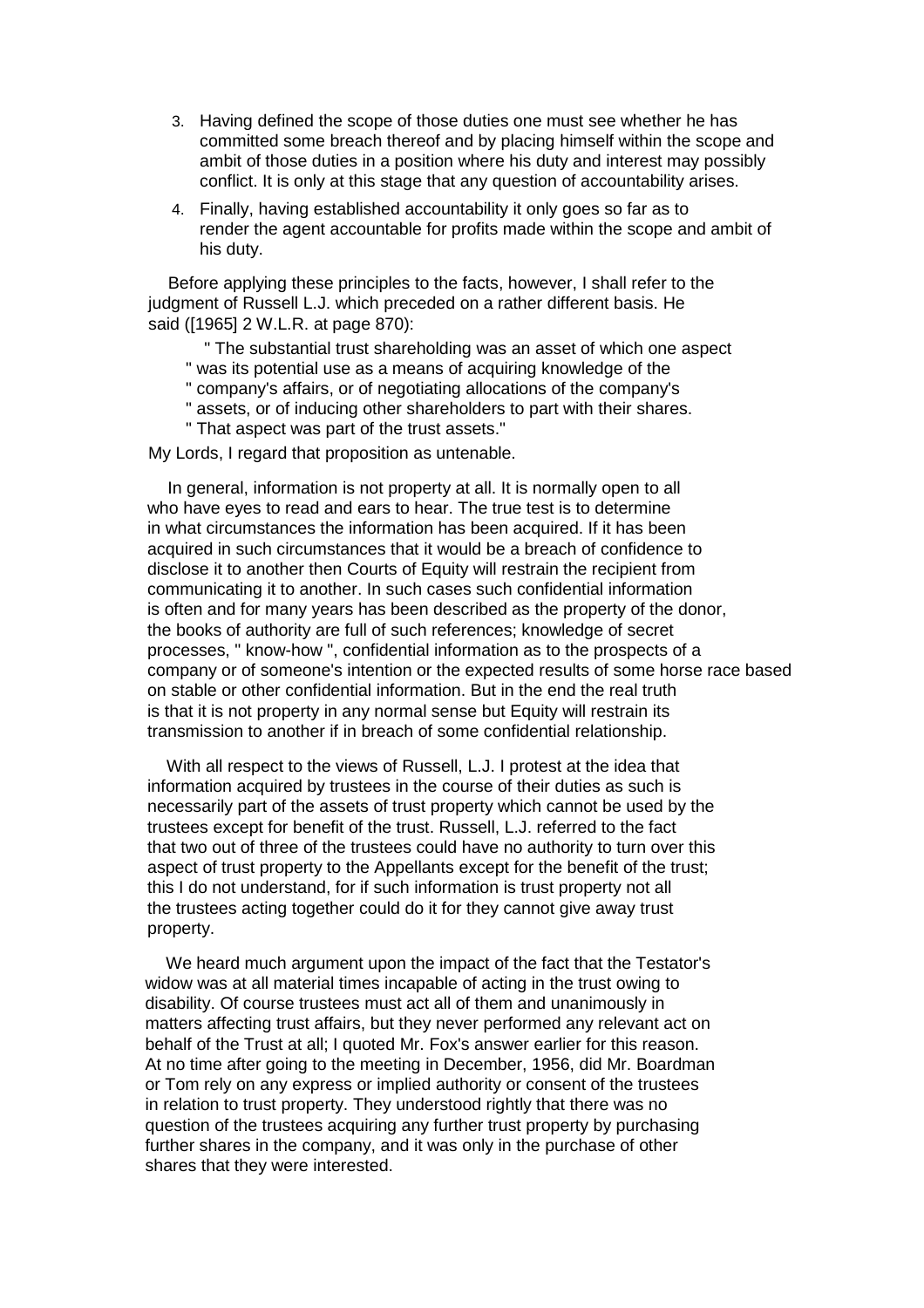There is. in my view, and I know of no authority to the contrary, no general rule that information learnt by a trustee during the course of his duties is property of the trust and cannot be used by him. If that were to be the rule it would put the Public Trustee and other corporate trustees out of business and make it difficult for private trustees to be trustees of more than one trust. This would be the greatest possible pity for corporate trustees and others may have much information which they may initially acquire in connection with some particular trust but without prejudice to that trust can make it readily available to other trusts to the great advantage of those other trusts.

#### 36

The real rule is, in my view, that knowledge learnt by a trustee in the course of his duties as such is not in the least property of the trust and in general may be used by him for his own benefit or for the benefit of other trusts unless it is confidential information which is given to him (1) in circumstances which, regardless of his position as a trustee, would make it a breach of confidence for him to communicate to anyone for it has been given to him expressly or impliedly as confidential, or (2) in a fiduciary capacity, and its use would place him in a position where his duty and his interest might possibly conflict. Let me give one or two simple examples. A, as trustee of two settlements X and Y holding shares in the same small company, learns facts as trustee of X about the company which are encouraging. In the absence of special circumstances (such, for example, that X wants to buy more shares) I can see nothing whatever which would make it improper for him to tell his co-trustees of Y who feel inclined to sell that he has information that this would be a bad thing to do. Another example: A as trustee of X learns facts that make him and his co-trustees want to sell. Clearly he could not communicate this knowledge to his co-trustees of Y until at all events the holdings of X have been sold for there would be a plain conflict, reflected in the prices that might or might possibly be obtained.

My Lords, I do not think for one moment that Lord Brougham in Hamilton v. Wright 9 Cl. & F. at page 124, quoted in the speech of my noble and learned friend, Lord Guest, was saying anything to the contrary; you have to look and see whether the knowledge acquired was capable of being used for his own benefit to *injure* the trust (my italics). That test can have no application to the present. There was no possibility of the information being used to injure the trust. The knowledge obtained was used not in connection with trust property but to enhance the value of the trust property by the purchase of other property in which the trustees were not interested.

With these general observations on the applicable principles of law let me apply them to the facts of this case.

chapter 1. At this stage the Appellants went to the meeting with the object of persuading the shareholders to appoint Tom a director; admittedly they were acting on behalf of the trustees at that meeting. It is the basis of the Respondent's case that this placed the Appellants in a fiduciary relationship which they never after lost or, as it was argued, it " triggered " off a chain of events " and gave them the opportunity of acquiring knowledge so that they thereafter became accountable to the trustees. From this it must logically follow that in acquiring the 2,925 shares they became constructive trustees for the trust.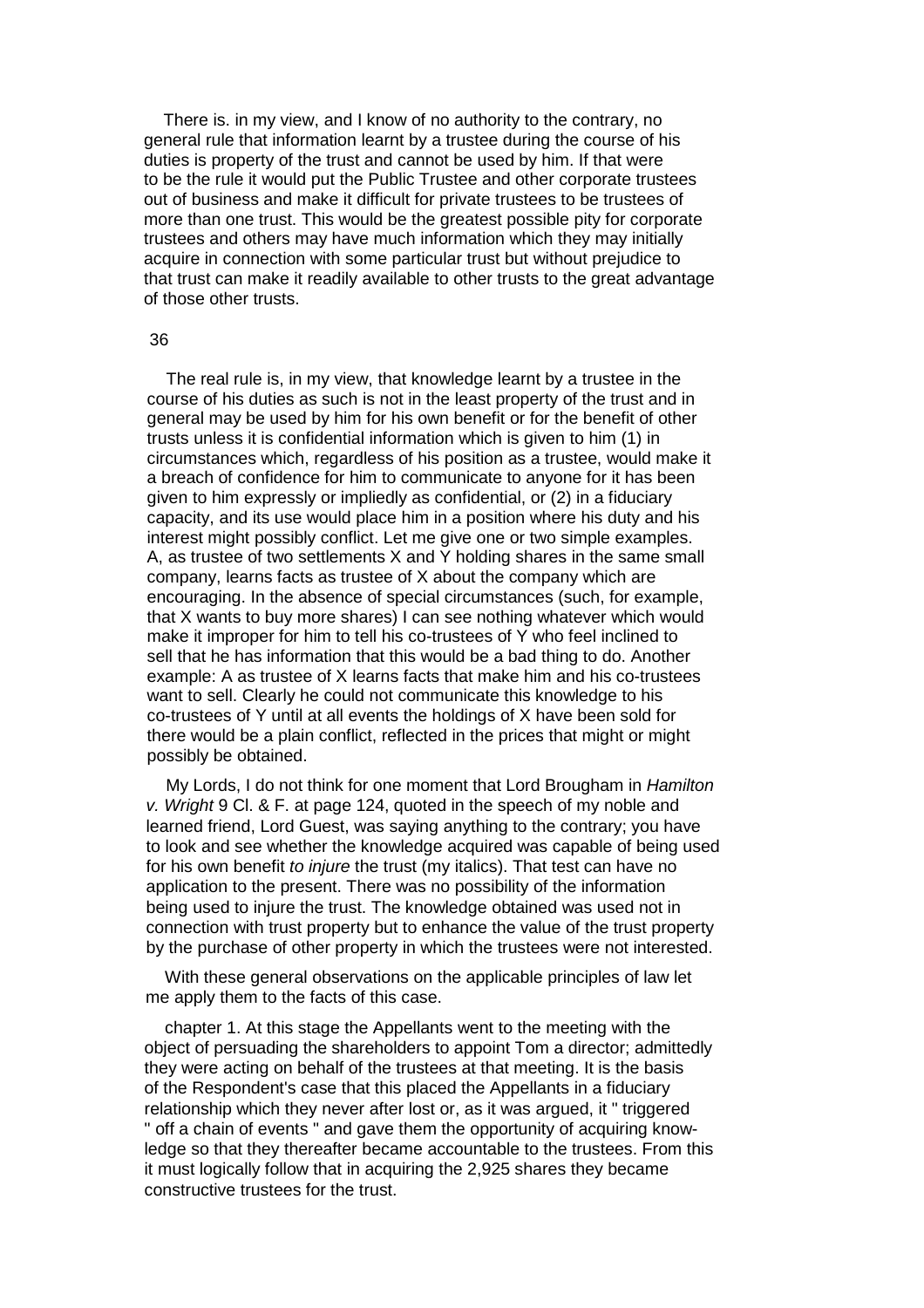My Lords, I must emphatically disagree. The Appellants went to the meeting for a limited purpose which failed. Then the Appellants' agency came to an end. They had no further duties to perform. The discussions which followed showed conclusively that the trustees would not consider a purchase of further shares. So when Chapter 2 phase 1 opened I can see nothing to prevent the Appellants from making an offer for shares for themselves, or, for that matter, I cannot see that Mr. Boardman would have been acting improperly in advising some other client to make an offer for shares (other than the 8,000) in the Company.

In the circumstances the Appellants' duties having come to an end they owed no duty and there was no conflict of interest and duty, they were in no way dealing in trust property. Further, of course, they had the blessing of two trustees in their conduct in trying to buy further shares.

So had phase 1 of Chapter 2 been successful I can see nothing to make them constructive trustees of the shares they purchased for the trust.

Consider a simple example. Blackacre is trust property and next to it is Whiteacre; but there is no question of the trustees being interested in a possible purchase of Whiteacre as being convenient to be held with Blackacre. Is a trustee to be precluded from purchasing Whiteacre for himself because he may have learnt something about Whiteacre while acting as a trustee

# 17

of Blackacre? I can understand the owner of Whiteacre being annoyed but surely not the beneficial owners of Blackacre, they have no interest in Whiteacre and their trustees have no duties to perform in respect thereof.

It is phase 2 of Chapter 2 that gives rise to difficulty.

If that phase had come to a successful conclusion one of two things would have happened.

The Appellants would have had to communicate everything they knew to the trustees; the latter might then have ratified their actions and proceeded to carry out the proposals provisionally agreed between the Appellants and Mr. Smith. No doubt old Mrs. Phipps would have had to be removed from her position as a trustee. Had all this happened cadit quaestio. But supposing the trustees had decided against the proposals. The Appellants' agency not having been ratified they never became agents. Admittedly they had learnt much about the Company but on this hypothesis they had communicated that information to the trustees who decided to make no use of it.

I will assume that at this stage the Appellants remained in a general fiduciary capacity to the trustees in the Manchester v. Byrne sense as described above, but what particular fiduciary duties remained upon the Appellants? Surely their particular relationship came to an end, and why should they not be entitled to use that information for the purchase of shares in the Company if the trustees were not interested? I can see nothing to prevent the Appellants making use of it, for there is no longer any conflict between duty and interest. They have performed their duty. This is in marked contrast to Keech v. Sandford, where the beneficiary was interested, and to the facts in Regal where the directors acted so as to deprive their beneficiary of a profit in respect of property of which the beneficiary has contemplated the purchase and which the directors as trustees should have preserved at all costs.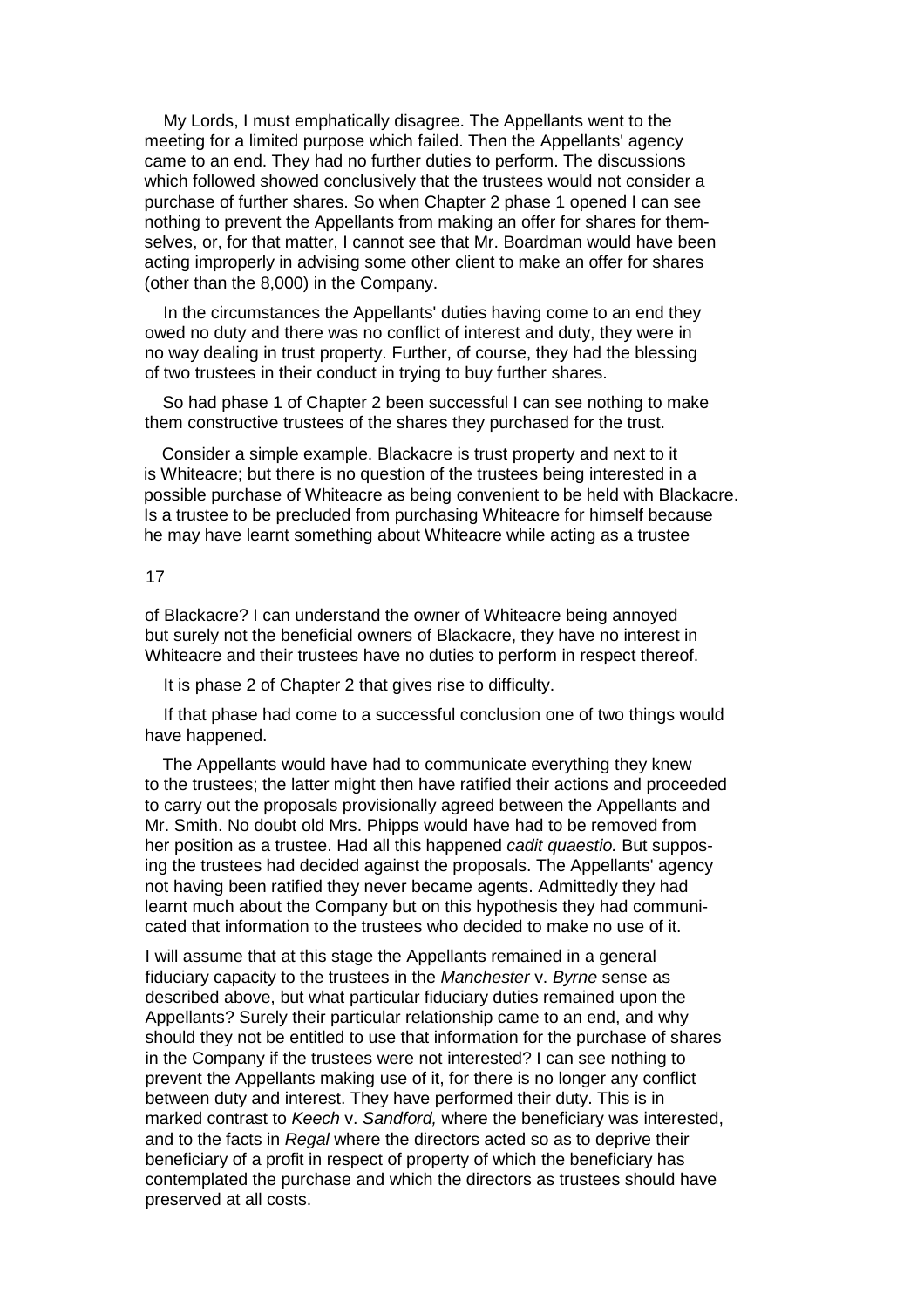However, we know this did not happen and phase 3 started.

My Lords, I believe the only conflict between the duty and interest of the Appellants that can be suggested is that having learnt so much about the company and realised that in the hands of experts like Tom the shares were a good buy at more than £3 a share they should have communicated this fact to the trustees and suggested that they ought to consider a purchase and an application to the Court for that purpose.

This, so far as I can ascertain, was suggested for the first time in the judgment of Lord Denning M.R. [1965] 2 W.L.R. at page 861 A.

Had this been an issue in the action this might have been a very difficult matter, but it never was. There is no sign of any such case made in the pleadings; but what is much more important is that from start to finish in all three Courts there was no suggestion of this in argument on behalf of the Respondent; and what is most important of all, there is no suggestion in cross-examination of either of the trustees or of the Appellants that the latter were under any such obligation. Mr. Fox must in fact have known all about these negotiations and the value of the shares at this time. In these circumstances can it really be asserted that by failure (if, indeed, they did so fail; we simply do not know) formally to tell the trustees that the shares were worth more than had previously been thought the Appellants had placed themselves in a position where their interest might possibly conflict with their duty.

For my part unless the trustees, which means in fact the active trustee Mr. Fox, had communicated some change of policy as to the purchase of further shares I cannot conceive why the Appellants should have thought themselves under any duty to communicate to the trustees the fact that they, the Appellants, were prepared to pay £4 10s. 0d. for the shares, for that is all that had happened over the intervening Chapter 2 phase 2 negotiations. That does not mean that the shares would have been worth purchasing by the Trustees at £4 10s. 0d. for no Court would have sanctioned that purchase unless Tom was willing to enter into a contract to run the

# 33

Company for a period and, of course, he need not have done so. In principle I cannot see any difference between this situation and the end of Chapter 1. It was nice for the trustees to know that the Appellants were willing to expend more of their own money in buying the non-trust shares in pursuance of the general scheme to get rid of the Smith faction but had no further relevance.

However this may be, all this was an issue, as I have said, never explored.

My Lords, it would, in my opinion, be most unjust to the Appellants to draw any inference against them in such circumstances without giving them any opportunity of explaining the situation as it really occurred in 1958. We do not know what would have been said on this point in the witness box, but it is not unlikely Mr. Fox would have said: " I knew all about " it but I was still inflexibly opposed to a purchase of more shares. All " along I hoped the Appellants would buy them ". Had he said that, it would seem to me perfectly clear that there would be no possible conflict between the Appellants' duty and interest.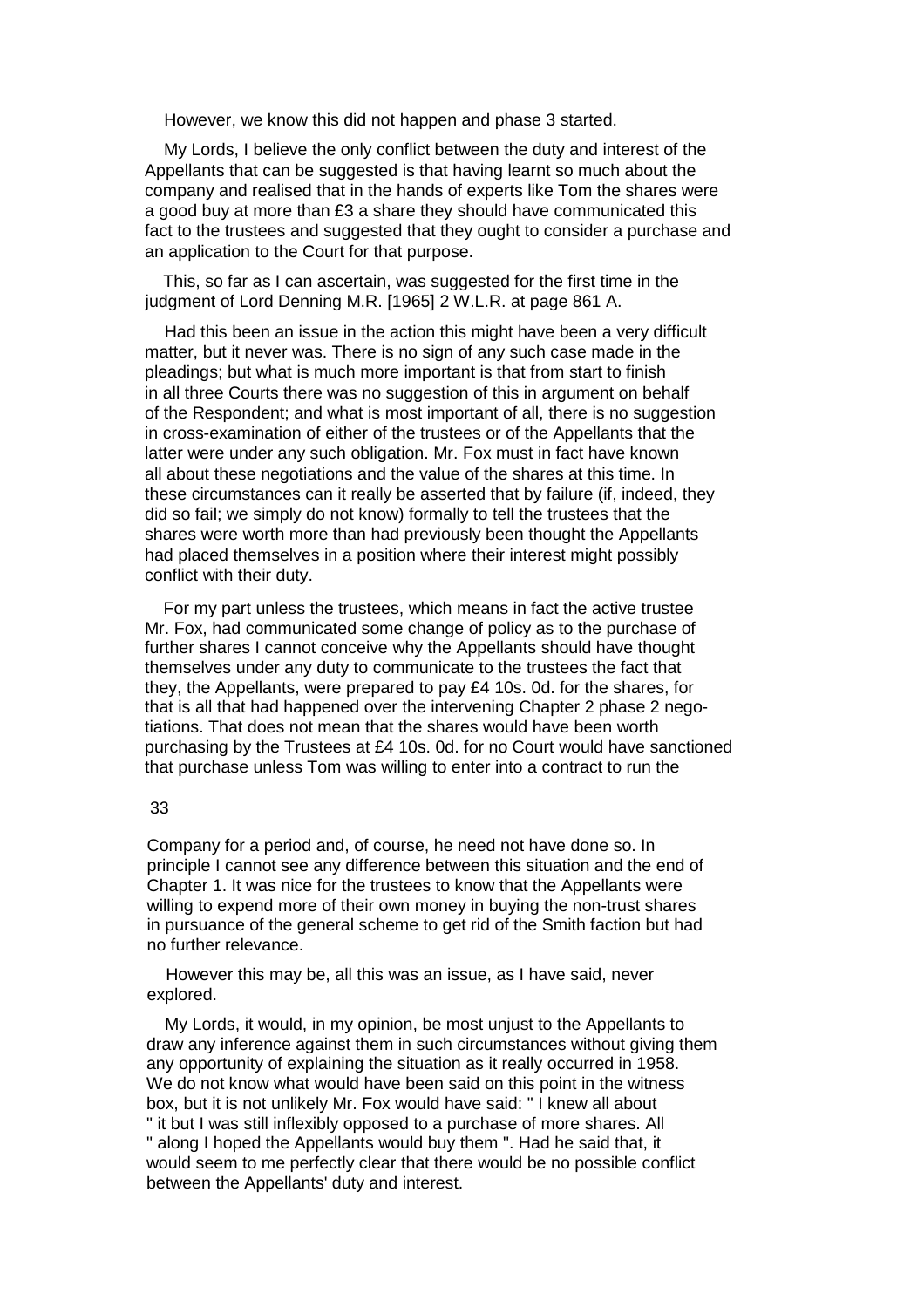I cannot condemn the Appellants unheard on this point.

Apart from that, what was the position? The Appellants were able to offer a greatly increased price in phase 3 by reason of the knowledge they had acquired but they were not acquiring trust property or, so far as the evidence goes, any property which the trustees had any idea of purchasing. The inference I draw is that the trustees were still giving their blessing to the idea that the Appellants should purchase the majority holding so that it should be in friendly hands.

As a result of the information they acquired, admittedly by reason of the trust holding, they found it worth while to offer a good deal more for the shares than in phase 1 of Chapter 2, I cannot see that in offering to purchase non-trust shares at a higher price they were in breach of any fiduciary relationship in using the information they had acquired for this purpose.

I cannot see that they have, from start to finish, in the circumstances of this case, placed themselves in a position where there was any possibility of a conflict between their duty and interest except in respect of the one matter which I have considered and rejected on the facts of this case. While I have not answered my earlier analysis specifically I think I have done so in the course of this judgment except No. 4 which, in my view, does not arise.

I have dealt with the problems that arise in this case at considerable length but it could, in my opinion, be dealt with quite shortly.

In Barnes v. Addy L.R. 9 Ch.A. 244 Lord Selborne L.C. said at page 251:—

" It is equally important to maintain the doctrine of trusts which is " established in this Court, and not to strain it by unreasonable con-

" struction beyond its due and proper limits, There would be no

" better mode of undermining the sound doctrines of equity than to

" make unreasonable and inequitable applications of them."

That, in my judgment, is applicable to this case.

The trustees were not willing to buy more shares in the Company. The active trustees were very willing that the Appellants should do so themselves for the benefit of their large minority holding. The trustees, so to speak, lent their name to the Appellants in the course of prolonged and difficult negotiations and, of course, the Appellants thereby learnt much which would have otherwise been denied to them. The negotiations were in the end brilliantly successful.

And how successful Tom was in his reorganisation of the Company is apparent to all. They ought to be very grateful.

### 39

In the long run the Appellants have bought for themselves with their own money shares which the trustees never contemplated buying and they did so in circumstances fully known and approved of by the trustees.

To extend the doctrines of equity to make the Appellants accountable in such circumstances is, in my judgment, to make unreasonable and unequitable applications of such doctrines.